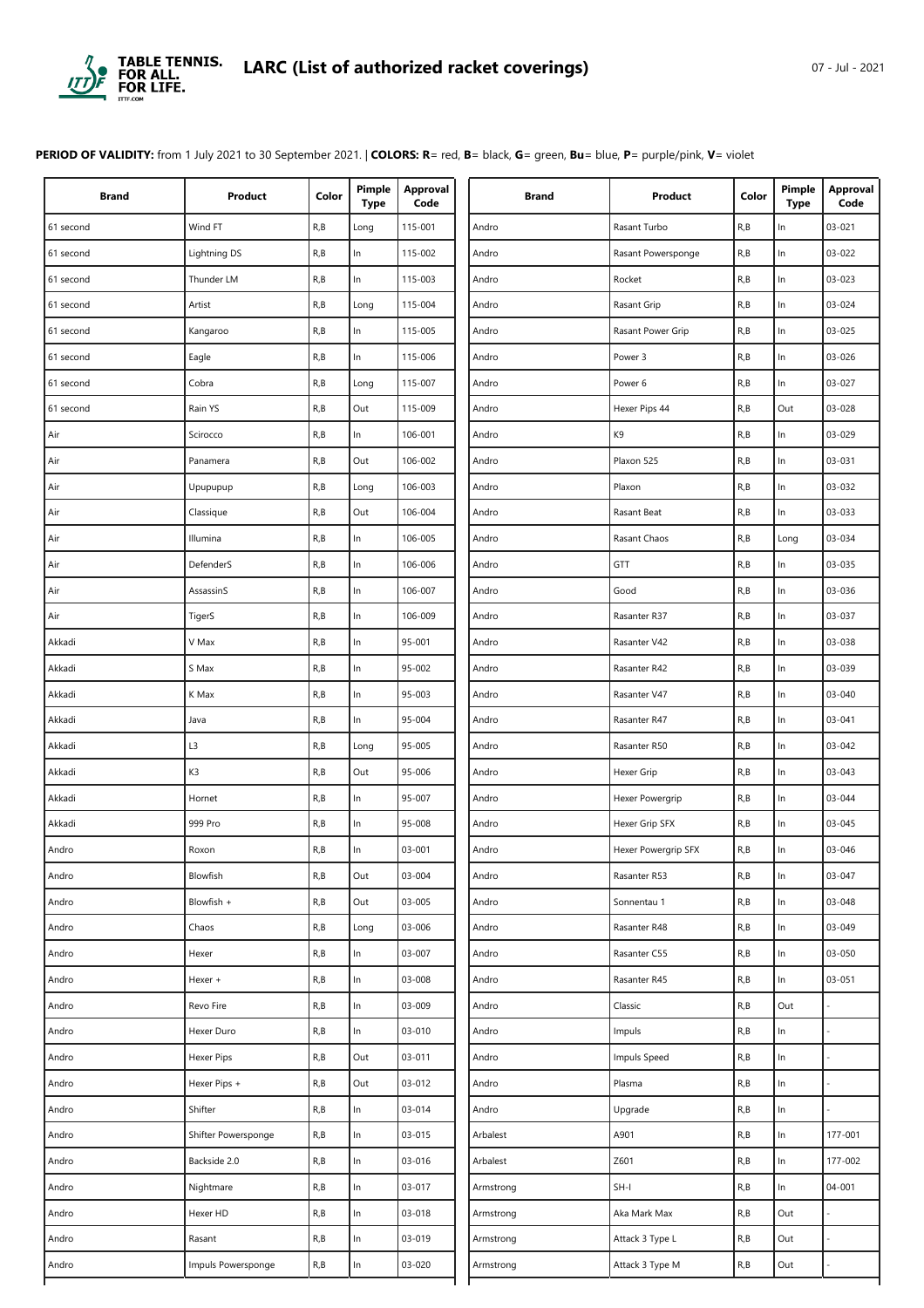| Armstrong    | Attack 8 Type L     | R, B | Out   |         | Banco          | Feeling          | R, B                    | $\ln$ |            |
|--------------|---------------------|------|-------|---------|----------------|------------------|-------------------------|-------|------------|
| Armstrong    | Attack 8 Type M     | R, B | Out   |         | Banco          | Perfect          | R, B                    | In    |            |
| Armstrong    | Attack 8 Type M EXX | R, B | Out   |         | Banco          | Puissance        | R, B                    | $\ln$ |            |
| Armstrong    | Conqueror           | R, B | $\ln$ |         | Banco          | Start **         | R, B                    | $\ln$ |            |
| Armstrong    | Conqueror SS        | R, B | $\ln$ |         | Banco          | Start ***        | R, B                    | In    |            |
| Armstrong    | Hikari Drive        | R, B | $\ln$ |         | Banco          | Variation Energy | R, B                    | In    |            |
| Armstrong    | Hikari SR7          | R, B | In    |         | Barna Original | Legend Classic   | R, B                    | Out   | 193-001    |
| Armstrong    | Long Pimple         | R, B | Out   |         | Barna Original | Legend Half Long | R,B                     | Out   | 193-002    |
| Armstrong    | New Anti Spin       | R, B | Anti  |         | Barna Original | Legend Long      | $\mathsf{R},\mathsf{B}$ | Long  | 193-003    |
| Armstrong    | New Chopper         | R, B | $\ln$ |         | Barna Original | Classic Defence  | R, B                    | Long  | 193-004    |
| Armstrong    | New Spirit Hi       | R, B | ln    |         | Barna Original | Original Anti    | R, B                    | Anti  | 193-005    |
| Armstrong    | Red Mark Type 1-4   | R, B | Out   |         | Barna Original | Extra Spin       | R, B                    | $\ln$ | 193-006    |
| Armstrong    | Rosin               | R, B | Out   |         | Barna Original | Super Glanti     | R, B                    | Anti  | 193-007    |
| Armstrong    | Twister             | R, B | Long  |         | Barna Original | Legend Fire      | R, B                    | Out   | 193-008    |
| Armstrong    | <b>Twister EXT</b>  | R, B | Out   |         | Bomb           | Oscule           | R, B                    | In    | 12-001     |
| Armstrong    | Vector              | R, B | In    |         | Bomb           | Violent          | R, B                    | $\ln$ | 12-002     |
| Armstrong    | W-a Ex x            | R, B | Out   |         | Bomb           | Bombard          | R, B                    | $\ln$ | 12-003     |
| Armstrong    | Warrior             | R, B | ln    |         | Bomb           | Raider           | R, B                    | In    | 12-004     |
| Artengo      | 920 S               | R, B | $\ln$ | 05-003  | Bomb           | Apex             | R, B                    | $\ln$ | $12 - 005$ |
| Artengo      | 863 O               | R, B | $\ln$ | 05-012  | Bomb           | Mopha            | R, B                    | $\ln$ | 12-006     |
| Artengo      | 883 O               | R, B | In    | 05-013  | Bomb           | Rex              | R, B                    | $\ln$ | 12-007     |
| Artengo      | 893 O               | R, B | $\ln$ | 05-014  | Bomb           | Ufo              | R, B                    | $\ln$ | 12-008     |
| Artengo      | FRB 960 Spin        | R, B | $\ln$ | 05-960  | Bomb           | Tensa            | R, B                    | $\ln$ | 12-009     |
| Artengo      | FRB 970 Speed       | R, B | $\ln$ | 05-970  | Bomb           | Apex             | R, B                    | $\ln$ |            |
| Artengo      | FRB 980 Speed       | R, B | In    | 05-980  | Bomb           | Bombard          | R, B                    | In    |            |
| Artengo      | FRB 990 Speed       | R, B | In    | 05-990  | Bomb           | Hammer           | R, B                    | Out   |            |
| Atacck       | Green Devil         | R, B | In    | 200-001 | Bomb           | King Roc         | R, B                    | Out   |            |
| Atacck       | Troll               | R, B | ln    | 200-002 | Bomb           | Mopha            | R, B                    | In    |            |
| Atemi        | Ace                 | R, B | $\ln$ |         | Bomb           | Raider           | R, B                    | In    |            |
| Atemi        | Advantage           | R, B | ln    |         | Bomb           | Rex              | R, B                    | In    |            |
| Atemi        | Challenge           | R, B | $\ln$ |         | Bomb           | Talent           | R, B                    | Long  |            |
| Atemi        | Début               | R, B | $\ln$ |         | Bomb           | Tensa            | R, B                    | $\ln$ |            |
| Atemi        | Fight Power         | R, B | $\ln$ |         | Bomb           | Ufo              | R, B                    | In    |            |
| Atemi        | Ippon               | R, B | $\ln$ |         | Bomb           | Violent          | R, B                    | $\ln$ |            |
| Atemi        | Super Champ         | R, B | $\ln$ |         | Butterfly      | Tenergy 05       | R, B                    | $\ln$ | 14-001     |
| Avalox / AVX | Purot               | R, B | $\ln$ | 07-001  | Butterfly      | Tenergy 25       | R, B                    | $\ln$ | 14-002     |
| Avalox / AVX | Sogno               | R, B | ln    | 07-002  | Butterfly      | Tenergy 64       | R,B                     | $\ln$ | 14-003     |
| Avalox / AVX | Horme               | R, B | ln    |         | Butterfly      | Spinart          | R, B                    | $\ln$ | 14-005     |
| Avalox / AVX | Mo                  | R, B | Long  |         | Butterfly      | Sriver G3        | R, B                    | In    | 14-006     |
| Avalox / AVX | Pronte              | R, B | ln    |         | Butterfly      | Sriver G3 FX     | R, B                    | $\ln$ | 14-007     |
| Avalox / AVX | Sterco              | R, B | $\ln$ |         | Butterfly      | Roundell         | R, B                    | $\ln$ | 14-008     |
| Banco        | Ouragan             | R, B | $\ln$ | 08-003  | Butterfly      | Tenergy 05 FX    | R, B                    | $\ln$ | 14-009     |
| Banco        | Megaspin            | R, B | ln    | 08-004  | Butterfly      | Tenergy 25 FX    | R, B                    | $\ln$ | 14-010     |
| Banco        | Powerfeeling        | R, B | ln    | 08-005  | Butterfly      | Tenergy 64 FX    | R, B                    | $\ln$ | 14-011     |
| Banco        | Feel Energie        | R, B | $\ln$ | 08-006  | Butterfly      | Flarestorm II    | R, B                    | Out   | 14-012     |
| Banco        | Powerdream          | R, B | $\ln$ | 08-007  | Butterfly      | Addoy            | R, B                    | $\ln$ | 14-013     |
| Banco        | Allstar             | R, B | $\ln$ |         | Butterfly      | Wakaba           | R, B                    | In    | 14-014     |
| Banco        | Excellence          | R, B | ln    |         | Butterfly      | Pan Asia         | R, B                    | $\ln$ | 14-015     |
|              |                     |      |       |         |                |                  |                         |       |            |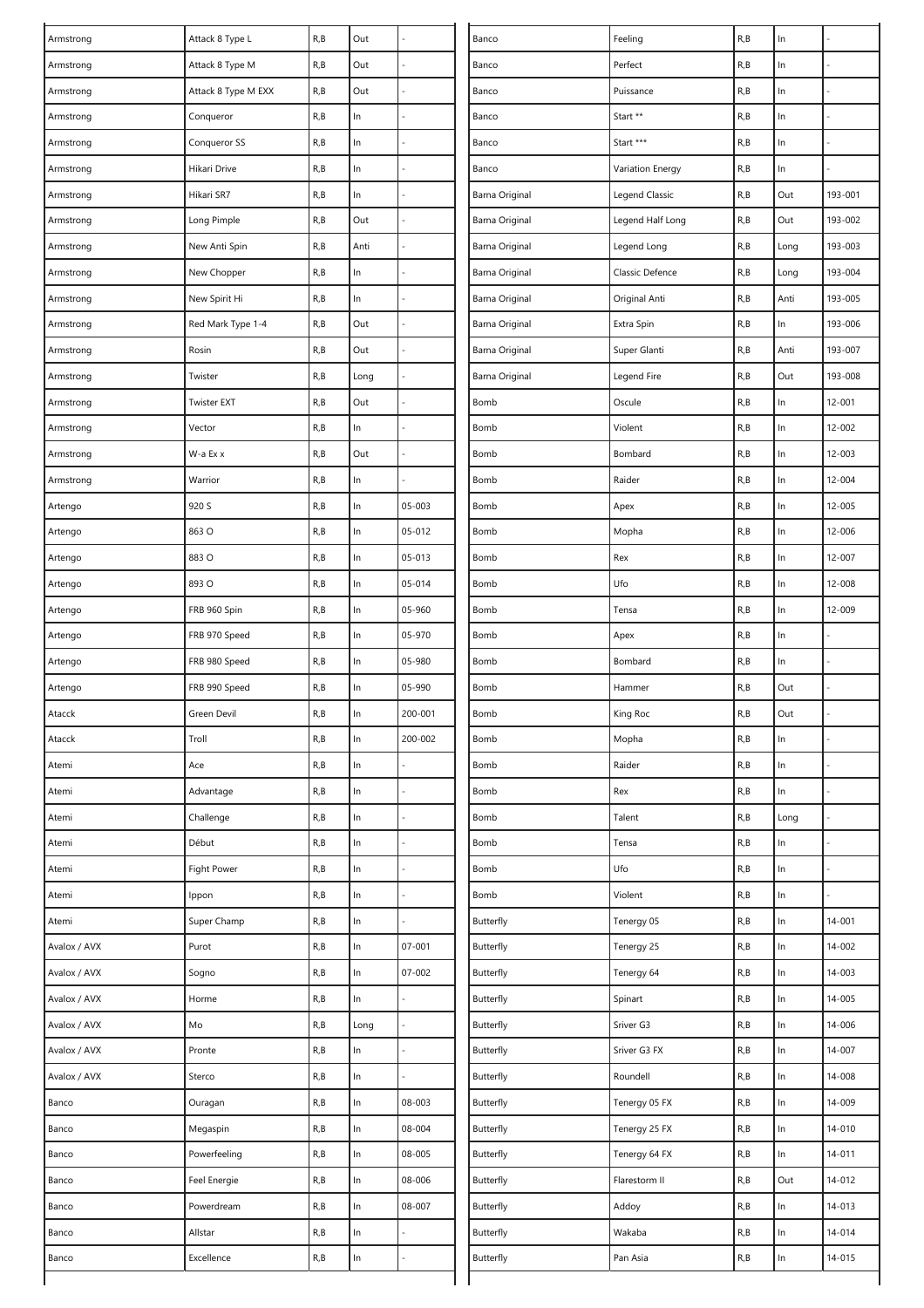| Butterfly | Yuki                | R, B | $\ln$ | 14-016         | Butterfly                  | Sriver L             | R,B  | $\ln$         |            |
|-----------|---------------------|------|-------|----------------|----------------------------|----------------------|------|---------------|------------|
| Butterfly | Dignics             | R, B | $\ln$ | 14-017         | Butterfly                  | Stayer               | R,B  | In            |            |
| Butterfly | Tenergy 80          | R, B | $\ln$ | 14-018         | Butterfly                  | Super Anti           | R, B | Anti          |            |
| Butterfly | Largestorm          | R, B | Out   | 14-019         | Butterfly                  | Tackifire-C          | R, B | $\ln$         |            |
| Butterfly | Tenergy 80 FX       | R, B | ln    | 14-020         | Butterfly                  | Tackifire-D          | R, B | $\ln$         |            |
| Butterfly | Lemuria             | R, B | $\ln$ | 14-021         | Butterfly                  | Tackifire SP         | R, B | In            |            |
| Butterfly | Bryce Highspeed     | R, B | In    | 14-022         | Butterfly                  | Tackiness-C          | R, B | $\ln$         |            |
| Butterfly | <b>Impartial XS</b> | R, B | Out   | 14-023         | Butterfly                  | Tackiness-C II       | R, B | $\ln$         |            |
| Butterfly | <b>Impartial XB</b> | R, B | Out   | 14-024         | Butterfly                  | Tackiness-D          | R, B | $\ln$         |            |
| Butterfly | Rozena              | R, B | $\ln$ | 14-025         | Carlton                    | Vapour Trail R1      | R, B | $\ln$         | 179-001    |
| Butterfly | Lagnus              | R, B | $\ln$ | 14-026         | Carlton                    | Kinesis Xelerate K1  | R, B | ln            | 179-002    |
| Butterfly | Spryer              | R, B | $\ln$ | 14-027         | Champion                   | V <sub>7</sub>       | R, B | $\ln$         | 16-001     |
| Butterfly | Dignics 05          | R, B | ln    | 14-028         | Champion                   | V <sub>5</sub>       | R, B | $\ln$         | 16-002     |
| Butterfly | Dignics 80          | R, B | ln    | 14-029         | Champion                   | Hexa Pro 1           | R, B | $\ln$         | 16-003     |
| Butterfly | Dignics 64          | R, B | $\ln$ | 14-030         | Champion                   | Hexa                 | R, B | $\ln$         |            |
| Butterfly | Tenergy 05N         | R, B | $\ln$ | 14-031         | Champion                   | Khan                 | R, B | $\ln$         |            |
| Butterfly | Tenergy 09C         | R, B | $\ln$ | 14-032         | CNSTT                      | Beaumont             | R, B | $\ln$         | 206-001    |
| Butterfly | Tenergy 05 HARD     | R, B | $\ln$ | 14-033         | CNSTT                      | Didsbury             | R, B | $\ln$         | 206-002    |
| Butterfly | Aibiss              | R, B | ln    | 14-034         | CNSTT                      | Tortoise             | R, B | $\ln$         | 206-003    |
| Butterfly | Dignics 09C         | R, B | $\ln$ | 14-035         | CNSTT                      | Dragon               | R, B | In            | 206-004    |
| Butterfly | Addoy               | R, B | In    | 14-036         | Cornilleau                 |                      | R, B | $\ln$         | $17 - 001$ |
| Butterfly | Wakaba              | R, B | $\ln$ | 14-037         | Cornilleau                 | **                   | R, B | $\ln$         | $17 - 002$ |
| Butterfly | Pan Asia            | R, B | ln    | 14-038         | Cornilleau                 | $***$                | R, B | $\ln$         | 17-003     |
| Butterfly | Yuki                | R, B | $\ln$ | 14-039         | Cornilleau                 | ****                 | R,B  | $\ln$         | 17-004     |
| Butterfly | Magnitude           | R, B | Out   | 14-040         | Cornilleau                 | *****                | R, B | In            | 17-005     |
| Butterfly | Tenergy 19          | R, B | In    | $14 - 041$     | Cornilleau                 | ******               | R,B  | $\ln$         | 17-006     |
| Butterfly | Ilius B             | R, B | Long  | 14-042         | Cornilleau                 | Drive Style          | R, B | In            | 17-013     |
| Butterfly | Ilius S             | R, B | Long  | 14-043         | Cornilleau                 | <b>Drive Control</b> | R, B | In            | 17-014     |
| Butterfly | Bryce               | R, B | ln    |                | Cornilleau                 | Start Up'            | R, B | $\ln$         | $17 - 015$ |
| Butterfly | Bryce FX            | R, B | ln    |                | Cornilleau                 | Pulse Racer          | R, B | $\ln$         | 17-016     |
| Butterfly | <b>Bryce Speed</b>  | R, B | $\ln$ |                | Cornilleau                 | Pulse Rider          | R, B | $\ln$         | 17-017     |
| Butterfly | Bryce Speed FX      | R, B | $\ln$ |                | Cornilleau                 | Target Ultim         | R, B | $\mathsf{In}$ | 17-018     |
| Butterfly | Challenger Attack   | R, B | Out   |                | Cornilleau                 | <b>Target Sound</b>  | R, B | $\ln$         | 17-019     |
| Butterfly | Feint AG            | R, B | Long  |                | Cornilleau                 | <b>Target Force</b>  | R, B | $\ln$         | 17-020     |
| Butterfly | Feint Long II       | R, B | Long  |                | Cornilleau                 | Target Pro GT        | R, B | $\ln$         | 17-021     |
| Butterfly | Feint Long III      | R, B | Long  |                | Cornilleau                 | Pilot Fast           | R, B | $\ln$         | 17-022     |
| Butterfly | Feint-Ox            | R, B | Long  | $\overline{a}$ | Cornilleau                 | Pilot Sound Power    | R, B | $\mathsf{In}$ | 17-023     |
| Butterfly | Feint-Soft          | R, B | Long  |                | Cornilleau                 | Drive Speed          | R, B | $\ln$         | 17-024     |
| Butterfly | Flextra             | R, B | ln    |                | Cornilleau                 | Drive Spin           | R, B | $\ln$         | 17-025     |
| Butterfly | Large 44 DX         | R, B | Out   |                | Cornilleau                 | Drive Intens         | R, B | $\ln$         | 17-026     |
| Butterfly | Magnitude           | R, B | Out   |                | Cornilleau                 | Pilot Pulse          | R, B | $\ln$         | 17-027     |
| Butterfly | Morim               | R, B | ln    |                | Cornilleau                 | Start' Up Evo        | R, B | $\ln$         | 17-028     |
| Butterfly | Orthodox-DX,103     | R, B | Out   |                | Cornilleau                 | Target Pro XD        | R, B | $\ln$         | 17-029     |
| Butterfly | Raystorm            | R, B | Out   |                | Counterstrike Table Tennis | Dark Velocity        | R, B | $\ln$         | 202-001    |
| Butterfly | Sapphira            | R, B | ln    |                | Counterstrike Table Tennis | Spin Mystic          | R, B | $\ln$         | 202-002    |
| Butterfly | Speedy-P.O.         | R, B | Out   |                | Counterstrike Table Tennis | Auto Pilot           | R, B | $\mathsf{In}$ | 202-003    |
| Butterfly | Sriver EL           | R, B | In    |                | Crack                      | 999                  | R, B | $\ln$         |            |
| Butterfly | Sriver FX           | R, B | ln    |                | Crack                      | Master               | R, B | $\ln$         |            |
|           |                     |      |       |                |                            |                      |      |               |            |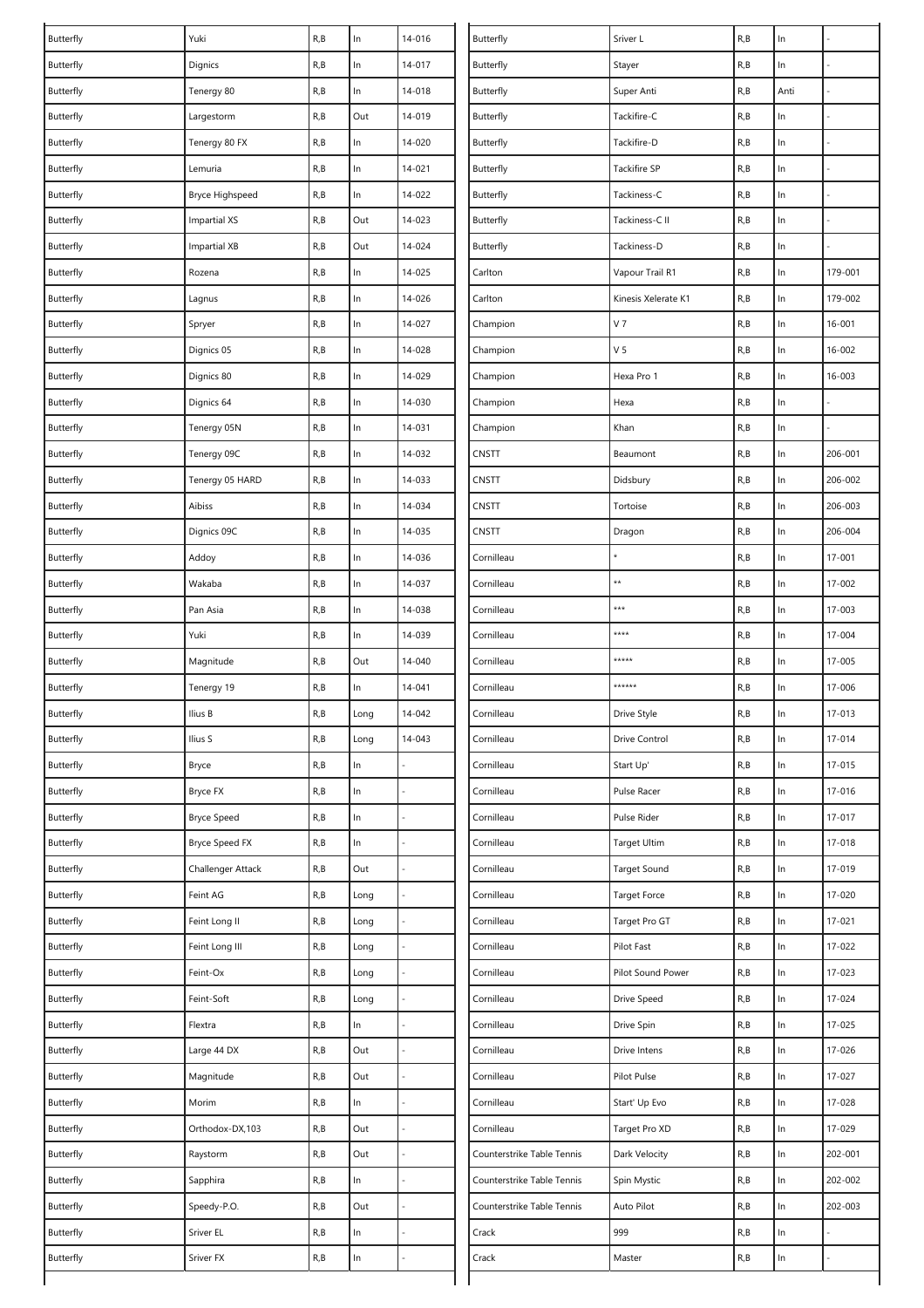| Crack                  | SP                        | R, B | $\ln$ |         | Der Materialspezialist | Anti Speed            | R,B  | Anti  | 118-022    |
|------------------------|---------------------------|------|-------|---------|------------------------|-----------------------|------|-------|------------|
| Crack                  | Twister                   | R, B | In    |         | Der Materialspezialist | <b>Turtle Twister</b> | R, B | In    | 118-023    |
| Darker                 | Turbo 70                  | R, B | ln    | 19-001  | Der Materialspezialist | Outkill               | R, B | Out   | 118-024    |
| Darker                 | Jayro                     | R, B | Long  | 19-002  | Der Materialspezialist | Kamikaze              | R, B | Long  | 118-025    |
| Darker                 | Leone                     | R, B | In    | 19-003  | Der Materialspezialist | Reflection            | R, B | Anti  | 118-026    |
| Darker                 | Crea                      | R, B | Out   | 19-004  | Der Materialspezialist | Firestorm             | R, B | Out   | 118-027    |
| Darker                 | Anessis                   | R, B | In    | 19-005  | Der Materialspezialist | Power Pipes           | R, B | Out   | 118-028    |
| Dawei                  | 388 D-2                   | R, B | Long  | 20-001  | Der Materialspezialist | Elite Long            | R, B | Long  | 118-029    |
| Dawei                  | King of Long              | R, B | Long  | 20-002  | Der Materialspezialist | Scandal               | R,B  | Anti  | 118-030    |
| Dawei                  | 388 C-2                   | R, B | Out   | 20-003  | Der Materialspezialist | Störkraft             | R, B | Anti  | 118-031    |
| Dawei                  | 2008                      | R, B | In    |         | Der Materialspezialist | Flashback             | R,B  | Out   | 118-032    |
| Dawei                  | 388A                      | R, B | ln    |         | Der Materialspezialist | L.S.D. Extra Long     | R, B | Long  | 118-033    |
| Dawei                  | 388A-4                    | R, B | ln    |         | Der Materialspezialist | Hellracer             | R, B | Out   | 118-034    |
| Dawei                  | 388C-1                    | R, B | Out   |         | Derwind                | Stolz                 | R, B | $\ln$ | 164-001    |
| Dawei                  | 388D                      | R, B | Long  |         | Derwind                | Rayhe                 | R, B | In    | 164-002    |
| Dawei                  | 388D-1                    | R, B | Long  |         | Derwind                | Stellar               | R, B | In    | 164-003    |
| Dawei                  | Inspirit                  | R, B | $\ln$ |         | Dianchi                | Dianchi               | R, B | In    | 131-003    |
| Dawei                  | Saviga                    | R, B | $\ln$ |         | Dingo Swiss            | Ding Yi               | R,B  | Out   | 149-001    |
| Dawei                  | Saviga V                  | R, B | Long  |         | Dingo Swiss            | Zik Zak               | R, B | Long  | 149-002    |
| Decathlon Pongori      | <b>TTRB 100</b>           | R, B | ln    | 189-001 | Donic                  | Coppa JO Platin       | R, B | In    | $21 - 001$ |
| Decathlon Pongori      | TTRB 100 Spin             | R, B | In    | 189-002 | Donic                  | Vario Gold            | R, B | In    | $21 - 002$ |
| Decathlon Pongori      | <b>TTRB 500</b>           | R, B | ln    | 189-003 | Donic                  | Alligator Def         | R, B | Long  | $21 - 003$ |
| Decathlon Pongori      | TTRB 500 Spin             | R, B | $\ln$ | 189-004 | Donic                  | Baracuda              | R, B | $\ln$ | $21 - 006$ |
| Decathlon Pongori      | TTRB 900 All              | R, B | $\ln$ | 189-005 | Donic                  | Baxster LB            | R, B | Out   | $21 - 008$ |
| Decathlon Pongori      | TTRB 900 Spin             | R, B | In    | 189-006 | Donic                  | Vario Big Slam        | R,B  | In    | $21 - 010$ |
| Decathlon Pongori      | TTRB 900 Soft             | R, B | Out   | 189-007 | Donic                  | Acuda S1              | R,B  | In    | 21-011     |
| Decathlon Pongori      | TTRB 900 Long             | R, B | Long  | 189-008 | Donic                  | Acuda S2              | R, B | In    | $21 - 012$ |
| Decathlon Pongori      | TTRB 930 Speed            | R, B | In    | 189-009 | Donic                  | Acuda S3              | R, B | In    | $21 - 013$ |
| Der Materialspezialist | Beast                     | R, B | Anti  | 118-002 | Donic                  | Coppa X1              | R, B | In    | $21 - 014$ |
| Der Materialspezialist | Undertaker                | R, B | Long  | 118-003 | Donic                  | Coppa X2              | R, B | In    | $21 - 015$ |
| Der Materialspezialist | L.S.D. Long Super Defence | R, B | Long  | 118-004 | Donic                  | Coppa X3              | R, B | $\ln$ | $21 - 016$ |
| Der Materialspezialist | Spinparasite              | R, B | Anti  | 118-005 | Donic                  | Waldner Legend        | R,B  | $\ln$ | 21-019     |
| Der Materialspezialist | B.A.D. Best Anti Def.     | R, B | Anti  | 118-006 | Donic                  | Alligator Anti        | R, B | Anti  | $21 - 022$ |
| Der Materialspezialist | Predator                  | R, B | Long  | 118-007 | Donic                  | Anti Classic          | R, B | Anti  | $21 - 023$ |
| Der Materialspezialist | Superwall                 | R, B | Long  | 118-008 | Donic                  | Acuda S1 Turbo        | R, B | In    | 21-024     |
| Der Materialspezialist | Hardcore                  | R, B | In    | 118-009 | Donic                  | <b>Bluefire M1</b>    | R, B | $\ln$ | 21-025     |
| Der Materialspezialist | Burnout                   | R, B | Out   | 118-010 | Donic                  | <b>Bluefire M2</b>    | R, B | $\ln$ | $21 - 026$ |
| Der Materialspezialist | Tenacious Violence        | R, B | ln    | 118-011 | Donic                  | <b>Bluefire M3</b>    | R, B | $\ln$ | $21 - 027$ |
| Der Materialspezialist | Breakout                  | R, B | Out   | 118-012 | Donic                  | Bluefire JP 01        | R,B  | In    | 21-029     |
| Der Materialspezialist | Transformer               | R, B | Anti  | 118-013 | Donic                  | Bluefire JP 03        | R,B  | $\ln$ | 21-030     |
| Der Materialspezialist | Master-Anti               | R, B | Anti  | 118-014 | Donic                  | <b>Bluefire KR</b>    | R, B | $\ln$ | 21-031     |
| Der Materialspezialist | Killing Defender          | R, B | In.   | 118-015 | Donic                  | Bluefire M1 Turbo     | R, B | $\ln$ | 21-032     |
| Der Materialspezialist | Hellcat                   | R, B | Out   | 118-016 | Donic                  | Bluefire JP 01 Turbo  | R, B | In    | $21 - 033$ |
| Der Materialspezialist | Rebellion                 | R, B | Long  | 118-017 | Donic                  | Bluefire JP 02        | R, B | In    | 21-034     |
| Der Materialspezialist | Diabolic                  | R, B | Anti  | 118-018 | Donic                  | Spike P1              | R, B | Long  | 21-035     |
| Der Materialspezialist | Shockwave                 | R, B | Out   | 118-019 | Donic                  | Spike P2              | R, B | Long  | 21-036     |
| Der Materialspezialist | Elimination Extra         | R, B | Long  | 118-020 | Donic                  | Acuda Blue P1         | R,B  | In    | 21-038     |
| Der Materialspezialist | Mega-Block                | R, B | Anti  | 118-021 | Donic                  | Acuda Blue P2         | R,B  | In    | 21-039     |
|                        |                           |      |       |         |                        |                       |      |       |            |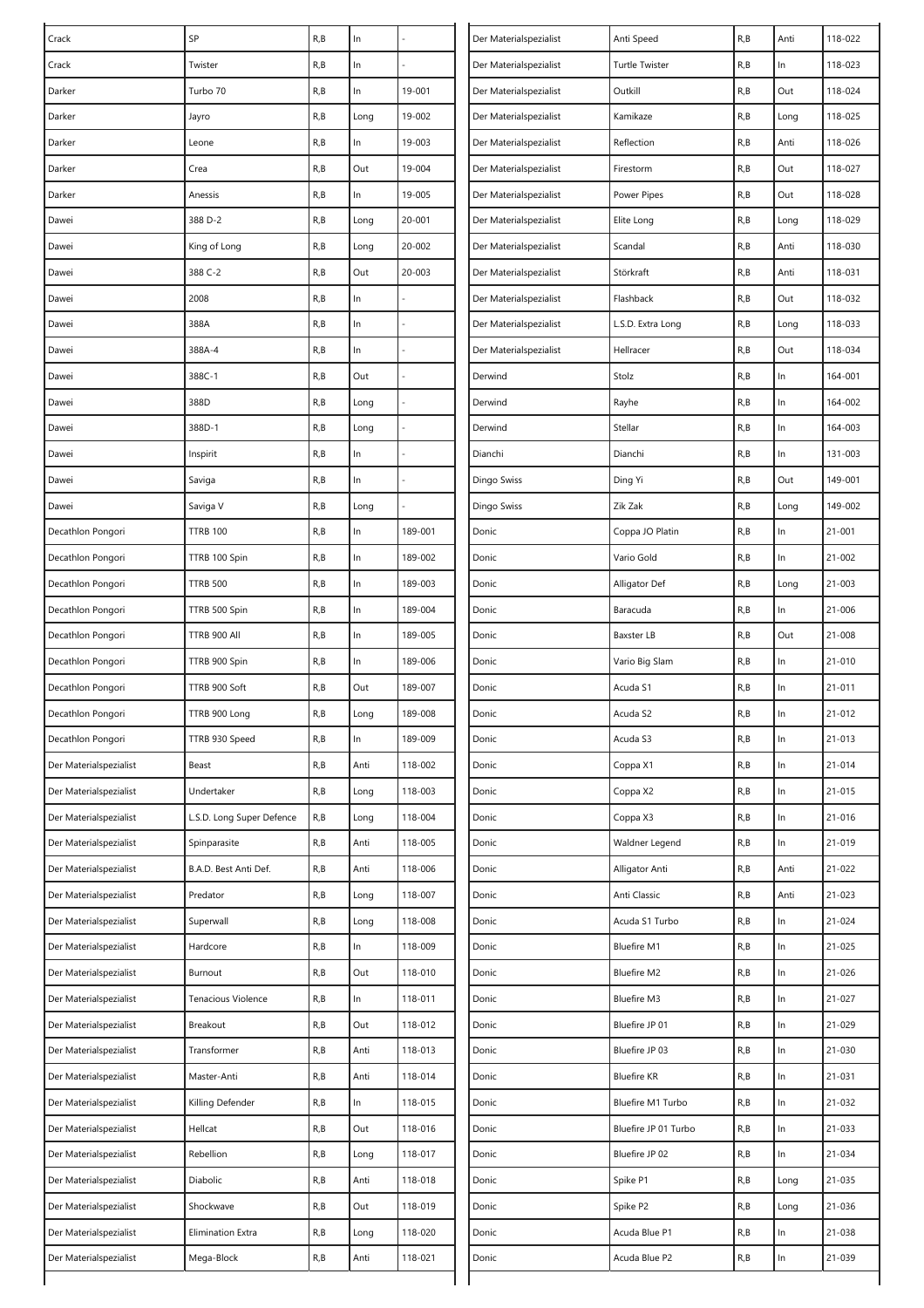| Donic  | Acuda Blue P3            | R, B | In    | $21 - 040$ | Donier                 | Versus          | R, B | $\ln$ |            |
|--------|--------------------------|------|-------|------------|------------------------|-----------------|------|-------|------------|
| Donic  | Desto F1 Plus            | R, B | $\ln$ | $21 - 041$ | Double Fish            | A One           | R, B | In    | $23 - 001$ |
| Donic  | Blues T1                 | R, B | In    | 21-043     | Double Fish            | FA213           | R, B | $\ln$ | 23-002     |
| Donic  | Acuda Blue P1 Turbo      | R, B | $\ln$ | 21-045     | Double Fish            | FC218           | R, B | $\ln$ | 23-003     |
| Donic  | <b>Bluefire Big Slam</b> | R, B | ln    | 21-046     | Double Fish            | FS232           | R, B | In    | $23 - 004$ |
| Donic  | Desto F4                 | R, B | $\ln$ | 21-047     | Double Fish            | FL233           | R, B | $\ln$ | 23-005     |
| Donic  | Slice 40/CD              | R, B | $\ln$ | 21-048     | Double Fish            | 8338            | R, B | In    | 23-006     |
| Donic  | Bluestorm Z1             | R, B | $\ln$ | 21-049     | Double Fish            | 8484            | R, B | $\ln$ | $23 - 007$ |
| Donic  | Bluestorm Z2             | R, B | $\ln$ | 21-050     | Double Fish            | 1615            | R, B | Long  | 23-008     |
| Donic  | Bluestorm Z3             | R, B | ln    | $21 - 051$ | Double Fish            | 815             | R, B | In    | 23-009     |
| Donic  | Bluestorm Z1 Turbo       | R, B | $\ln$ | 21-052     | Double Fish            | 830             | R, B | In    | 23-011     |
| Donic  | Bluestorm Z1 Big Slam    | R, B | ln    | 21-053     | Double Fish            | Volant          | R, B | $\ln$ | 23-012     |
| Donic  | L-Meister 44             | R, B | Out   | 21-054     | Double Fish            | Volant 2        | R, B | $\ln$ | 23-013     |
| Donic  | Blue Grip V1             | R, B | ln    | 21-055     | Double Fish            | Volant 3        | R,B  | ln    | 23-014     |
| Donic  | Blue Grip R1             | R, B | ln    | 21-056     | Double Fish            | Athlon 1        | R, B | $\ln$ | 23-015     |
| Donic  | <b>Bluestorm RSM</b>     | R, B | $\ln$ | 21-057     | Double Fish            | Athlon 2        | R, B | In    | 23-016     |
| Donic  | <b>Bluegrip C1</b>       | R, B | In    | 21-058     | Double Fish            | Qiji            | R, B | $\ln$ | 23-017     |
| Donic  | <b>Bluegrip C2</b>       | R, B | $\ln$ | 21-059     | Double Fish            | <b>DF16</b>     | R, B | Out   | 23-018     |
| Donic  | <b>Bluegrip S2</b>       | R, B | $\ln$ | 21-060     | Double Fish            | DF26            | R, B | Out   | 23-020     |
| Donic  | <b>Bluestorm Pro</b>     | R, B | $\ln$ | 21-061     | Double Happiness / DHS | Hurricane       | R, B | ln    | 24-001     |
| Donic  |                          | R, B | In    |            | Double Happiness / DHS | Hurricane II    | R,B  | In    | 24-002     |
| Donic  | **                       | R, B | $\ln$ |            | Double Happiness / DHS | Skyline         | R, B | $\ln$ | 24-003     |
| Donic  | ***                      | R, B | $\ln$ |            | Double Happiness / DHS | PF4             | R, B | In    | 24-004     |
| Donic  | Akkadi Taichi            | R, B | ln    |            | Double Happiness / DHS | Skyline II      | R, B | $\ln$ | 24-005     |
| Donic  | Alpha-Slick              | R, B | In    |            | Double Happiness / DHS | Skyline III     | R, B | ln    | 24-006     |
| Donic  | Baxster                  | R, B | Out   |            | Double Happiness / DHS | Memo II         | R, B | $\ln$ | 24-009     |
| Donic  | Coppa                    | R, B | In    |            | Double Happiness / DHS | Memo III        | R, B | $\ln$ | 24-010     |
| Donic  | Coppa JO Gold            | R, B | $\ln$ |            | Double Happiness / DHS | TNT             | R, B | $\ln$ | 24-011     |
| Donic  | Coppa JO Silver          | R, B | ln    |            | Double Happiness / DHS | TNT II          | R, B | ln    | 24-012     |
| Donic  | Coppa Tagora             | R, B | $\ln$ |            | Double Happiness / DHS | 6512            | R, B | In    | 24-013     |
| Donic  | Coppa Tenero             | R, B | $\ln$ |            | Double Happiness / DHS | PF 4-1          | R, B | $\ln$ | 24-014     |
| Donic  | Desto F1                 | R, B | $\ln$ |            | Double Happiness / DHS | G 555           | R, B | In    | 24-015     |
| Donic  | Desto F2                 | R, B | ln    |            | Double Happiness / DHS | G 666           | R, B | $\ln$ | 24-016     |
| Donic  | Desto F3                 | R, B | $\ln$ |            | Double Happiness / DHS | G 777           | R, B | ln    | 24-017     |
| Donic  | Easy-Slick               | R, B | $\ln$ |            | Double Happiness / DHS | G 888           | R, B | In    | 24-018     |
| Donic  | Liga                     | R, B | In    |            | Double Happiness / DHS | TNT III         | R, B | $\ln$ | 24-019     |
| Donic  | Piranja FD TEC           | R, B | Long  |            | Double Happiness / DHS | Magician        | R, B | In    | 24-020     |
| Donic  | Quattro                  | R, B | In    |            | Double Happiness / DHS | Magician II     | R, B | In    | 24-021     |
| Donic  | Quattro A' Conda         | R, B | ln    |            | Double Happiness / DHS | Magician III    | R, B | In    | 24-022     |
| Donic  | Slice 40                 | R, B | ln    |            | Double Happiness / DHS | Dipper          | R, B | $\ln$ | 24-023     |
| Donic  | Solo                     | R, B | $\ln$ |            | Double Happiness / DHS | Dipper II       | R, B | $\ln$ | 24-024     |
| Donic  | Sonex JP Gold            | R, B | ln    |            | Double Happiness / DHS | Dipper III      | R, B | In    | 24-025     |
| Donic  | Twingo                   | R, B | $\ln$ |            | Double Happiness / DHS | C <sub>7</sub>  | R, B | Out   | 24-026     |
| Donic  | Vari-Slick               | R, B | $\ln$ |            | Double Happiness / DHS | C8              | R, B | Long  | 24-027     |
| Donic  | Vario                    | R, B | $\ln$ |            | Double Happiness / DHS | Cloud & Fog II  | R, B | Long  | 24-028     |
| Donic  | Vario Soft               | R, B | $\ln$ |            | Double Happiness / DHS | Cloud & Fog III | R, B | Long  | 24-029     |
| Donier | Max                      | R, B | $\ln$ |            | Double Happiness / DHS | 651             | R, B | Out   | 24-030     |
| Donier | Max Attack               | R, B | ln    |            | Double Happiness / DHS | 652             | R, B | Out   | 24-031     |
|        |                          |      |       |            |                        |                 |      |       |            |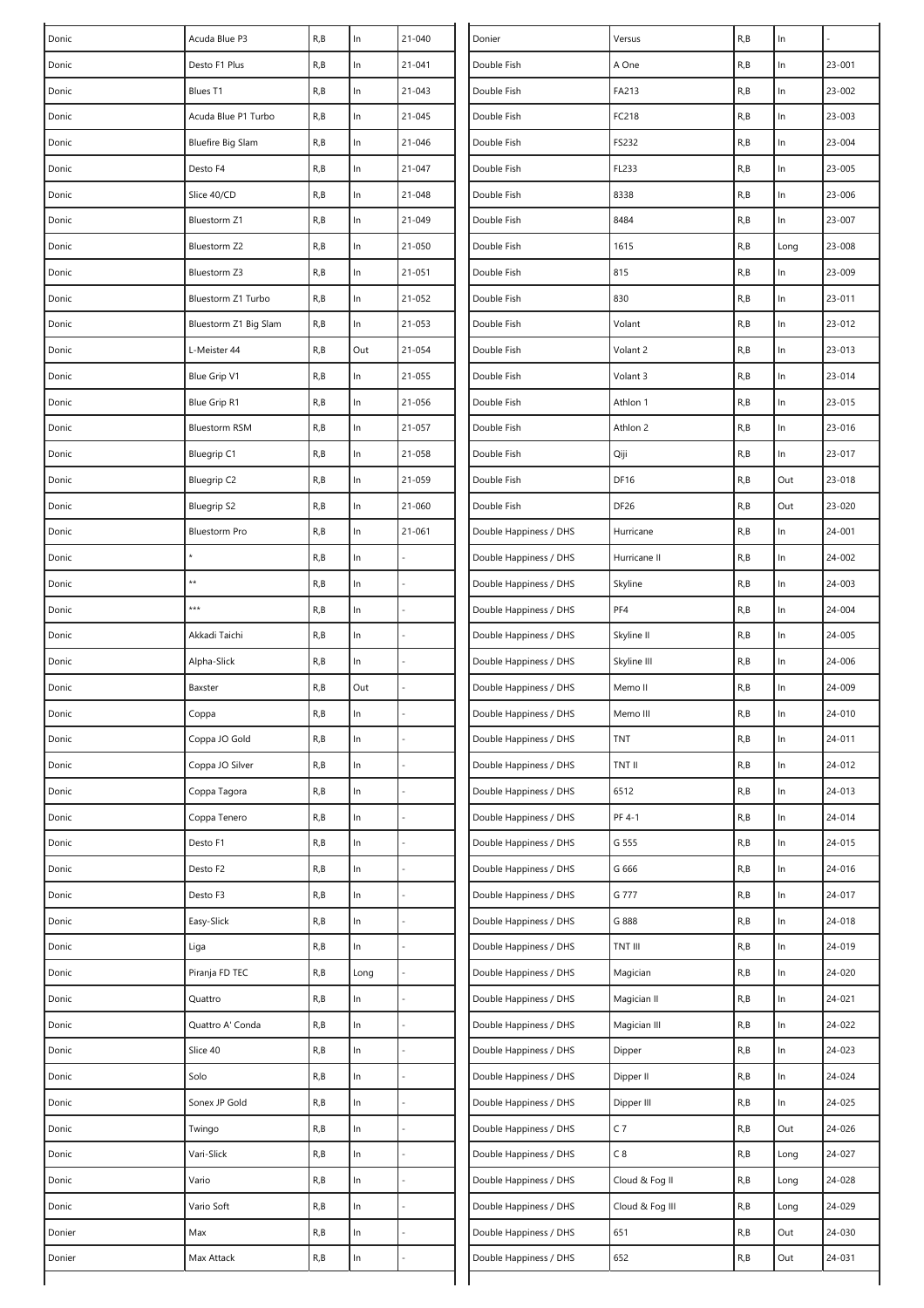| Double Happiness / DHS | 874                       | R, B | Out   | 24-032 | Dr Neubauer    | Rhino                    | R, B | Anti  | 26-025  |
|------------------------|---------------------------|------|-------|--------|----------------|--------------------------|------|-------|---------|
| Double Happiness / DHS | Dragonow                  | R, B | Out   | 24-033 | Dr Neubauer    | Nugget                   | R,B  | Out   | 26-026  |
| Double Happiness / DHS | Sharping                  | R, B | Out   | 24-034 | Dr Neubauer    | Desperado 2              | R,B  | Long  | 26-027  |
| Double Happiness / DHS | Nittaku Hurricane II      | R, B | In    | 24-035 | Dr Neubauer    | Tarantula                | R,B  | Anti  | 26-028  |
| Double Happiness / DHS | Nittaku Hurricane III     | R, B | $\ln$ | 24-036 | Dr Neubauer    | K.O. Pro                 | R, B | Out   | 26-029  |
| Double Happiness / DHS | Nittaku Hurricane Pro II  | R, B | $\ln$ | 24-037 | Dr Neubauer    | Pistol 2                 | R, B | Out   | 26-030  |
| Double Happiness / DHS | Nittaku Hurricane Pro III | R, B | In    | 24-038 | Dr Neubauer    | Domination Speed Soft    | R, B | $\ln$ | 26-031  |
| Double Happiness / DHS | Sharping Nittaku          | R, B | Out   | 24-043 | Dr Neubauer    | Trouble Maker            | R, B | Long  | 26-032  |
| Double Happiness / DHS | Nittaku C7                | R, B | Out   | 24-044 | Dr Neubauer    | $A-B-S2$                 | R, B | Anti  | 26-033  |
| Double Happiness / DHS | Tin Arc                   | R, B | $\ln$ | 24-045 | Dr Neubauer    | Explosion                | R, B | Out   | 26-034  |
| Double Happiness / DHS | Tin Arc II                | R, B | In    | 24-046 | Dr Neubauer    | Allround Premium 2       | R,B  | Long  | 26-035  |
| Double Happiness / DHS | Tin Arc III               | R, B | In    | 24-047 | Dr Neubauer    | A-B-S 2 Soft             | R,B  | Anti  | 26-036  |
| Double Happiness / DHS | Gold Arc II               | R, B | In    | 24-049 | Dr Neubauer    | Aggressor Pro            | R,B  | Out   | 26-037  |
| Double Happiness / DHS | Tin Arc 5                 | R, B | $\ln$ | 24-051 | Dr Neubauer    | Killer Pro Evo           | R,B  | Out   | 26-038  |
| Double Happiness / DHS | Nittaku Tin Arc 5         | R, B | In    | 24-052 | Dr Neubauer    | <b>Explosion Pro</b>     | R,B  | Out   | 26-039  |
| Double Happiness / DHS | Cloud & fog               | R, B | Long  | 24-053 | Dr Neubauer    | Tornado Extreme          | R,B  | Out   | 26-040  |
| Double Happiness / DHS | Hurricane 8               | R, B | $\ln$ | 24-054 | Dr Neubauer    | Killer Soft              | R,B  | Out   | 26-041  |
| Double Happiness / DHS | Hurricane 9               | R, B | $\ln$ | 24-055 | Dr Neubauer    | Aggressor Evo            | R,B  | Out   | 26-042  |
| Double Happiness / DHS | Gold Arc 5                | R, B | $\ln$ | 24-056 | Dr Neubauer    | A-B-S 2 Evo              | R, B | Anti  | 26-043  |
| Double Happiness / DHS | Gold Arc 8                | R, B | In    | 24-057 | Dr Neubauer    | <b>Explosion Extreme</b> | R,B  | Out   | 26-044  |
| Double Happiness / DHS | Sharping 2                | R, B | Out   | 24-058 | Dr Neubauer    | Killer Extreme           | R,B  | Out   | 26-045  |
| Double Happiness / DHS | Hurricane III             | R, B | In    | 24-108 | Dr Neubauer    | Tornado Supreme          | R,B  | Out   | 26-046  |
| Double Happiness / DHS | Skyline II                | R, B | In    |        | Dr Neubauer    | Dominance Spin           | R,B  | In    | 26-047  |
| Double Power           | No. 3080                  | R, B | $\ln$ |        | Dr Neubauer    | Dominance Speed          | R, B | $\ln$ | 26-048  |
| Dr Neubauer            | Special Defence           | R, B | In    | 26-001 | Dr Neubauer    | Punch                    | R,B  | Long  | 26-049  |
| Dr Neubauer            | Goliath                   | R, B | In    | 26-002 | Dr Neubauer    | A-B-S 2 Pro              | R,B  | Anti  | 26-050  |
| Dr Neubauer            | Monster Classic           | R, B | Long  | 26-003 | Dr Neubauer    | Diamant                  | R,B  | Out   |         |
| Dr Neubauer            | <b>Boomerang Classic</b>  | R, B | Long  | 26-004 | Dr Neubauer    | Domination               | R, B | $\ln$ |         |
| Dr Neubauer            | Gorilla                   | R, B | Anti  | 26-005 | Dr Neubauer    | Leopard                  | R,B  | Out   |         |
| Dr Neubauer            | Grizzly                   | R, B | Anti  | 26-006 | Dr Neubauer    | Pistol                   | R,B  | Out   |         |
| Dr Neubauer            | Anti Special              | R, B | Anti  | 26-007 | Dr Neubauer    | Tornado Ultra            | R, B | Out   |         |
| Dr Neubauer            | $A - B - S$               | R, B | Anti  | 26-008 | Dunlop         | Evolution Max            | R, B | $\ln$ | 107-080 |
| Dr Neubauer            | Fighter                   | R, B | Long  | 26-009 | Dunlop         | Revolution Max           | R,B  | $\ln$ | 107-090 |
| Dr Neubauer            | Inferno Classic           | R, B | Long  | 26-010 | Dunlop         | Revolution Max II        | R,B  | $\ln$ | 107-100 |
| Dr Neubauer            | Desperado                 | R, B | Long  | 26-011 | Dynamic Sports | Soared Wolf              | R,B  | $\ln$ | 204-001 |
| Dr Neubauer            | Terminator #              | R, B | Out   | 26-012 | Eakent         | Eiwaz                    | R,B  | $\ln$ | 156-001 |
| Dr Neubauer            | Allround Premium          | R, B | Long  | 26-013 | Eakent         | Rad                      | R,B  | In    | 156-003 |
| Dr Neubauer            | Killer                    | R, B | Out   | 26-014 | Eastfield      | A-Soft                   | R, B | $\ln$ | 152-001 |
| Dr Neubauer            | Number 1                  | R, B | Long  | 26-015 | Eastfield      | A-Pro                    | R,B  | $\ln$ | 152-002 |
| Dr Neubauer            | Viper                     | R, B | Long  | 26-016 | Efforter       | Diadem                   | R, B | Anti  | 143-007 |
| Dr Neubauer            | Buffalo                   | R, B | Anti  | 26-017 | Efforter       | Number 8                 | R,B  | $\ln$ | 143-008 |
| Dr Neubauer            | Power Attack              | R, B | Anti  | 26-018 | Efforter       | Tank Pro                 | R, B | Out   | 143-010 |
| Dr Neubauer            | Viper Soft                | R, B | Long  | 26-019 | Efforter       | Tank Half Long           | R,B  | Out   | 143-011 |
| Dr Neubauer            | Aggressor                 | R, B | Out   | 26-020 | Efforter       | Torpedo                  | R,B  | Out   | 143-012 |
| Dr Neubauer            | Bison                     | R, B | Anti  | 26-021 | Efforter       | Hunter                   | R,B  | Out   | 143-013 |
| Dr Neubauer            | Gangster                  | R, B | Long  | 26-022 | Efforter       | Jewel                    | R,B  | Long  | 143-014 |
| Dr Neubauer            | K.O.                      | R, B | Out   | 26-023 | Efforter       | Melody                   | R,B  | Long  | 143-015 |
| Dr Neubauer            | Django                    | R, B | Anti  | 26-024 | Efforter       | Tank II Speed            | R,B  | Out   | 143-016 |
|                        |                           |      |       |        |                |                          |      |       |         |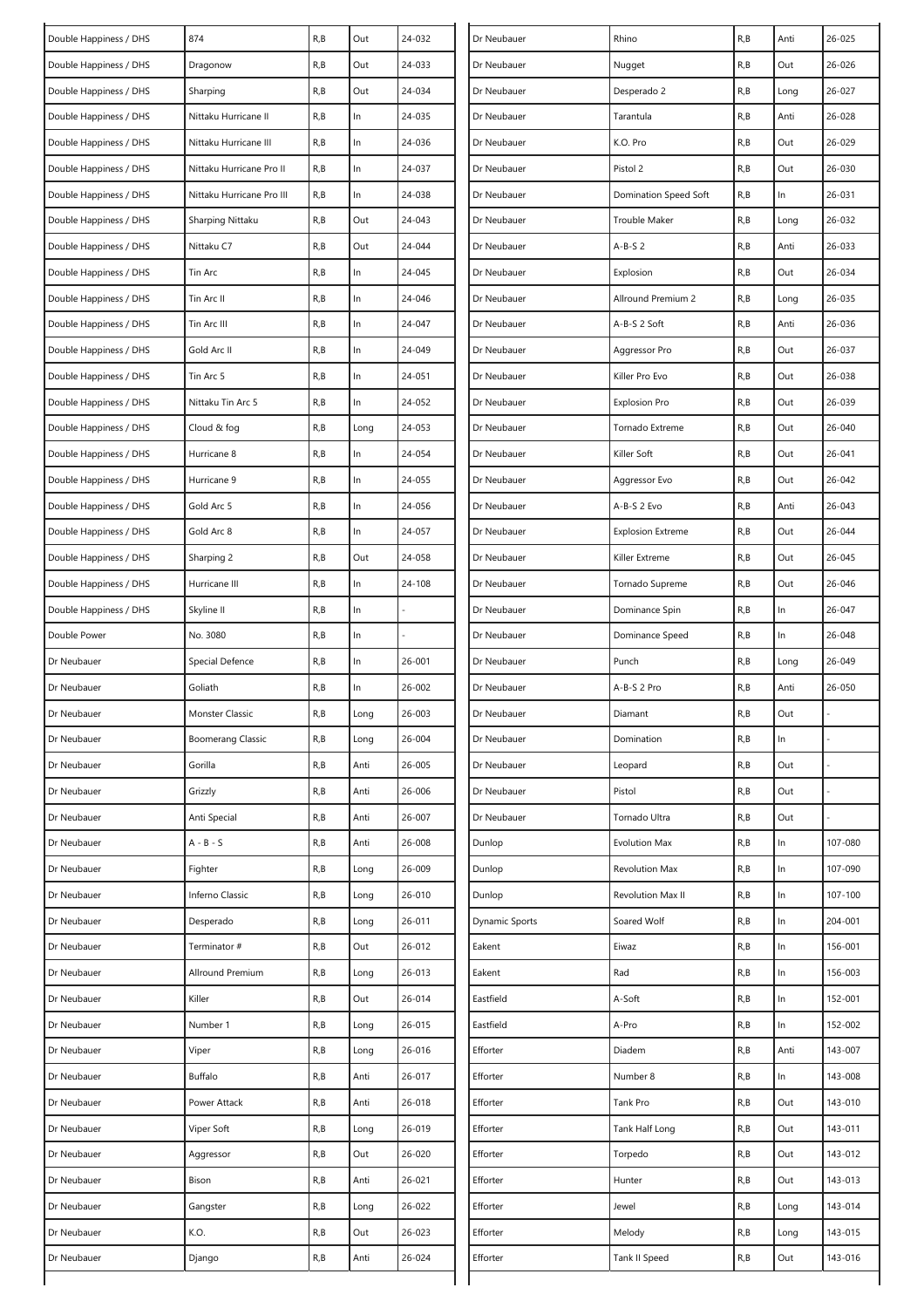| Efforter   | Tank III Spin              | R, B | Out   | 143-017 | Friendship   | Super 729 FX       | R, B | ln    |         |
|------------|----------------------------|------|-------|---------|--------------|--------------------|------|-------|---------|
| Föerster   | H-OF2                      | R, B | In    | 139-001 | G. Yap       | Vulpe              | R, B | Long  | 167-001 |
| Föerster   | OFF4JET                    | R, B | $\ln$ | 139-002 | G. Yap       | Thunder            | R, B | $\ln$ | 167-002 |
| Föerster   | $***$                      | R, B | $\ln$ | 139-003 | G. Yap       | Cyclone            | R, B | $\ln$ | 167-003 |
| Friendship | R.I.T.C. 729 - 5           | R, B | $\ln$ | 27-001  | G. Yap       | Energy             | R, B | $\ln$ | 167-004 |
| Friendship | R.I.T.C. 729 - 08          | R, B | $\ln$ | 27-004  | G. Yap       | Storm              | R, B | ln    | 167-005 |
| Friendship | 729 105                    | R, B | Out   | 27-005  | Gambler      | Sevens             | R, B | $\ln$ | 28-004  |
| Friendship | 729 Battle                 | R, B | $\ln$ | 27-006  | Gambler      | Big Gun            | R, B | $\ln$ | 28-005  |
| Friendship | 729 Battle II              | R, B | $\ln$ | 27-007  | Gambler      | Burst              | R, B | $\ln$ | 28-006  |
| Friendship | 729 Origin                 | R, B | $\ln$ | 27-008  | Gambler      | Zero High Gravity  | R, B | $\ln$ | 28-007  |
| Friendship | 729 Aurora                 | R, B | In    | 27-009  | Gambler      | GXS                | R, B | Out   | 28-008  |
| Friendship | Presto Speed               | R, B | $\ln$ | 27-010  | Gambler      | GXM                | R, B | Out   | 28-009  |
| Friendship | Presto Spin                | R, B | $\ln$ | 27-011  | Gambler      | GXL                | R, B | Long  | 28-010  |
| Friendship | <b>Bloom Power</b>         | R, B | $\ln$ | 27-012  | Gambler      | X3 Diamond         | R, B | $\ln$ | 28-011  |
| Friendship | <b>Bloom Spin</b>          | R, B | $\ln$ | 27-013  | Gambler      | Vintage            | R, B | Out   | 28-012  |
| Friendship | Pando                      | R, B | $\ln$ | 27-014  | Gambler      | Nine Ultra Tack    | R, B | $\ln$ | 28-013  |
| Friendship | Visnatura                  | R, B | $\ln$ | 27-015  | Gambler      | Mech-Tek Predator  | R, B | $\ln$ | 28-014  |
| Friendship | 729 Battle III             | R, B | $\ln$ | 27-016  | Gambler      | Volt-M             | R, B | $\ln$ | 28-015  |
| Friendship | 563 SP                     | R, B | Out   | 27-017  | Gambler      | Volt-T             | R, B | $\ln$ | 28-016  |
| Friendship | 802 SP                     | R, B | Out   | 27-018  | Gambler      | Volt Pro           | R, B | $\ln$ | 28-018  |
| Friendship | Dragon-L                   | R, B | $\ln$ | 27-019  | Gambler      | Volt Speed         | R, B | ln    | 28-019  |
| Friendship | Dragon-F                   | R, B | $\ln$ | 27-020  | Gambler      | 4 Kings            | R, B | In    |         |
| Friendship | 729 Focus                  | R, B | $\ln$ |         | Gambler      | Aces               | R, B | $\ln$ |         |
| Friendship | 729 Focus II               | R, B | $\ln$ |         | Gds          | Devastator         | R, B | $\ln$ | 150-001 |
| Friendship | 729 Focus III              | R, B | In    |         | Gds          | Firework           | R, B | $\ln$ | 150-002 |
| Friendship | 729 High Point             | R, B | $\ln$ |         | Gewo         | Reflexx            | R, B | ln    | 29-003  |
| Friendship | R.I.T.C. 563               | R, B | Out   |         | Gewo         | Thunderball2       | R, B | $\ln$ | 29-004  |
| Friendship | R.I.T.C. 563-1             | R, B | Out   |         | Gewo         | Return             | R, B | $\ln$ | 29-005  |
| Friendship | R.I.T.C. 729               | R, B | $\ln$ |         | Gewo         | Flexxon            | R,B  | $\ln$ | 29-006  |
| Friendship | R.I.T.C. 729-2             | R, B | In    |         | Gewo         | Nanoflex           | R, B | $\ln$ | 29-007  |
| Friendship | R.I.T.C. 729-40H           | R, B | $\ln$ |         | Gewo         | Return Pro         | R,B  | $\ln$ | 29-008  |
| Friendship | R.I.T.C. 729-40S           | R, B | In    |         | Gewo         | Hype EL            | R, B | $\ln$ | 29-009  |
| Friendship | R.I.T.C. 729 Cream         | R, B | $\ln$ |         | Gewo         | Proton Neo         | R, B | $\ln$ | 29-010  |
| Friendship | R.I.T.C. 729 Dr. Evil      | R, B | Out   |         | Gewo         | Hype XT Pro        | R, B | $\ln$ | 29-011  |
| Friendship | R.I.T.C. 729 Faster        | R, B | $\ln$ |         | Gewo         | Hype KR Pro        | R,B  | $\ln$ | 29-012  |
| Friendship | R.I.T.C. 729 GeoSpin       | R, B | $\ln$ |         | Gewo         | Raver              | R, B | ln    | 29-015  |
| Friendship | R.I.T.C. 729 GeoSpin Tacky | R, B | $\ln$ |         | Gewo         | CS Powerspeed      | R, B | $\ln$ | 29-016  |
| Friendship | R.I.T.C. 729 Higher        | R, B | $\ln$ |         | Gewo         | CS Powerspin       | R,B  | $\ln$ | 29-017  |
| Friendship | R.I.T.C. 729 SP            | R, B | In    |         | Gewo         | Neoflexx           | R,B  | $\ln$ | 29-018  |
| Friendship | R.I.T.C. 755               | R, B | Long  |         | Gewo         | Nexxus Pro         | R, B | $\ln$ | 29-019  |
| Friendship | R.I.T.C. 799               | R, B | Out   |         | Gewo         | Nexxus XT Pro      | R, B | In    | 29-020  |
| Friendship | R.I.T.C. 802               | R, B | Out   |         | Gewo         | Nexxus EL Pro Hard | R,B  | $\ln$ | 29-021  |
| Friendship | R.I.T.C. 802-1             | R, B | Out   |         | Gewo         | Nexxus XT Pro Hard | R, B | ln    | 29-022  |
| Friendship | R.I.T.C. 802-40            | R, B | Out   |         | Gewo         | Codexx Pro         | R,B  | $\ln$ | 29-023  |
| Friendship | R.I.T.C. 804               | R, B | Anti  | L       | Gewo         | Mega Flex Control  | R, B | ln    |         |
| Friendship | R.I.T.C. 837               | R, B | Long  |         | Gewo         | Nano               | R, B | $\ln$ |         |
| Friendship | R.I.T.C. 2000 Tack-Speed   | R, B | $\ln$ |         | Gewo         | Target airTEC      | R, B | $\ln$ |         |
| Friendship | Sky-Wing                   | R, B | $\ln$ |         | Giant Dragon | Taichi             | R, B | $\ln$ | 30-001  |
|            |                            |      |       |         |              |                    |      |       |         |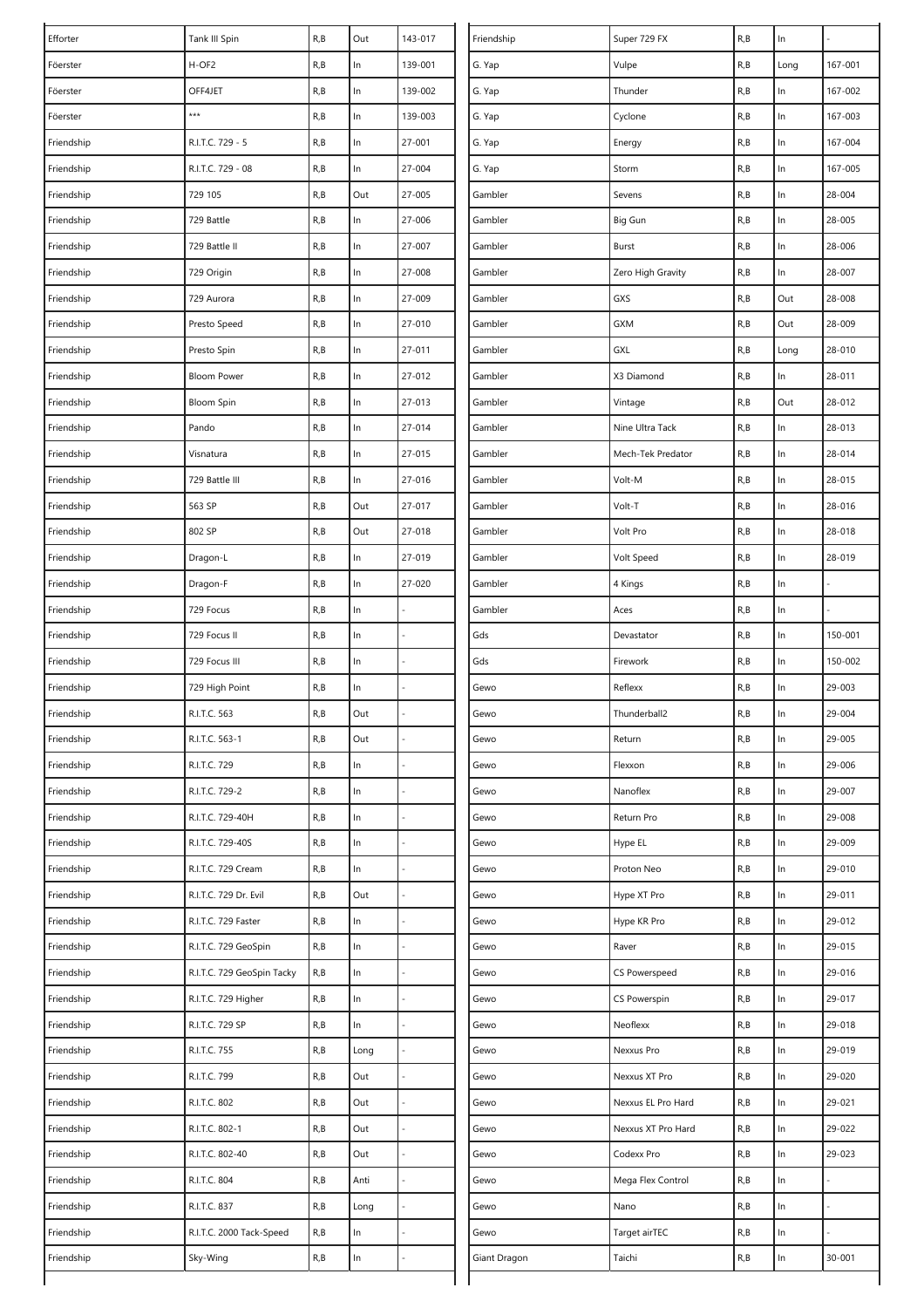| Giant Dragon | Karate          | R, B | In    | 30-002 | Globe     | 999T                      | R, B      | In    |         |
|--------------|-----------------|------|-------|--------|-----------|---------------------------|-----------|-------|---------|
| Giant Dragon | Meteorite       | R, B | Long  | 30-003 | Globe     | Taiphoon Gold             | R,B       | In    |         |
| Giant Dragon | Giant Long      | R, B | Long  | 30-004 | Globe     | Tropy                     | R, B      | In    |         |
| Giant Dragon | Allround        | R, B | ln    | 30-005 | Gofes     | Hera G42                  | R, B      | In    | 199-001 |
| Giant Dragon | Guard           | R, B | Anti  | 30-006 | Guoqiu    | Gong Fu                   | R, B      | In    | 34-001  |
| Giant Dragon | Submarine       | R, B | In    | 30-007 | Guoqiu    | AB In                     | R, B      | In    | 34-002  |
| Giant Dragon | Topenergy       | R, B | ln    | 30-008 | Guoqiu    | FF In                     | R, B      | In    | 34-003  |
| Giant Dragon | Superspin G3    | R, B | ln    | 30-009 | Guoqiu    | HB In                     | R,B       | $\ln$ | 34-004  |
| Giant Dragon | Superspin G4    | R, B | ln    | 30-010 | Guoqiu    | MG Long                   | R, B      | Long  | 34-005  |
| Giant Dragon | Superveloce V12 | R, B | ln    | 30-011 | Haifu     | Whale                     | R,B       | In    | 90-001  |
| Giant Dragon | Dragon Talon    | R, B | Long  | 30-012 | Haifu     | Shark                     | R,B       | In    | 90-002  |
| Giant Dragon | Snowflake       | R, B | Long  | 30-013 | Haifu     | Penguin                   | R, B      | Out   | 90-003  |
| Giant Dragon | Cropcircles     | R, B | Long  | 30-014 | Haifu     | Dolphin                   | R, B      | Out   | 90-004  |
| Giant Dragon | Blast           | R, B | Out   | 30-015 | Haifu     | Whale III                 | R, B      | In    | 90-005  |
| Giant Dragon | 612             | R, B | Out   | 30-016 | Haifu     | Shark III                 | R, B      | In    | 90-006  |
| Giant Dragon | Attack Long     | R, B | Long  | 30-017 | Haifu     | Pirates 07                | R, B      | In    | 90-007  |
| Giant Dragon | Commander       | R, B | $\ln$ | 30-018 | Haifu     | Pirates 08                | R, B      | $\ln$ | 90-008  |
| Giant Dragon | Storm           | R, B | ln    | 30-019 | Haifu     | Octopus                   | R, B      | Long  | 90-009  |
| Giant Dragon | Future          | R, B | $\ln$ | 30-020 | Haifu     | O. Orca                   | R, B      | In    | 90-010  |
| Giant Dragon | Soft Anti       | R, B | ln    | 30-021 | Haifu     | Otariidae                 | R, B      | In    | 90-011  |
| Giant Dragon | Peril Anti      | R, B | ln    | 30-022 | Haitan    | Hippocampus Speed         | R,B       | In    | 145-001 |
| Giant Dragon | 807             | R, B | ln    |        | Haitan    | Seal                      | R,B       | $\ln$ | 145-002 |
| Giant Dragon | 8086            | R, B | ln    |        | Haitan    | Otarri Inae               | R,B       | In    | 145-003 |
| Giant Dragon | 8087            | R, B | $\ln$ |        | Haitan    | Sea Otter                 | R, B      | Out   | 145-004 |
| Giant Dragon | 8088            | R, B | ln    |        | Haitan    | Walrus                    | R,B       | Out   | 145-005 |
| Giant Dragon | 8228 A          | R, B | Out   |        | Haitan    | Sea Dragon                | R, B      | Long  | 145-006 |
| Giant Dragon | 8228 B          | R, B | ln    |        | Hallmark  | Podium                    | R, B      | In    | 35-002  |
| Giant Dragon | Extspeed        | R, B | $\ln$ |        | Hallmark  | Pheonix                   | R, B      | Long  | 35-004  |
| Giant Dragon | Maxspin         | R, B | $\ln$ |        | Hallmark  | <b>Friction Special 2</b> | R, B      | Long  | 35-005  |
| Giant Dragon | Superspeed      | R, B | ln    |        | Hallmark  | Green Power               | R, B      | In    | 35-006  |
| Giant Dragon | Superspin       | R, B | $\ln$ |        | Hallmark  | <b>Tactics LP</b>         | R,B       | Long  | 35-007  |
| Giant Dragon | Superspin G2    | R, B | $\ln$ |        | Hallmark  | Destroyer                 | R, B      | Long  | 35-008  |
| GKI          | Nano Sting      | R, B | Long  | 31-001 | Hallmark  | Devil Anti                | R, B      | Anti  | 35-009  |
| GKI          | Euro Chelonz    | R, B | ln    | 31-002 | Hallmark  | Frustration               | R, B      | Long  |         |
| GKI          | ChelonZ HybridZ | R, B | In    | 31-004 | Hallmark  | Half Long                 | R, B      | Out   |         |
| GKI          | HybridZ GX      | R, B | $\ln$ | 31-005 | Hallmark  | Magic Pips                | R, B      | Out   |         |
| GKI          | Hybridz Power   | R, B | ln    | 31-006 | Hallmark  | Mirage                    | R,B       | Anti  |         |
| GKI          | Superia         | R, B | $\ln$ | 31-007 | Hallmark  | Panther                   | ${\sf R}$ | Out   |         |
| GKI          | Euro Jumbo      | R, B | In    |        | Hallmark  | Power Spin                | R, B      | In    |         |
| GKI          | Euro Spintec    | R, B | $\ln$ |        | Hostepoch | PotentSpin                | R, B      | $\ln$ | 201-001 |
| GKI          | Euro XX         | R, B | $\ln$ |        | Hostepoch | PotentLoop                | R, B      | $\ln$ | 201-002 |
| Globe        | Mo Wang II      | R, B | Long  | 32-002 | Hostepoch | PotentFloat               | R, B      | Out   | 201-003 |
| Globe        | 888 II          | R, B | Out   | 32-003 | Hostepoch | PotentBlock               | R, B      | Long  | 201-004 |
| Globe        | 888             | R, B | Out   |        | Hostepoch | PotentAttack III          | R, B      | Out   | 201-007 |
| Globe        | 889             | R, B | Out   |        | Imperial  | Factor                    | R,B       | $\ln$ | 36-001  |
| Globe        | 889-2           | R, B | Out   |        | Imperial  | Spinbreaker               | R, B      | Long  | 36-002  |
| Globe        | 979             | R, B | Long  |        | Imperial  | Attack                    | R,B       | In.   | 36-003  |
| Globe        | 999             | R, B | ln    |        | Imperial  | China                     | R, B      | $\ln$ | 36-004  |
|              |                 |      |       |        |           |                           |           |       |         |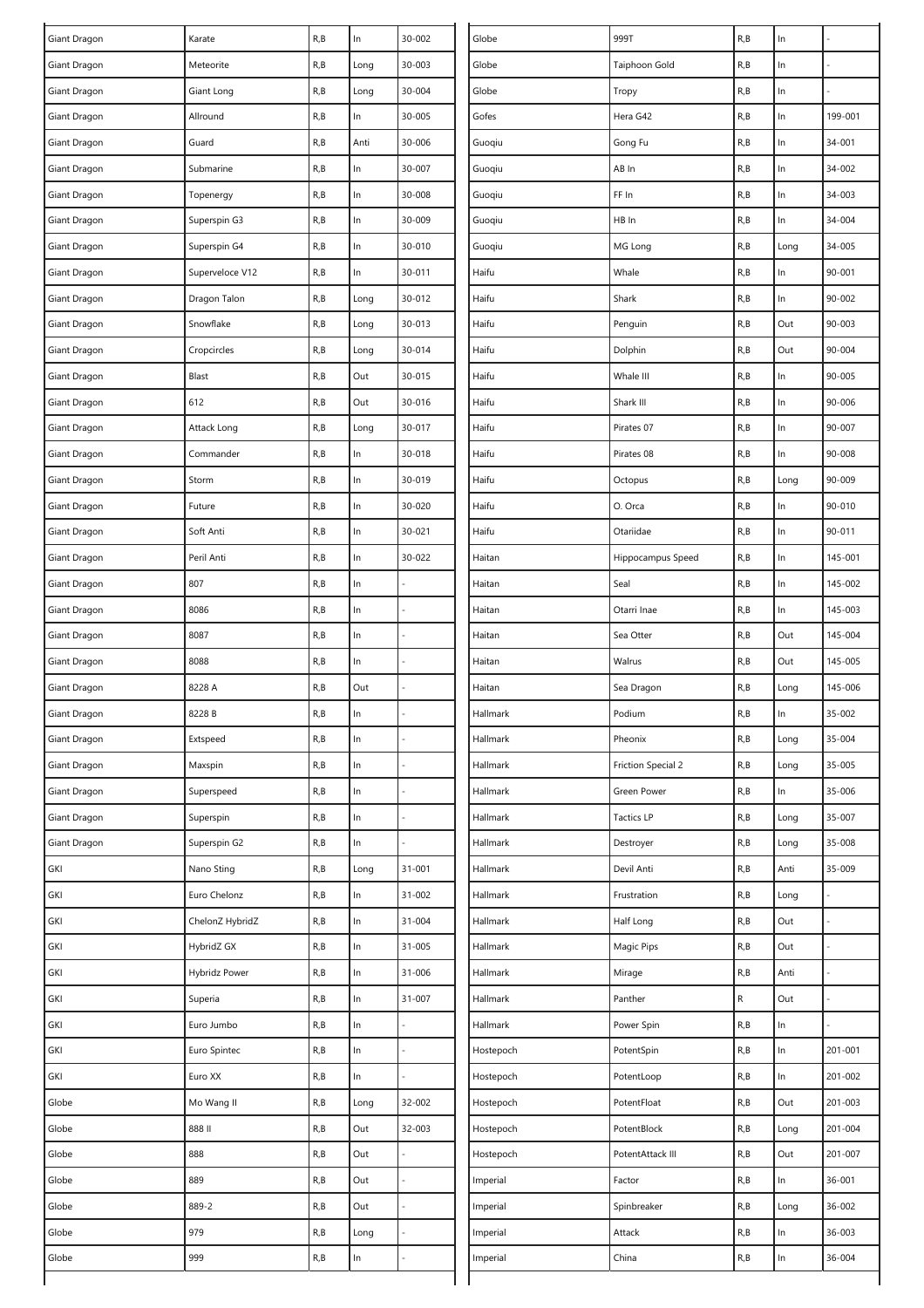| 36-006<br>R, B<br>$\ln$<br>40-031<br>R, B<br>Out<br>Vector Pro<br>Joola<br>Imperial<br>Axxess<br>$\ln$<br>$\ln$<br>R, B<br>R, B<br>36-007<br>Rhyzer 48<br>40-032<br>Imperial<br><b>Balance Pro</b><br>Joola<br>R, B<br>In<br>$\ln$<br>40-033<br>China<br>R, B<br>Joola<br>Golden Tango PS<br>Imperial<br>$\ln$<br>R, B<br>$\ln$<br>Crash<br>R, B<br>Joola<br>Rhyzer Pro 50<br>40-034<br>Imperial<br>R, B<br>Cyber Tacky<br>R, B<br>$\ln$<br>Rhyzer Pro 45<br>$\ln$<br>40-035<br>Joola<br>Imperial<br>R, B<br>$\ln$<br>R, B<br>$\ln$<br>40-036<br>Force<br>Joola<br>Dynaryz ACC<br>Imperial<br>R, B<br>$\ln$<br>40-037<br>R, B<br>$\ln$<br>Imperial<br>Rubber 11 20 one<br>Joola<br>Dynaryz AGR<br>$\ln$<br>R, B<br>$\ln$<br>R, B<br>40-038<br>Rubber 45 20 one<br>Joola<br>Dynaryz CMD<br>Imperial<br>$\ln$<br>R, B<br>$\ln$<br>R, B<br>Joola<br>Rhyzen CMD<br>40-039<br>Imperial<br>Super Strike<br>R, B<br>$\ln$<br>Swift<br>R, B<br>$\ln$<br>Rhyzen ZGR<br>40-040<br>Imperial<br>Joola<br>147-001<br>R, B<br>$\ln$<br>Evolve<br>R, B<br>$\ln$<br>Micron<br>40-041<br>Joola<br>Inzone<br>R, B<br>R, B<br>$\ln$<br>Vizon<br>ln<br>Progress<br>147-002<br>Joola<br>40-042<br>Inzone<br>R, B<br>$\ln$<br>R, B<br>$\ln$<br>40-043<br>Spin<br>147-004<br>Joola<br>Dynaryz ZGR<br>Inzone<br>R, B<br>Zett<br>R, B<br>$\ln$<br>147-005<br>Anti<br>Joola<br>Anti Topspin Toni Hold<br>Inzone<br>R, B<br>R, B<br>In<br>147-006<br>Accel<br>Joola<br>Badman<br>Long<br>Inzone<br>$\ln$<br>R, B<br>ln<br>Powercell Ultra<br>R, B<br>157-006<br>Compass<br>ITC<br>Joola<br>In<br>$\ensuremath{\mathsf{ITC}}$<br>R, B<br>$\ln$<br>R, B<br>Impact<br>157-007<br>Joola<br>Energy<br>R, B<br>$\ln$<br><b>ITC</b><br>Hello<br>R, B<br>$\ln$<br>157-008<br>Joola<br>Energy X-tra<br>Fickle<br>R, B<br>$\ln$<br>R, B<br>38-001<br>Fiesta<br>Long<br>Joola<br>Japtec<br>R, B<br>R, B<br>$\ln$<br>Balance<br>In<br>Joola<br>Mambo<br>Japtec<br>R, B<br>DL - 01<br>R, B<br>$\ln$<br>Joola<br>Mambo H<br>Long<br>Japtec<br>R, B<br>R, B<br>ln<br>Experience<br>Joola<br>Octopus<br>Long<br>Japtec<br>R, B<br>R, B<br>$\ln$<br>Peking<br>$\ln$<br>Performance<br>Joola<br>Japtec<br>R, B<br>$\ln$<br>R, B<br>ln<br>Precision<br>Joola<br>Samba<br>Japtec<br>R, B<br>Shark<br>R, B<br>40-002<br>ln<br>Joola<br>Long<br>Joola<br>Smart<br>R, B<br>$\ln$<br>Orca<br>R, B<br>40-003<br>Joola<br>Joola<br>Long<br>Smash<br>R, B<br>40-004<br>Tango Extrem<br>R, B<br>$\ln$<br>Joola<br>Amy<br>Anti<br>Joola<br>Express Ultra<br>R, B<br>Out<br>40-006<br>Tango Ultra<br>R, B<br>Out<br>Joola<br>Joola<br>R, B<br>$\ln$<br>X-Plode<br>R, B<br>$\ln$<br>40-008<br>Teacher<br>Joola<br>Joola<br>R, B<br>$\ln$<br>R, B<br>$\ln$<br>40-011<br>Thema<br>Joola<br>Samba +<br>Joola<br>$\ln$<br>$\ln$<br>R, B<br>Rhyzm<br>R, B<br>40-013<br>Topspin<br>Joola<br>Joola<br>Upp<br>R, B<br>$\ln$<br>40-014<br>R, B<br>ln<br>Joola<br>Joola<br>Tramp<br>R, B<br>ln<br>40-015<br>$\ln$<br>41-004<br>Joola<br>Maxxx<br>R, B<br>Juic<br>Nanospin<br>40-016<br>R, B<br>ln<br>Joola<br>Novic<br>R, B<br>ln<br>Juic<br>Nano Spin II<br>41-006<br>R, B<br>Out<br>Maxxx-P<br>R, B<br>ln<br>40-017<br>Patisuma V<br>$41 - 011$<br>Joola<br>Juic<br>999<br>Rhyzm-P<br>R, B<br>$\ln$<br>40-018<br>R, B<br>$\ln$<br>Joola<br>Juic<br>R, B<br>ln<br>40-019<br>999 Elite<br>R, B<br>$\ln$<br>Joola<br>Infinity<br>Juic<br>R, B<br>In<br>$\ln$<br>40-020<br>Joola<br>GX 75<br>R, B<br>Juic<br>Dany V<br>4 All<br>$\ln$<br>40-021<br>R, B<br>$\ln$<br>Joola<br>R, B<br>Juic<br>DrivaSmash<br>$\ln$<br>In<br>40-022<br>R, B<br>Joola<br>4 You<br>R, B<br>Juic<br>Driva Smash Ultima<br>Zack<br>$\ln$<br>40-023<br>Juic<br>Joola<br>R, B<br>Leggy R<br>R, B<br>Long<br>ln<br>40-024<br>R, B<br>Joola<br>Rhyzm-tech<br>R, B<br>Juic<br>Masterspin<br>Out<br>ln<br>40-025<br>Neo Anti<br>R, B<br>Anti<br>Joola<br>Samba 19<br>R, B<br>Juic<br>Offense<br>R, B<br>Out<br>R, B<br>$\ln$<br>40-026<br>Joola<br>Samba 27<br>Juic<br>R, B<br>$\ln$<br>R, B<br>$\ln$<br>40-027<br>Scramble<br>Joola<br>Samba Tech<br>Juic<br>CWX<br>R, B<br>ln<br>Joola<br>R, B<br>40-028<br>Juic<br>SpinSpiel<br>Long<br>R, B<br>ln<br>Joola<br>Golden Tango<br>R, B<br>ln<br>40-029<br>KBS<br>Assos Power<br>198-001 | Imperial | Cyber Tacky | R, B | $\ln$ | 36-005 | Joola | Rhyzer 43 | R, B | $\ln$ | 40-030 |
|--------------------------------------------------------------------------------------------------------------------------------------------------------------------------------------------------------------------------------------------------------------------------------------------------------------------------------------------------------------------------------------------------------------------------------------------------------------------------------------------------------------------------------------------------------------------------------------------------------------------------------------------------------------------------------------------------------------------------------------------------------------------------------------------------------------------------------------------------------------------------------------------------------------------------------------------------------------------------------------------------------------------------------------------------------------------------------------------------------------------------------------------------------------------------------------------------------------------------------------------------------------------------------------------------------------------------------------------------------------------------------------------------------------------------------------------------------------------------------------------------------------------------------------------------------------------------------------------------------------------------------------------------------------------------------------------------------------------------------------------------------------------------------------------------------------------------------------------------------------------------------------------------------------------------------------------------------------------------------------------------------------------------------------------------------------------------------------------------------------------------------------------------------------------------------------------------------------------------------------------------------------------------------------------------------------------------------------------------------------------------------------------------------------------------------------------------------------------------------------------------------------------------------------------------------------------------------------------------------------------------------------------------------------------------------------------------------------------------------------------------------------------------------------------------------------------------------------------------------------------------------------------------------------------------------------------------------------------------------------------------------------------------------------------------------------------------------------------------------------------------------------------------------------------------------------------------------------------------------------------------------------------------------------------------------------------------------------------------------------------------------------------------------------------------------------------------------------------------------------------------------------------------------------------------------------------------------------------------------------------------------------------------------------------------------------------------------------------------------------------------------------------------------------------------------------------------------------------------------------------------------------------------------------------------------------------------------------------------------------------------------------------------------------------------------------------------------------------------------------------------------------------------------------------------------------------------------------------------------------|----------|-------------|------|-------|--------|-------|-----------|------|-------|--------|
|                                                                                                                                                                                                                                                                                                                                                                                                                                                                                                                                                                                                                                                                                                                                                                                                                                                                                                                                                                                                                                                                                                                                                                                                                                                                                                                                                                                                                                                                                                                                                                                                                                                                                                                                                                                                                                                                                                                                                                                                                                                                                                                                                                                                                                                                                                                                                                                                                                                                                                                                                                                                                                                                                                                                                                                                                                                                                                                                                                                                                                                                                                                                                                                                                                                                                                                                                                                                                                                                                                                                                                                                                                                                                                                                                                                                                                                                                                                                                                                                                                                                                                                                                                                                                                      |          |             |      |       |        |       |           |      |       |        |
|                                                                                                                                                                                                                                                                                                                                                                                                                                                                                                                                                                                                                                                                                                                                                                                                                                                                                                                                                                                                                                                                                                                                                                                                                                                                                                                                                                                                                                                                                                                                                                                                                                                                                                                                                                                                                                                                                                                                                                                                                                                                                                                                                                                                                                                                                                                                                                                                                                                                                                                                                                                                                                                                                                                                                                                                                                                                                                                                                                                                                                                                                                                                                                                                                                                                                                                                                                                                                                                                                                                                                                                                                                                                                                                                                                                                                                                                                                                                                                                                                                                                                                                                                                                                                                      |          |             |      |       |        |       |           |      |       |        |
|                                                                                                                                                                                                                                                                                                                                                                                                                                                                                                                                                                                                                                                                                                                                                                                                                                                                                                                                                                                                                                                                                                                                                                                                                                                                                                                                                                                                                                                                                                                                                                                                                                                                                                                                                                                                                                                                                                                                                                                                                                                                                                                                                                                                                                                                                                                                                                                                                                                                                                                                                                                                                                                                                                                                                                                                                                                                                                                                                                                                                                                                                                                                                                                                                                                                                                                                                                                                                                                                                                                                                                                                                                                                                                                                                                                                                                                                                                                                                                                                                                                                                                                                                                                                                                      |          |             |      |       |        |       |           |      |       |        |
|                                                                                                                                                                                                                                                                                                                                                                                                                                                                                                                                                                                                                                                                                                                                                                                                                                                                                                                                                                                                                                                                                                                                                                                                                                                                                                                                                                                                                                                                                                                                                                                                                                                                                                                                                                                                                                                                                                                                                                                                                                                                                                                                                                                                                                                                                                                                                                                                                                                                                                                                                                                                                                                                                                                                                                                                                                                                                                                                                                                                                                                                                                                                                                                                                                                                                                                                                                                                                                                                                                                                                                                                                                                                                                                                                                                                                                                                                                                                                                                                                                                                                                                                                                                                                                      |          |             |      |       |        |       |           |      |       |        |
|                                                                                                                                                                                                                                                                                                                                                                                                                                                                                                                                                                                                                                                                                                                                                                                                                                                                                                                                                                                                                                                                                                                                                                                                                                                                                                                                                                                                                                                                                                                                                                                                                                                                                                                                                                                                                                                                                                                                                                                                                                                                                                                                                                                                                                                                                                                                                                                                                                                                                                                                                                                                                                                                                                                                                                                                                                                                                                                                                                                                                                                                                                                                                                                                                                                                                                                                                                                                                                                                                                                                                                                                                                                                                                                                                                                                                                                                                                                                                                                                                                                                                                                                                                                                                                      |          |             |      |       |        |       |           |      |       |        |
|                                                                                                                                                                                                                                                                                                                                                                                                                                                                                                                                                                                                                                                                                                                                                                                                                                                                                                                                                                                                                                                                                                                                                                                                                                                                                                                                                                                                                                                                                                                                                                                                                                                                                                                                                                                                                                                                                                                                                                                                                                                                                                                                                                                                                                                                                                                                                                                                                                                                                                                                                                                                                                                                                                                                                                                                                                                                                                                                                                                                                                                                                                                                                                                                                                                                                                                                                                                                                                                                                                                                                                                                                                                                                                                                                                                                                                                                                                                                                                                                                                                                                                                                                                                                                                      |          |             |      |       |        |       |           |      |       |        |
|                                                                                                                                                                                                                                                                                                                                                                                                                                                                                                                                                                                                                                                                                                                                                                                                                                                                                                                                                                                                                                                                                                                                                                                                                                                                                                                                                                                                                                                                                                                                                                                                                                                                                                                                                                                                                                                                                                                                                                                                                                                                                                                                                                                                                                                                                                                                                                                                                                                                                                                                                                                                                                                                                                                                                                                                                                                                                                                                                                                                                                                                                                                                                                                                                                                                                                                                                                                                                                                                                                                                                                                                                                                                                                                                                                                                                                                                                                                                                                                                                                                                                                                                                                                                                                      |          |             |      |       |        |       |           |      |       |        |
|                                                                                                                                                                                                                                                                                                                                                                                                                                                                                                                                                                                                                                                                                                                                                                                                                                                                                                                                                                                                                                                                                                                                                                                                                                                                                                                                                                                                                                                                                                                                                                                                                                                                                                                                                                                                                                                                                                                                                                                                                                                                                                                                                                                                                                                                                                                                                                                                                                                                                                                                                                                                                                                                                                                                                                                                                                                                                                                                                                                                                                                                                                                                                                                                                                                                                                                                                                                                                                                                                                                                                                                                                                                                                                                                                                                                                                                                                                                                                                                                                                                                                                                                                                                                                                      |          |             |      |       |        |       |           |      |       |        |
|                                                                                                                                                                                                                                                                                                                                                                                                                                                                                                                                                                                                                                                                                                                                                                                                                                                                                                                                                                                                                                                                                                                                                                                                                                                                                                                                                                                                                                                                                                                                                                                                                                                                                                                                                                                                                                                                                                                                                                                                                                                                                                                                                                                                                                                                                                                                                                                                                                                                                                                                                                                                                                                                                                                                                                                                                                                                                                                                                                                                                                                                                                                                                                                                                                                                                                                                                                                                                                                                                                                                                                                                                                                                                                                                                                                                                                                                                                                                                                                                                                                                                                                                                                                                                                      |          |             |      |       |        |       |           |      |       |        |
|                                                                                                                                                                                                                                                                                                                                                                                                                                                                                                                                                                                                                                                                                                                                                                                                                                                                                                                                                                                                                                                                                                                                                                                                                                                                                                                                                                                                                                                                                                                                                                                                                                                                                                                                                                                                                                                                                                                                                                                                                                                                                                                                                                                                                                                                                                                                                                                                                                                                                                                                                                                                                                                                                                                                                                                                                                                                                                                                                                                                                                                                                                                                                                                                                                                                                                                                                                                                                                                                                                                                                                                                                                                                                                                                                                                                                                                                                                                                                                                                                                                                                                                                                                                                                                      |          |             |      |       |        |       |           |      |       |        |
|                                                                                                                                                                                                                                                                                                                                                                                                                                                                                                                                                                                                                                                                                                                                                                                                                                                                                                                                                                                                                                                                                                                                                                                                                                                                                                                                                                                                                                                                                                                                                                                                                                                                                                                                                                                                                                                                                                                                                                                                                                                                                                                                                                                                                                                                                                                                                                                                                                                                                                                                                                                                                                                                                                                                                                                                                                                                                                                                                                                                                                                                                                                                                                                                                                                                                                                                                                                                                                                                                                                                                                                                                                                                                                                                                                                                                                                                                                                                                                                                                                                                                                                                                                                                                                      |          |             |      |       |        |       |           |      |       |        |
|                                                                                                                                                                                                                                                                                                                                                                                                                                                                                                                                                                                                                                                                                                                                                                                                                                                                                                                                                                                                                                                                                                                                                                                                                                                                                                                                                                                                                                                                                                                                                                                                                                                                                                                                                                                                                                                                                                                                                                                                                                                                                                                                                                                                                                                                                                                                                                                                                                                                                                                                                                                                                                                                                                                                                                                                                                                                                                                                                                                                                                                                                                                                                                                                                                                                                                                                                                                                                                                                                                                                                                                                                                                                                                                                                                                                                                                                                                                                                                                                                                                                                                                                                                                                                                      |          |             |      |       |        |       |           |      |       |        |
|                                                                                                                                                                                                                                                                                                                                                                                                                                                                                                                                                                                                                                                                                                                                                                                                                                                                                                                                                                                                                                                                                                                                                                                                                                                                                                                                                                                                                                                                                                                                                                                                                                                                                                                                                                                                                                                                                                                                                                                                                                                                                                                                                                                                                                                                                                                                                                                                                                                                                                                                                                                                                                                                                                                                                                                                                                                                                                                                                                                                                                                                                                                                                                                                                                                                                                                                                                                                                                                                                                                                                                                                                                                                                                                                                                                                                                                                                                                                                                                                                                                                                                                                                                                                                                      |          |             |      |       |        |       |           |      |       |        |
|                                                                                                                                                                                                                                                                                                                                                                                                                                                                                                                                                                                                                                                                                                                                                                                                                                                                                                                                                                                                                                                                                                                                                                                                                                                                                                                                                                                                                                                                                                                                                                                                                                                                                                                                                                                                                                                                                                                                                                                                                                                                                                                                                                                                                                                                                                                                                                                                                                                                                                                                                                                                                                                                                                                                                                                                                                                                                                                                                                                                                                                                                                                                                                                                                                                                                                                                                                                                                                                                                                                                                                                                                                                                                                                                                                                                                                                                                                                                                                                                                                                                                                                                                                                                                                      |          |             |      |       |        |       |           |      |       |        |
|                                                                                                                                                                                                                                                                                                                                                                                                                                                                                                                                                                                                                                                                                                                                                                                                                                                                                                                                                                                                                                                                                                                                                                                                                                                                                                                                                                                                                                                                                                                                                                                                                                                                                                                                                                                                                                                                                                                                                                                                                                                                                                                                                                                                                                                                                                                                                                                                                                                                                                                                                                                                                                                                                                                                                                                                                                                                                                                                                                                                                                                                                                                                                                                                                                                                                                                                                                                                                                                                                                                                                                                                                                                                                                                                                                                                                                                                                                                                                                                                                                                                                                                                                                                                                                      |          |             |      |       |        |       |           |      |       |        |
|                                                                                                                                                                                                                                                                                                                                                                                                                                                                                                                                                                                                                                                                                                                                                                                                                                                                                                                                                                                                                                                                                                                                                                                                                                                                                                                                                                                                                                                                                                                                                                                                                                                                                                                                                                                                                                                                                                                                                                                                                                                                                                                                                                                                                                                                                                                                                                                                                                                                                                                                                                                                                                                                                                                                                                                                                                                                                                                                                                                                                                                                                                                                                                                                                                                                                                                                                                                                                                                                                                                                                                                                                                                                                                                                                                                                                                                                                                                                                                                                                                                                                                                                                                                                                                      |          |             |      |       |        |       |           |      |       |        |
|                                                                                                                                                                                                                                                                                                                                                                                                                                                                                                                                                                                                                                                                                                                                                                                                                                                                                                                                                                                                                                                                                                                                                                                                                                                                                                                                                                                                                                                                                                                                                                                                                                                                                                                                                                                                                                                                                                                                                                                                                                                                                                                                                                                                                                                                                                                                                                                                                                                                                                                                                                                                                                                                                                                                                                                                                                                                                                                                                                                                                                                                                                                                                                                                                                                                                                                                                                                                                                                                                                                                                                                                                                                                                                                                                                                                                                                                                                                                                                                                                                                                                                                                                                                                                                      |          |             |      |       |        |       |           |      |       |        |
|                                                                                                                                                                                                                                                                                                                                                                                                                                                                                                                                                                                                                                                                                                                                                                                                                                                                                                                                                                                                                                                                                                                                                                                                                                                                                                                                                                                                                                                                                                                                                                                                                                                                                                                                                                                                                                                                                                                                                                                                                                                                                                                                                                                                                                                                                                                                                                                                                                                                                                                                                                                                                                                                                                                                                                                                                                                                                                                                                                                                                                                                                                                                                                                                                                                                                                                                                                                                                                                                                                                                                                                                                                                                                                                                                                                                                                                                                                                                                                                                                                                                                                                                                                                                                                      |          |             |      |       |        |       |           |      |       |        |
|                                                                                                                                                                                                                                                                                                                                                                                                                                                                                                                                                                                                                                                                                                                                                                                                                                                                                                                                                                                                                                                                                                                                                                                                                                                                                                                                                                                                                                                                                                                                                                                                                                                                                                                                                                                                                                                                                                                                                                                                                                                                                                                                                                                                                                                                                                                                                                                                                                                                                                                                                                                                                                                                                                                                                                                                                                                                                                                                                                                                                                                                                                                                                                                                                                                                                                                                                                                                                                                                                                                                                                                                                                                                                                                                                                                                                                                                                                                                                                                                                                                                                                                                                                                                                                      |          |             |      |       |        |       |           |      |       |        |
|                                                                                                                                                                                                                                                                                                                                                                                                                                                                                                                                                                                                                                                                                                                                                                                                                                                                                                                                                                                                                                                                                                                                                                                                                                                                                                                                                                                                                                                                                                                                                                                                                                                                                                                                                                                                                                                                                                                                                                                                                                                                                                                                                                                                                                                                                                                                                                                                                                                                                                                                                                                                                                                                                                                                                                                                                                                                                                                                                                                                                                                                                                                                                                                                                                                                                                                                                                                                                                                                                                                                                                                                                                                                                                                                                                                                                                                                                                                                                                                                                                                                                                                                                                                                                                      |          |             |      |       |        |       |           |      |       |        |
|                                                                                                                                                                                                                                                                                                                                                                                                                                                                                                                                                                                                                                                                                                                                                                                                                                                                                                                                                                                                                                                                                                                                                                                                                                                                                                                                                                                                                                                                                                                                                                                                                                                                                                                                                                                                                                                                                                                                                                                                                                                                                                                                                                                                                                                                                                                                                                                                                                                                                                                                                                                                                                                                                                                                                                                                                                                                                                                                                                                                                                                                                                                                                                                                                                                                                                                                                                                                                                                                                                                                                                                                                                                                                                                                                                                                                                                                                                                                                                                                                                                                                                                                                                                                                                      |          |             |      |       |        |       |           |      |       |        |
|                                                                                                                                                                                                                                                                                                                                                                                                                                                                                                                                                                                                                                                                                                                                                                                                                                                                                                                                                                                                                                                                                                                                                                                                                                                                                                                                                                                                                                                                                                                                                                                                                                                                                                                                                                                                                                                                                                                                                                                                                                                                                                                                                                                                                                                                                                                                                                                                                                                                                                                                                                                                                                                                                                                                                                                                                                                                                                                                                                                                                                                                                                                                                                                                                                                                                                                                                                                                                                                                                                                                                                                                                                                                                                                                                                                                                                                                                                                                                                                                                                                                                                                                                                                                                                      |          |             |      |       |        |       |           |      |       |        |
|                                                                                                                                                                                                                                                                                                                                                                                                                                                                                                                                                                                                                                                                                                                                                                                                                                                                                                                                                                                                                                                                                                                                                                                                                                                                                                                                                                                                                                                                                                                                                                                                                                                                                                                                                                                                                                                                                                                                                                                                                                                                                                                                                                                                                                                                                                                                                                                                                                                                                                                                                                                                                                                                                                                                                                                                                                                                                                                                                                                                                                                                                                                                                                                                                                                                                                                                                                                                                                                                                                                                                                                                                                                                                                                                                                                                                                                                                                                                                                                                                                                                                                                                                                                                                                      |          |             |      |       |        |       |           |      |       |        |
|                                                                                                                                                                                                                                                                                                                                                                                                                                                                                                                                                                                                                                                                                                                                                                                                                                                                                                                                                                                                                                                                                                                                                                                                                                                                                                                                                                                                                                                                                                                                                                                                                                                                                                                                                                                                                                                                                                                                                                                                                                                                                                                                                                                                                                                                                                                                                                                                                                                                                                                                                                                                                                                                                                                                                                                                                                                                                                                                                                                                                                                                                                                                                                                                                                                                                                                                                                                                                                                                                                                                                                                                                                                                                                                                                                                                                                                                                                                                                                                                                                                                                                                                                                                                                                      |          |             |      |       |        |       |           |      |       |        |
|                                                                                                                                                                                                                                                                                                                                                                                                                                                                                                                                                                                                                                                                                                                                                                                                                                                                                                                                                                                                                                                                                                                                                                                                                                                                                                                                                                                                                                                                                                                                                                                                                                                                                                                                                                                                                                                                                                                                                                                                                                                                                                                                                                                                                                                                                                                                                                                                                                                                                                                                                                                                                                                                                                                                                                                                                                                                                                                                                                                                                                                                                                                                                                                                                                                                                                                                                                                                                                                                                                                                                                                                                                                                                                                                                                                                                                                                                                                                                                                                                                                                                                                                                                                                                                      |          |             |      |       |        |       |           |      |       |        |
|                                                                                                                                                                                                                                                                                                                                                                                                                                                                                                                                                                                                                                                                                                                                                                                                                                                                                                                                                                                                                                                                                                                                                                                                                                                                                                                                                                                                                                                                                                                                                                                                                                                                                                                                                                                                                                                                                                                                                                                                                                                                                                                                                                                                                                                                                                                                                                                                                                                                                                                                                                                                                                                                                                                                                                                                                                                                                                                                                                                                                                                                                                                                                                                                                                                                                                                                                                                                                                                                                                                                                                                                                                                                                                                                                                                                                                                                                                                                                                                                                                                                                                                                                                                                                                      |          |             |      |       |        |       |           |      |       |        |
|                                                                                                                                                                                                                                                                                                                                                                                                                                                                                                                                                                                                                                                                                                                                                                                                                                                                                                                                                                                                                                                                                                                                                                                                                                                                                                                                                                                                                                                                                                                                                                                                                                                                                                                                                                                                                                                                                                                                                                                                                                                                                                                                                                                                                                                                                                                                                                                                                                                                                                                                                                                                                                                                                                                                                                                                                                                                                                                                                                                                                                                                                                                                                                                                                                                                                                                                                                                                                                                                                                                                                                                                                                                                                                                                                                                                                                                                                                                                                                                                                                                                                                                                                                                                                                      |          |             |      |       |        |       |           |      |       |        |
|                                                                                                                                                                                                                                                                                                                                                                                                                                                                                                                                                                                                                                                                                                                                                                                                                                                                                                                                                                                                                                                                                                                                                                                                                                                                                                                                                                                                                                                                                                                                                                                                                                                                                                                                                                                                                                                                                                                                                                                                                                                                                                                                                                                                                                                                                                                                                                                                                                                                                                                                                                                                                                                                                                                                                                                                                                                                                                                                                                                                                                                                                                                                                                                                                                                                                                                                                                                                                                                                                                                                                                                                                                                                                                                                                                                                                                                                                                                                                                                                                                                                                                                                                                                                                                      |          |             |      |       |        |       |           |      |       |        |
|                                                                                                                                                                                                                                                                                                                                                                                                                                                                                                                                                                                                                                                                                                                                                                                                                                                                                                                                                                                                                                                                                                                                                                                                                                                                                                                                                                                                                                                                                                                                                                                                                                                                                                                                                                                                                                                                                                                                                                                                                                                                                                                                                                                                                                                                                                                                                                                                                                                                                                                                                                                                                                                                                                                                                                                                                                                                                                                                                                                                                                                                                                                                                                                                                                                                                                                                                                                                                                                                                                                                                                                                                                                                                                                                                                                                                                                                                                                                                                                                                                                                                                                                                                                                                                      |          |             |      |       |        |       |           |      |       |        |
|                                                                                                                                                                                                                                                                                                                                                                                                                                                                                                                                                                                                                                                                                                                                                                                                                                                                                                                                                                                                                                                                                                                                                                                                                                                                                                                                                                                                                                                                                                                                                                                                                                                                                                                                                                                                                                                                                                                                                                                                                                                                                                                                                                                                                                                                                                                                                                                                                                                                                                                                                                                                                                                                                                                                                                                                                                                                                                                                                                                                                                                                                                                                                                                                                                                                                                                                                                                                                                                                                                                                                                                                                                                                                                                                                                                                                                                                                                                                                                                                                                                                                                                                                                                                                                      |          |             |      |       |        |       |           |      |       |        |
|                                                                                                                                                                                                                                                                                                                                                                                                                                                                                                                                                                                                                                                                                                                                                                                                                                                                                                                                                                                                                                                                                                                                                                                                                                                                                                                                                                                                                                                                                                                                                                                                                                                                                                                                                                                                                                                                                                                                                                                                                                                                                                                                                                                                                                                                                                                                                                                                                                                                                                                                                                                                                                                                                                                                                                                                                                                                                                                                                                                                                                                                                                                                                                                                                                                                                                                                                                                                                                                                                                                                                                                                                                                                                                                                                                                                                                                                                                                                                                                                                                                                                                                                                                                                                                      |          |             |      |       |        |       |           |      |       |        |
|                                                                                                                                                                                                                                                                                                                                                                                                                                                                                                                                                                                                                                                                                                                                                                                                                                                                                                                                                                                                                                                                                                                                                                                                                                                                                                                                                                                                                                                                                                                                                                                                                                                                                                                                                                                                                                                                                                                                                                                                                                                                                                                                                                                                                                                                                                                                                                                                                                                                                                                                                                                                                                                                                                                                                                                                                                                                                                                                                                                                                                                                                                                                                                                                                                                                                                                                                                                                                                                                                                                                                                                                                                                                                                                                                                                                                                                                                                                                                                                                                                                                                                                                                                                                                                      |          |             |      |       |        |       |           |      |       |        |
|                                                                                                                                                                                                                                                                                                                                                                                                                                                                                                                                                                                                                                                                                                                                                                                                                                                                                                                                                                                                                                                                                                                                                                                                                                                                                                                                                                                                                                                                                                                                                                                                                                                                                                                                                                                                                                                                                                                                                                                                                                                                                                                                                                                                                                                                                                                                                                                                                                                                                                                                                                                                                                                                                                                                                                                                                                                                                                                                                                                                                                                                                                                                                                                                                                                                                                                                                                                                                                                                                                                                                                                                                                                                                                                                                                                                                                                                                                                                                                                                                                                                                                                                                                                                                                      |          |             |      |       |        |       |           |      |       |        |
|                                                                                                                                                                                                                                                                                                                                                                                                                                                                                                                                                                                                                                                                                                                                                                                                                                                                                                                                                                                                                                                                                                                                                                                                                                                                                                                                                                                                                                                                                                                                                                                                                                                                                                                                                                                                                                                                                                                                                                                                                                                                                                                                                                                                                                                                                                                                                                                                                                                                                                                                                                                                                                                                                                                                                                                                                                                                                                                                                                                                                                                                                                                                                                                                                                                                                                                                                                                                                                                                                                                                                                                                                                                                                                                                                                                                                                                                                                                                                                                                                                                                                                                                                                                                                                      |          |             |      |       |        |       |           |      |       |        |
|                                                                                                                                                                                                                                                                                                                                                                                                                                                                                                                                                                                                                                                                                                                                                                                                                                                                                                                                                                                                                                                                                                                                                                                                                                                                                                                                                                                                                                                                                                                                                                                                                                                                                                                                                                                                                                                                                                                                                                                                                                                                                                                                                                                                                                                                                                                                                                                                                                                                                                                                                                                                                                                                                                                                                                                                                                                                                                                                                                                                                                                                                                                                                                                                                                                                                                                                                                                                                                                                                                                                                                                                                                                                                                                                                                                                                                                                                                                                                                                                                                                                                                                                                                                                                                      |          |             |      |       |        |       |           |      |       |        |
|                                                                                                                                                                                                                                                                                                                                                                                                                                                                                                                                                                                                                                                                                                                                                                                                                                                                                                                                                                                                                                                                                                                                                                                                                                                                                                                                                                                                                                                                                                                                                                                                                                                                                                                                                                                                                                                                                                                                                                                                                                                                                                                                                                                                                                                                                                                                                                                                                                                                                                                                                                                                                                                                                                                                                                                                                                                                                                                                                                                                                                                                                                                                                                                                                                                                                                                                                                                                                                                                                                                                                                                                                                                                                                                                                                                                                                                                                                                                                                                                                                                                                                                                                                                                                                      |          |             |      |       |        |       |           |      |       |        |
|                                                                                                                                                                                                                                                                                                                                                                                                                                                                                                                                                                                                                                                                                                                                                                                                                                                                                                                                                                                                                                                                                                                                                                                                                                                                                                                                                                                                                                                                                                                                                                                                                                                                                                                                                                                                                                                                                                                                                                                                                                                                                                                                                                                                                                                                                                                                                                                                                                                                                                                                                                                                                                                                                                                                                                                                                                                                                                                                                                                                                                                                                                                                                                                                                                                                                                                                                                                                                                                                                                                                                                                                                                                                                                                                                                                                                                                                                                                                                                                                                                                                                                                                                                                                                                      |          |             |      |       |        |       |           |      |       |        |
|                                                                                                                                                                                                                                                                                                                                                                                                                                                                                                                                                                                                                                                                                                                                                                                                                                                                                                                                                                                                                                                                                                                                                                                                                                                                                                                                                                                                                                                                                                                                                                                                                                                                                                                                                                                                                                                                                                                                                                                                                                                                                                                                                                                                                                                                                                                                                                                                                                                                                                                                                                                                                                                                                                                                                                                                                                                                                                                                                                                                                                                                                                                                                                                                                                                                                                                                                                                                                                                                                                                                                                                                                                                                                                                                                                                                                                                                                                                                                                                                                                                                                                                                                                                                                                      |          |             |      |       |        |       |           |      |       |        |
|                                                                                                                                                                                                                                                                                                                                                                                                                                                                                                                                                                                                                                                                                                                                                                                                                                                                                                                                                                                                                                                                                                                                                                                                                                                                                                                                                                                                                                                                                                                                                                                                                                                                                                                                                                                                                                                                                                                                                                                                                                                                                                                                                                                                                                                                                                                                                                                                                                                                                                                                                                                                                                                                                                                                                                                                                                                                                                                                                                                                                                                                                                                                                                                                                                                                                                                                                                                                                                                                                                                                                                                                                                                                                                                                                                                                                                                                                                                                                                                                                                                                                                                                                                                                                                      |          |             |      |       |        |       |           |      |       |        |
|                                                                                                                                                                                                                                                                                                                                                                                                                                                                                                                                                                                                                                                                                                                                                                                                                                                                                                                                                                                                                                                                                                                                                                                                                                                                                                                                                                                                                                                                                                                                                                                                                                                                                                                                                                                                                                                                                                                                                                                                                                                                                                                                                                                                                                                                                                                                                                                                                                                                                                                                                                                                                                                                                                                                                                                                                                                                                                                                                                                                                                                                                                                                                                                                                                                                                                                                                                                                                                                                                                                                                                                                                                                                                                                                                                                                                                                                                                                                                                                                                                                                                                                                                                                                                                      |          |             |      |       |        |       |           |      |       |        |
|                                                                                                                                                                                                                                                                                                                                                                                                                                                                                                                                                                                                                                                                                                                                                                                                                                                                                                                                                                                                                                                                                                                                                                                                                                                                                                                                                                                                                                                                                                                                                                                                                                                                                                                                                                                                                                                                                                                                                                                                                                                                                                                                                                                                                                                                                                                                                                                                                                                                                                                                                                                                                                                                                                                                                                                                                                                                                                                                                                                                                                                                                                                                                                                                                                                                                                                                                                                                                                                                                                                                                                                                                                                                                                                                                                                                                                                                                                                                                                                                                                                                                                                                                                                                                                      |          |             |      |       |        |       |           |      |       |        |
|                                                                                                                                                                                                                                                                                                                                                                                                                                                                                                                                                                                                                                                                                                                                                                                                                                                                                                                                                                                                                                                                                                                                                                                                                                                                                                                                                                                                                                                                                                                                                                                                                                                                                                                                                                                                                                                                                                                                                                                                                                                                                                                                                                                                                                                                                                                                                                                                                                                                                                                                                                                                                                                                                                                                                                                                                                                                                                                                                                                                                                                                                                                                                                                                                                                                                                                                                                                                                                                                                                                                                                                                                                                                                                                                                                                                                                                                                                                                                                                                                                                                                                                                                                                                                                      |          |             |      |       |        |       |           |      |       |        |
|                                                                                                                                                                                                                                                                                                                                                                                                                                                                                                                                                                                                                                                                                                                                                                                                                                                                                                                                                                                                                                                                                                                                                                                                                                                                                                                                                                                                                                                                                                                                                                                                                                                                                                                                                                                                                                                                                                                                                                                                                                                                                                                                                                                                                                                                                                                                                                                                                                                                                                                                                                                                                                                                                                                                                                                                                                                                                                                                                                                                                                                                                                                                                                                                                                                                                                                                                                                                                                                                                                                                                                                                                                                                                                                                                                                                                                                                                                                                                                                                                                                                                                                                                                                                                                      |          |             |      |       |        |       |           |      |       |        |
|                                                                                                                                                                                                                                                                                                                                                                                                                                                                                                                                                                                                                                                                                                                                                                                                                                                                                                                                                                                                                                                                                                                                                                                                                                                                                                                                                                                                                                                                                                                                                                                                                                                                                                                                                                                                                                                                                                                                                                                                                                                                                                                                                                                                                                                                                                                                                                                                                                                                                                                                                                                                                                                                                                                                                                                                                                                                                                                                                                                                                                                                                                                                                                                                                                                                                                                                                                                                                                                                                                                                                                                                                                                                                                                                                                                                                                                                                                                                                                                                                                                                                                                                                                                                                                      |          |             |      |       |        |       |           |      |       |        |
|                                                                                                                                                                                                                                                                                                                                                                                                                                                                                                                                                                                                                                                                                                                                                                                                                                                                                                                                                                                                                                                                                                                                                                                                                                                                                                                                                                                                                                                                                                                                                                                                                                                                                                                                                                                                                                                                                                                                                                                                                                                                                                                                                                                                                                                                                                                                                                                                                                                                                                                                                                                                                                                                                                                                                                                                                                                                                                                                                                                                                                                                                                                                                                                                                                                                                                                                                                                                                                                                                                                                                                                                                                                                                                                                                                                                                                                                                                                                                                                                                                                                                                                                                                                                                                      |          |             |      |       |        |       |           |      |       |        |
|                                                                                                                                                                                                                                                                                                                                                                                                                                                                                                                                                                                                                                                                                                                                                                                                                                                                                                                                                                                                                                                                                                                                                                                                                                                                                                                                                                                                                                                                                                                                                                                                                                                                                                                                                                                                                                                                                                                                                                                                                                                                                                                                                                                                                                                                                                                                                                                                                                                                                                                                                                                                                                                                                                                                                                                                                                                                                                                                                                                                                                                                                                                                                                                                                                                                                                                                                                                                                                                                                                                                                                                                                                                                                                                                                                                                                                                                                                                                                                                                                                                                                                                                                                                                                                      |          |             |      |       |        |       |           |      |       |        |
|                                                                                                                                                                                                                                                                                                                                                                                                                                                                                                                                                                                                                                                                                                                                                                                                                                                                                                                                                                                                                                                                                                                                                                                                                                                                                                                                                                                                                                                                                                                                                                                                                                                                                                                                                                                                                                                                                                                                                                                                                                                                                                                                                                                                                                                                                                                                                                                                                                                                                                                                                                                                                                                                                                                                                                                                                                                                                                                                                                                                                                                                                                                                                                                                                                                                                                                                                                                                                                                                                                                                                                                                                                                                                                                                                                                                                                                                                                                                                                                                                                                                                                                                                                                                                                      |          |             |      |       |        |       |           |      |       |        |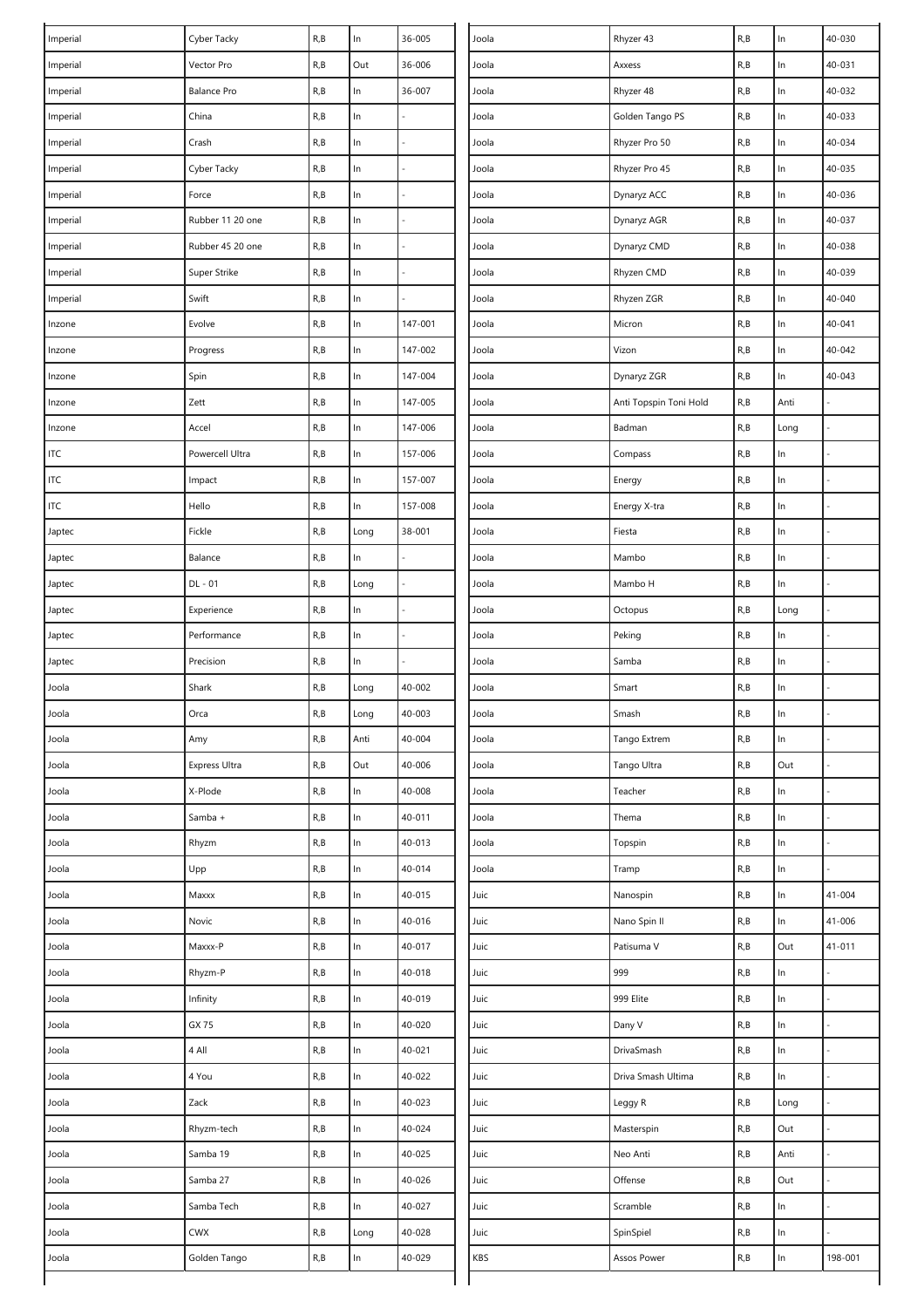| KBS            | Moliva                  | R, B                    | In    | 198-002 | Lion      | Rebirth           | R, B | Out   | 46-011  |
|----------------|-------------------------|-------------------------|-------|---------|-----------|-------------------|------|-------|---------|
| KBS            | Rize Soft               | R, B                    | $\ln$ | 198-003 | Lion      | Radiant           | R, B | In    | 46-012  |
| KBS            | <b>Tarsus Spin</b>      | R, B                    | ln    | 198-004 | Lion      | Firearms          | R, B | Out   | 46-013  |
| KBS            | Truva Lp                | R, B                    | Long  | 198-005 | Lion      | Mantlet           | R, B | Anti  | 46-014  |
| KBS            | Truva SP                | R, B                    | Out   | 198-006 | Lion      | Trapper           | R, B | Long  | 46-015  |
| Killerspin     | Fortissimo              | R, B                    | In    | 43-002  | Lion      | Pavise            | R, B | Anti  | 46-016  |
| Killerspin     | Nitrx-4Z                | R, B                    | $\ln$ |         | Lion      | Trident           | R, B | In    | 46-017  |
| Kinson         | Perfect                 | R, B                    | $\ln$ |         | Lion      | Trapper SP        | R, B | Long  | 46-018  |
| Kinson         | Super Spin              | R, B                    | $\ln$ |         | Lion      | E-Shield          | R, B | Anti  | 46-019  |
| Kokutaku       | $G-10$                  | R, B                    | In    | 45-004  | Lion      | International     | R, B | In    |         |
| Kokutaku       | BLütenkirsche 868       | R, B                    | In    |         | Lion      | Scirocco          | R, B | In    |         |
| Kokutaku       | BLütenkirsche 868 Tokyo | R, B                    | $\ln$ |         | Lion      | SS 800            | R, B | $\ln$ |         |
| Kokutaku       | Clitter                 | R, B                    | Out   |         | Lion      | Typhoon           | R, B | $\ln$ |         |
| Kokutaku       | Spec-V                  | R, B                    | $\ln$ |         | Lion      | XA 900            | R, B | In    |         |
| Kokutaku       | Spindle                 | R, B                    | In    |         | Loki      | GTX               | R, B | In    | 158-002 |
| Kokutaku       | Synchron                | R, B                    | $\ln$ |         | Loki      | TIII Paragon      | R, B | $\ln$ | 158-003 |
| Kokutaku       | Tuple 007               | R, B                    | $\ln$ |         | Loki      | 80                | R, B | $\ln$ | 158-004 |
| Kokutaku       | Tuple 007 Taiwan        | R, B                    | $\ln$ |         | Loki      | Rxton I           | R, B | In    | 158-005 |
| Kokutaku       | Tuple 110               | R, B                    | Out   |         | Loki      | Rxton III         | R, B | In    | 158-006 |
| Kokutaku       | Tuple 119               | R, B                    | Out   |         | Loki      | Rxton V           | R, B | In    | 158-007 |
| Kokutaku       | Tuple 911               | R, B                    | Long  |         | Loki      | Arthur Asia       | R, B | $\ln$ | 158-008 |
| KTL            | Black Power [B]         | $\sf B$                 | In    | 110-001 | Loki      | Arthur Europe     | R, B | In    | 158-009 |
| KTL            | Red Diamond [R]         | ${\sf R}$               | $\ln$ | 110-002 | Loki      | Arthur Pro        | R, B | $\ln$ | 158-010 |
| KTL            | Stranger                | R, B                    | Long  | 110-003 | Loki      | Arthur China      | R, B | In    | 158-011 |
| KTL            | Golden Star             | R, B                    | In    | 110-004 | Metal TT  | Death             | R, B | Long  | 180-001 |
| KTL            | Magic Power             | R, B                    | Out   | 110-005 | Meteor    | 575               | R, B | Long  |         |
| KTL            | Pro XP                  | R, B                    | In    | 110-006 | Meteor    | $71 - 1$          | R, B | Long  |         |
| KTL            | Pro XT                  | R, B                    | In    | 110-007 | Meteor    | $71 - 2$          | R, B | Out   |         |
| KTL            | Panther                 | R, B                    | ln    | 110-008 | Meteor    | 813               | R, B | $\ln$ |         |
| KTL            | Falcon                  | R, B                    | $\ln$ | 110-009 | Meteor    | 835               | R, B | $\ln$ |         |
| KTL            | Rapid Speed             | R, B                    | $\ln$ | 110-010 | Meteor    | 845               | R, B | Long  |         |
| KTL            | Rapid Sound             | R, B                    | ln    | 110-011 | Meteor    | 8512              | R, B | Long  |         |
| KTL            | Rapid Soft              | R, B                    | $\ln$ | 110-012 | Meteor    | 9012              | R, B | Long  |         |
| KTL            | Recoil                  | R, B                    | $\ln$ | 110-013 | Milky Way | Apollo            | R, B | $\ln$ | 49-001  |
| KTL            | Rapid Power             | R, B                    | In    | 110-014 | Milky Way | Sun               | R, B | ln    | 49-002  |
| $\mathsf{KTL}$ | <b>Blue Ocean</b>       | $\mathsf{R},\mathsf{B}$ | $\ln$ | 110-015 | Milky Way | Moon              | R, B | $\ln$ | 49-003  |
| KTL            | Torrent                 | R, B                    | $\ln$ | 110-017 | Milky Way | Moon Speed        | R, B | In    | 49-004  |
| L.d.t.t        | <b>EA777</b>            | R, B                    | $\ln$ | 140-001 | Milky Way | MaxTense M. Star  | R, B | $\ln$ | 49-005  |
| Lion           | Roar                    | R, B                    | ln    | 46-001  | Milky Way | MaxTense E. Moon  | R, B | $\ln$ | 49-006  |
| Lion           | Claw                    | R, B                    | Long  | 46-002  | Milky Way | <b>Big Dipper</b> | R, B | $\ln$ | 49-007  |
| Lion           | Star                    | R, B                    | ln    | 46-003  | Milky Way | Super Kim         | R, B | Long  | 49-009  |
| Lion           | 2 Stars                 | R, B                    | $\ln$ | 46-004  | Milky Way | Qing              | R, B | Long  | 49-010  |
| Lion           | 3 Stars                 | $\mathsf{R},\mathsf{B}$ | In    | 46-005  | Milky Way | Uranus Poly       | R, B | Out   | 49-011  |
| Lion           | Super 3                 | R, B                    | $\ln$ | 46-006  | Milky Way | Young             | R, B | Long  | 49-016  |
| Lion           | 5 Stars                 | R, B                    | $\ln$ | 46-007  | Milky Way | VIP               | R, B | Long  | 49-017  |
| Lion           | Aggressor               | R, B                    | $\ln$ | 46-008  | Milky Way | <b>VVIP</b>       | R, B | Long  | 49-018  |
| Lion           | Allrounder              | R, B                    | $\ln$ | 46-009  | Milky Way | Uranus Pro        | R, B | Out   | 49-019  |
| Lion           | Elite Control           | R, B                    | ln    | 46-010  | Milky Way | MaxTense Venus    | R, B | In    | 49-022  |
|                |                         |                         |       |         |           |                   |      |       |         |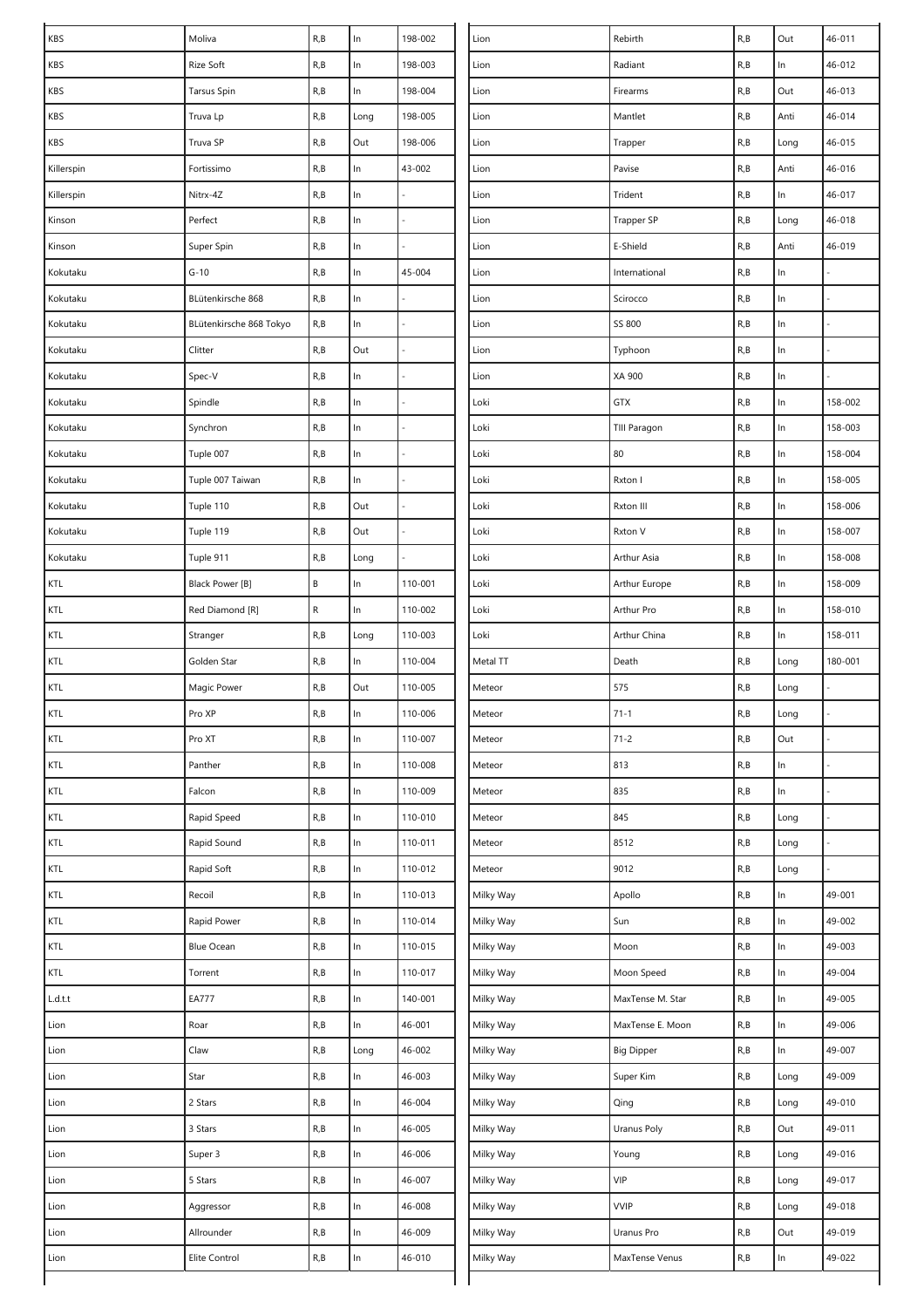| 49-025<br>54-015<br>Milky Way<br>R, B<br>$\ln$<br>Nittaku<br>R, B<br>$\ln$<br>MaxTense Jupiter<br>Fastarc G-1<br>Milky Way<br>955<br>R, B<br>R, B<br>$\ln$<br>54-016<br>Nittaku<br>Long<br>Fastarc S-1<br>R, B<br>R, B<br>54-017<br>Milky Way<br>9000<br>In<br>Nittaku<br>Galze<br>$\ln$<br>$\ln$<br>R, B<br>Out<br>Milky Way<br>R, B<br>Royallarge<br>54-018<br>Mars<br>Nittaku<br>R, B<br>ln<br>R, B<br>In<br>54-019<br>Milky Way<br>Mercury<br>Nittaku<br>Retora<br>$\ln$<br>Milky Way<br>R, B<br>R, B<br>54-020<br>Neptune<br>Long<br>Nittaku<br>Flyatt<br>Pluto<br>R, B<br>Out<br>54-021<br>Milky Way<br>Out<br>Nittaku<br>Pimple Slide<br>R, B<br>R, B<br>Milky Way<br>R, B<br>ln<br>Nittaku<br>Revspin<br>ln<br>54-022<br>Saturn<br>50-005<br>R, B<br>Booster HP<br>R, B<br>Out<br>Out<br>54-023<br>Mizuno<br>Nittaku<br>Jewellarge<br>R, B<br>50-006<br>P 12<br>R, B<br>Opti<br>In<br>$\ln$<br>54-024<br>Nittaku<br>Mizuno<br>R, B<br>$\ln$<br>50-007<br>R, B<br>$\ln$<br>54-025<br>Rookie<br>Nittaku<br>Fastarc C-1<br>Mizuno<br>R, B<br>$\ln$<br>Zalt<br>R, B<br>$\ln$<br>54-026<br><b>GF T48</b><br>50-008<br>Nittaku<br>Mizuno<br>$\ln$<br>R, B<br>50-009<br>R, B<br>$\ln$<br>54-027<br>Mizuno<br><b>GF T45</b><br>Nittaku<br>Alhelg<br>$\ln$<br><b>GF T40</b><br>R, B<br>50-010<br><b>Flyatt Spin</b><br>R, B<br>$\ln$<br>54-028<br>Mizuno<br>Nittaku<br>$\ln$<br><b>GF PRO</b><br>R, B<br>50-012<br>Nittaku<br>Lonfrict<br>R, B<br>54-029<br>Long<br>Mizuno<br>Q3<br>R, B<br>$\ln$<br>50-013<br>R, B<br>54-030<br>Nittaku<br>Out<br>Mizuno<br>Beautry<br>$\ln$<br>Q4<br>R, B<br>50-014<br>R, B<br>Nittaku<br>$\ln$<br>54-031<br>Mizuno<br>Jammin<br>GF R<br>$\ln$<br>R, B<br>Out<br>54-032<br>R, B<br>50-015<br>DO Knuckle<br>Nittaku<br>Mizuno<br>Q5<br>ln<br>54-033<br>R, B<br>50-016<br>R, B<br>$\ln$<br>Mizuno<br>Nittaku<br>Fastarc P-1<br>$\ln$<br>R, B<br>Out<br>54-034<br>Q5S<br>R, B<br>50-019<br>Nittaku<br>Super Do Knuckle<br>Mizuno<br>$\ln$<br>$\ln$<br>Unison+<br>R, B<br>50-020<br>Nittaku<br>R, B<br>54-035<br>Mizuno<br>Factive<br>Q1<br>$\ln$<br>R, B<br>50-021<br>Nittaku<br>R, B<br>$\ln$<br>54-036<br>Mizuno<br>Hammondpower<br>R, B<br>ln<br>50-022<br>R, B<br>Out<br>54-037<br>Mizuno<br>Q quality<br>Nittaku<br>Hayate 44<br>50-023<br>R, B<br>Out<br>R, B<br>Out<br>54-038<br>Booster JP<br>Nittaku<br>Do Knuckle44<br>Mizuno<br>Out<br>R, B<br>Out<br>54-039<br>R, B<br>Booster EV<br>Nittaku<br>Moristo SP AX<br>Mizuno<br>R, B<br>Out<br>R, B<br>Nittaku<br>RuuKing<br>$\ln$<br>54-040<br>Mizuno<br><b>Booster SA</b><br>R, B<br>Out<br>R, B<br>54-041<br>Mizuno<br>Polaris<br>Nittaku<br>Goriki Counter<br>In<br>R, B<br>$\ln$<br>Goriki Kaisoku<br>R, B<br>$\ln$<br>54-042<br>Mizuno<br>Unison<br>Nittaku<br>R, B<br>$\ln$<br>91-001<br>F-Road<br>R, B<br>$\ln$<br>54-043<br>Neottec<br>Hinomi<br>Nittaku<br>$\ln$<br>54-044<br>Iken<br>R, B<br>91-002<br>Nittaku<br>Radice<br>R, B<br>$\ln$<br>Neottec<br>ln<br>Katana<br>R, B<br>91-003<br>Nittaku<br>Sonic AR<br>R, B<br>Out<br>54-045<br>Neottec<br>R, B<br>91-004<br>R, B<br>54-046<br>Neottec<br>Tokkan<br>Nittaku<br>Spintial<br>In<br>Long<br>R, B<br>In<br>91-005<br>R, B<br>$\ln$<br>54-047<br>Maxima In<br>Nittaku<br>Sieger PK 50<br>Neottec<br>$\ln$<br>B<br>54-048<br>Enkei In<br>R, B<br>91-006<br>Nittaku<br>Blastac [B]<br>$\ln$<br>Neottec<br>X5<br>$\ln$<br>54-049<br>R, B<br>91-007<br>Nittaku<br>R, B<br>$\ln$<br>Neottec<br>Inception<br>$\ln$<br>Karis<br>R, B<br>94-005<br>R, B<br>$\ln$<br>54-051<br>Nexy<br>Nittaku<br>Hammond Z2<br>Etika<br>R, B<br>ln<br>94-006<br>R, B<br>$\ln$<br>54-052<br>Nexy<br>Nittaku<br>Hammond Z6<br>R, B<br>53-002<br>R, B<br>Out<br>54-053<br>Zerberus<br>Long<br>Nittaku<br>Specialist X<br>Nimatsu<br>B<br>54-054<br>R, B<br>ln<br>Nittaku<br>Hurricane<br>Blastac [B] III<br>In<br>Nimatsu<br>ln<br>R, B<br>Nittaku<br>Royalprince<br>R, B<br>Out<br>54-055<br>Nimatsu<br>Pegasus<br>ln<br>R, B<br>R, B<br>Out<br>54-056<br>Nimatsu<br>Scorpion<br>Nittaku<br>Largeking<br>Spinfighter ***<br>R, B<br>ln<br>R, B<br>54-058<br>Nittaku<br>DO Knuckle LONG-1<br>Nimatsu<br>Long<br>XX5<br>$\ln$<br>R, B<br>54-059<br>Nimatsu<br>R, B<br>Nittaku<br>Hammond Z8<br>In<br>Arufeel<br>Nittaku<br>Specialist Hibiki<br>R, B<br>Out<br>54-003<br>Nittaku<br>R, B<br>$\ln$<br>Narucross 44<br>R, B<br>Out<br>54-004<br>Nittaku<br>Best Anti<br>R, B<br>Anti<br>Nittaku<br>R, B<br>Out<br>54-006<br>R, B<br>Out<br>Nittaku<br>Hammond FA Speed<br>Nittaku<br>Express<br>R, B<br>54-009<br>R, B<br>Nittaku<br>Renanos Hold<br>In<br>Nittaku<br>In<br>Hammond | Milky Way | MaxTense Earth | $\mathsf{R},\mathsf{B}$ | $\ln$ | 49-023 | Nittaku | Wallest | R, B | Long | 54-013 |
|------------------------------------------------------------------------------------------------------------------------------------------------------------------------------------------------------------------------------------------------------------------------------------------------------------------------------------------------------------------------------------------------------------------------------------------------------------------------------------------------------------------------------------------------------------------------------------------------------------------------------------------------------------------------------------------------------------------------------------------------------------------------------------------------------------------------------------------------------------------------------------------------------------------------------------------------------------------------------------------------------------------------------------------------------------------------------------------------------------------------------------------------------------------------------------------------------------------------------------------------------------------------------------------------------------------------------------------------------------------------------------------------------------------------------------------------------------------------------------------------------------------------------------------------------------------------------------------------------------------------------------------------------------------------------------------------------------------------------------------------------------------------------------------------------------------------------------------------------------------------------------------------------------------------------------------------------------------------------------------------------------------------------------------------------------------------------------------------------------------------------------------------------------------------------------------------------------------------------------------------------------------------------------------------------------------------------------------------------------------------------------------------------------------------------------------------------------------------------------------------------------------------------------------------------------------------------------------------------------------------------------------------------------------------------------------------------------------------------------------------------------------------------------------------------------------------------------------------------------------------------------------------------------------------------------------------------------------------------------------------------------------------------------------------------------------------------------------------------------------------------------------------------------------------------------------------------------------------------------------------------------------------------------------------------------------------------------------------------------------------------------------------------------------------------------------------------------------------------------------------------------------------------------------------------------------------------------------------------------------------------------------------------------------------------------------------------------------------------------------------------------------------------------------------------------------------------------------------------------------------------------------------------------------------------------------------------------------------------------------------------------------------------------------------------------------------------------------------------------------------------------------------------------------------------------------------------------------------------------------------------------------------------------------------------------------------------------------------------------------------------------------------------------------------------------------------------------------------------------------------------------------------------------------------------------------------------------------------------------|-----------|----------------|-------------------------|-------|--------|---------|---------|------|------|--------|
|                                                                                                                                                                                                                                                                                                                                                                                                                                                                                                                                                                                                                                                                                                                                                                                                                                                                                                                                                                                                                                                                                                                                                                                                                                                                                                                                                                                                                                                                                                                                                                                                                                                                                                                                                                                                                                                                                                                                                                                                                                                                                                                                                                                                                                                                                                                                                                                                                                                                                                                                                                                                                                                                                                                                                                                                                                                                                                                                                                                                                                                                                                                                                                                                                                                                                                                                                                                                                                                                                                                                                                                                                                                                                                                                                                                                                                                                                                                                                                                                                                                                                                                                                                                                                                                                                                                                                                                                                                                                                                                                                                                                            |           |                |                         |       |        |         |         |      |      |        |
|                                                                                                                                                                                                                                                                                                                                                                                                                                                                                                                                                                                                                                                                                                                                                                                                                                                                                                                                                                                                                                                                                                                                                                                                                                                                                                                                                                                                                                                                                                                                                                                                                                                                                                                                                                                                                                                                                                                                                                                                                                                                                                                                                                                                                                                                                                                                                                                                                                                                                                                                                                                                                                                                                                                                                                                                                                                                                                                                                                                                                                                                                                                                                                                                                                                                                                                                                                                                                                                                                                                                                                                                                                                                                                                                                                                                                                                                                                                                                                                                                                                                                                                                                                                                                                                                                                                                                                                                                                                                                                                                                                                                            |           |                |                         |       |        |         |         |      |      |        |
|                                                                                                                                                                                                                                                                                                                                                                                                                                                                                                                                                                                                                                                                                                                                                                                                                                                                                                                                                                                                                                                                                                                                                                                                                                                                                                                                                                                                                                                                                                                                                                                                                                                                                                                                                                                                                                                                                                                                                                                                                                                                                                                                                                                                                                                                                                                                                                                                                                                                                                                                                                                                                                                                                                                                                                                                                                                                                                                                                                                                                                                                                                                                                                                                                                                                                                                                                                                                                                                                                                                                                                                                                                                                                                                                                                                                                                                                                                                                                                                                                                                                                                                                                                                                                                                                                                                                                                                                                                                                                                                                                                                                            |           |                |                         |       |        |         |         |      |      |        |
|                                                                                                                                                                                                                                                                                                                                                                                                                                                                                                                                                                                                                                                                                                                                                                                                                                                                                                                                                                                                                                                                                                                                                                                                                                                                                                                                                                                                                                                                                                                                                                                                                                                                                                                                                                                                                                                                                                                                                                                                                                                                                                                                                                                                                                                                                                                                                                                                                                                                                                                                                                                                                                                                                                                                                                                                                                                                                                                                                                                                                                                                                                                                                                                                                                                                                                                                                                                                                                                                                                                                                                                                                                                                                                                                                                                                                                                                                                                                                                                                                                                                                                                                                                                                                                                                                                                                                                                                                                                                                                                                                                                                            |           |                |                         |       |        |         |         |      |      |        |
|                                                                                                                                                                                                                                                                                                                                                                                                                                                                                                                                                                                                                                                                                                                                                                                                                                                                                                                                                                                                                                                                                                                                                                                                                                                                                                                                                                                                                                                                                                                                                                                                                                                                                                                                                                                                                                                                                                                                                                                                                                                                                                                                                                                                                                                                                                                                                                                                                                                                                                                                                                                                                                                                                                                                                                                                                                                                                                                                                                                                                                                                                                                                                                                                                                                                                                                                                                                                                                                                                                                                                                                                                                                                                                                                                                                                                                                                                                                                                                                                                                                                                                                                                                                                                                                                                                                                                                                                                                                                                                                                                                                                            |           |                |                         |       |        |         |         |      |      |        |
|                                                                                                                                                                                                                                                                                                                                                                                                                                                                                                                                                                                                                                                                                                                                                                                                                                                                                                                                                                                                                                                                                                                                                                                                                                                                                                                                                                                                                                                                                                                                                                                                                                                                                                                                                                                                                                                                                                                                                                                                                                                                                                                                                                                                                                                                                                                                                                                                                                                                                                                                                                                                                                                                                                                                                                                                                                                                                                                                                                                                                                                                                                                                                                                                                                                                                                                                                                                                                                                                                                                                                                                                                                                                                                                                                                                                                                                                                                                                                                                                                                                                                                                                                                                                                                                                                                                                                                                                                                                                                                                                                                                                            |           |                |                         |       |        |         |         |      |      |        |
|                                                                                                                                                                                                                                                                                                                                                                                                                                                                                                                                                                                                                                                                                                                                                                                                                                                                                                                                                                                                                                                                                                                                                                                                                                                                                                                                                                                                                                                                                                                                                                                                                                                                                                                                                                                                                                                                                                                                                                                                                                                                                                                                                                                                                                                                                                                                                                                                                                                                                                                                                                                                                                                                                                                                                                                                                                                                                                                                                                                                                                                                                                                                                                                                                                                                                                                                                                                                                                                                                                                                                                                                                                                                                                                                                                                                                                                                                                                                                                                                                                                                                                                                                                                                                                                                                                                                                                                                                                                                                                                                                                                                            |           |                |                         |       |        |         |         |      |      |        |
|                                                                                                                                                                                                                                                                                                                                                                                                                                                                                                                                                                                                                                                                                                                                                                                                                                                                                                                                                                                                                                                                                                                                                                                                                                                                                                                                                                                                                                                                                                                                                                                                                                                                                                                                                                                                                                                                                                                                                                                                                                                                                                                                                                                                                                                                                                                                                                                                                                                                                                                                                                                                                                                                                                                                                                                                                                                                                                                                                                                                                                                                                                                                                                                                                                                                                                                                                                                                                                                                                                                                                                                                                                                                                                                                                                                                                                                                                                                                                                                                                                                                                                                                                                                                                                                                                                                                                                                                                                                                                                                                                                                                            |           |                |                         |       |        |         |         |      |      |        |
|                                                                                                                                                                                                                                                                                                                                                                                                                                                                                                                                                                                                                                                                                                                                                                                                                                                                                                                                                                                                                                                                                                                                                                                                                                                                                                                                                                                                                                                                                                                                                                                                                                                                                                                                                                                                                                                                                                                                                                                                                                                                                                                                                                                                                                                                                                                                                                                                                                                                                                                                                                                                                                                                                                                                                                                                                                                                                                                                                                                                                                                                                                                                                                                                                                                                                                                                                                                                                                                                                                                                                                                                                                                                                                                                                                                                                                                                                                                                                                                                                                                                                                                                                                                                                                                                                                                                                                                                                                                                                                                                                                                                            |           |                |                         |       |        |         |         |      |      |        |
|                                                                                                                                                                                                                                                                                                                                                                                                                                                                                                                                                                                                                                                                                                                                                                                                                                                                                                                                                                                                                                                                                                                                                                                                                                                                                                                                                                                                                                                                                                                                                                                                                                                                                                                                                                                                                                                                                                                                                                                                                                                                                                                                                                                                                                                                                                                                                                                                                                                                                                                                                                                                                                                                                                                                                                                                                                                                                                                                                                                                                                                                                                                                                                                                                                                                                                                                                                                                                                                                                                                                                                                                                                                                                                                                                                                                                                                                                                                                                                                                                                                                                                                                                                                                                                                                                                                                                                                                                                                                                                                                                                                                            |           |                |                         |       |        |         |         |      |      |        |
|                                                                                                                                                                                                                                                                                                                                                                                                                                                                                                                                                                                                                                                                                                                                                                                                                                                                                                                                                                                                                                                                                                                                                                                                                                                                                                                                                                                                                                                                                                                                                                                                                                                                                                                                                                                                                                                                                                                                                                                                                                                                                                                                                                                                                                                                                                                                                                                                                                                                                                                                                                                                                                                                                                                                                                                                                                                                                                                                                                                                                                                                                                                                                                                                                                                                                                                                                                                                                                                                                                                                                                                                                                                                                                                                                                                                                                                                                                                                                                                                                                                                                                                                                                                                                                                                                                                                                                                                                                                                                                                                                                                                            |           |                |                         |       |        |         |         |      |      |        |
|                                                                                                                                                                                                                                                                                                                                                                                                                                                                                                                                                                                                                                                                                                                                                                                                                                                                                                                                                                                                                                                                                                                                                                                                                                                                                                                                                                                                                                                                                                                                                                                                                                                                                                                                                                                                                                                                                                                                                                                                                                                                                                                                                                                                                                                                                                                                                                                                                                                                                                                                                                                                                                                                                                                                                                                                                                                                                                                                                                                                                                                                                                                                                                                                                                                                                                                                                                                                                                                                                                                                                                                                                                                                                                                                                                                                                                                                                                                                                                                                                                                                                                                                                                                                                                                                                                                                                                                                                                                                                                                                                                                                            |           |                |                         |       |        |         |         |      |      |        |
|                                                                                                                                                                                                                                                                                                                                                                                                                                                                                                                                                                                                                                                                                                                                                                                                                                                                                                                                                                                                                                                                                                                                                                                                                                                                                                                                                                                                                                                                                                                                                                                                                                                                                                                                                                                                                                                                                                                                                                                                                                                                                                                                                                                                                                                                                                                                                                                                                                                                                                                                                                                                                                                                                                                                                                                                                                                                                                                                                                                                                                                                                                                                                                                                                                                                                                                                                                                                                                                                                                                                                                                                                                                                                                                                                                                                                                                                                                                                                                                                                                                                                                                                                                                                                                                                                                                                                                                                                                                                                                                                                                                                            |           |                |                         |       |        |         |         |      |      |        |
|                                                                                                                                                                                                                                                                                                                                                                                                                                                                                                                                                                                                                                                                                                                                                                                                                                                                                                                                                                                                                                                                                                                                                                                                                                                                                                                                                                                                                                                                                                                                                                                                                                                                                                                                                                                                                                                                                                                                                                                                                                                                                                                                                                                                                                                                                                                                                                                                                                                                                                                                                                                                                                                                                                                                                                                                                                                                                                                                                                                                                                                                                                                                                                                                                                                                                                                                                                                                                                                                                                                                                                                                                                                                                                                                                                                                                                                                                                                                                                                                                                                                                                                                                                                                                                                                                                                                                                                                                                                                                                                                                                                                            |           |                |                         |       |        |         |         |      |      |        |
|                                                                                                                                                                                                                                                                                                                                                                                                                                                                                                                                                                                                                                                                                                                                                                                                                                                                                                                                                                                                                                                                                                                                                                                                                                                                                                                                                                                                                                                                                                                                                                                                                                                                                                                                                                                                                                                                                                                                                                                                                                                                                                                                                                                                                                                                                                                                                                                                                                                                                                                                                                                                                                                                                                                                                                                                                                                                                                                                                                                                                                                                                                                                                                                                                                                                                                                                                                                                                                                                                                                                                                                                                                                                                                                                                                                                                                                                                                                                                                                                                                                                                                                                                                                                                                                                                                                                                                                                                                                                                                                                                                                                            |           |                |                         |       |        |         |         |      |      |        |
|                                                                                                                                                                                                                                                                                                                                                                                                                                                                                                                                                                                                                                                                                                                                                                                                                                                                                                                                                                                                                                                                                                                                                                                                                                                                                                                                                                                                                                                                                                                                                                                                                                                                                                                                                                                                                                                                                                                                                                                                                                                                                                                                                                                                                                                                                                                                                                                                                                                                                                                                                                                                                                                                                                                                                                                                                                                                                                                                                                                                                                                                                                                                                                                                                                                                                                                                                                                                                                                                                                                                                                                                                                                                                                                                                                                                                                                                                                                                                                                                                                                                                                                                                                                                                                                                                                                                                                                                                                                                                                                                                                                                            |           |                |                         |       |        |         |         |      |      |        |
|                                                                                                                                                                                                                                                                                                                                                                                                                                                                                                                                                                                                                                                                                                                                                                                                                                                                                                                                                                                                                                                                                                                                                                                                                                                                                                                                                                                                                                                                                                                                                                                                                                                                                                                                                                                                                                                                                                                                                                                                                                                                                                                                                                                                                                                                                                                                                                                                                                                                                                                                                                                                                                                                                                                                                                                                                                                                                                                                                                                                                                                                                                                                                                                                                                                                                                                                                                                                                                                                                                                                                                                                                                                                                                                                                                                                                                                                                                                                                                                                                                                                                                                                                                                                                                                                                                                                                                                                                                                                                                                                                                                                            |           |                |                         |       |        |         |         |      |      |        |
|                                                                                                                                                                                                                                                                                                                                                                                                                                                                                                                                                                                                                                                                                                                                                                                                                                                                                                                                                                                                                                                                                                                                                                                                                                                                                                                                                                                                                                                                                                                                                                                                                                                                                                                                                                                                                                                                                                                                                                                                                                                                                                                                                                                                                                                                                                                                                                                                                                                                                                                                                                                                                                                                                                                                                                                                                                                                                                                                                                                                                                                                                                                                                                                                                                                                                                                                                                                                                                                                                                                                                                                                                                                                                                                                                                                                                                                                                                                                                                                                                                                                                                                                                                                                                                                                                                                                                                                                                                                                                                                                                                                                            |           |                |                         |       |        |         |         |      |      |        |
|                                                                                                                                                                                                                                                                                                                                                                                                                                                                                                                                                                                                                                                                                                                                                                                                                                                                                                                                                                                                                                                                                                                                                                                                                                                                                                                                                                                                                                                                                                                                                                                                                                                                                                                                                                                                                                                                                                                                                                                                                                                                                                                                                                                                                                                                                                                                                                                                                                                                                                                                                                                                                                                                                                                                                                                                                                                                                                                                                                                                                                                                                                                                                                                                                                                                                                                                                                                                                                                                                                                                                                                                                                                                                                                                                                                                                                                                                                                                                                                                                                                                                                                                                                                                                                                                                                                                                                                                                                                                                                                                                                                                            |           |                |                         |       |        |         |         |      |      |        |
|                                                                                                                                                                                                                                                                                                                                                                                                                                                                                                                                                                                                                                                                                                                                                                                                                                                                                                                                                                                                                                                                                                                                                                                                                                                                                                                                                                                                                                                                                                                                                                                                                                                                                                                                                                                                                                                                                                                                                                                                                                                                                                                                                                                                                                                                                                                                                                                                                                                                                                                                                                                                                                                                                                                                                                                                                                                                                                                                                                                                                                                                                                                                                                                                                                                                                                                                                                                                                                                                                                                                                                                                                                                                                                                                                                                                                                                                                                                                                                                                                                                                                                                                                                                                                                                                                                                                                                                                                                                                                                                                                                                                            |           |                |                         |       |        |         |         |      |      |        |
|                                                                                                                                                                                                                                                                                                                                                                                                                                                                                                                                                                                                                                                                                                                                                                                                                                                                                                                                                                                                                                                                                                                                                                                                                                                                                                                                                                                                                                                                                                                                                                                                                                                                                                                                                                                                                                                                                                                                                                                                                                                                                                                                                                                                                                                                                                                                                                                                                                                                                                                                                                                                                                                                                                                                                                                                                                                                                                                                                                                                                                                                                                                                                                                                                                                                                                                                                                                                                                                                                                                                                                                                                                                                                                                                                                                                                                                                                                                                                                                                                                                                                                                                                                                                                                                                                                                                                                                                                                                                                                                                                                                                            |           |                |                         |       |        |         |         |      |      |        |
|                                                                                                                                                                                                                                                                                                                                                                                                                                                                                                                                                                                                                                                                                                                                                                                                                                                                                                                                                                                                                                                                                                                                                                                                                                                                                                                                                                                                                                                                                                                                                                                                                                                                                                                                                                                                                                                                                                                                                                                                                                                                                                                                                                                                                                                                                                                                                                                                                                                                                                                                                                                                                                                                                                                                                                                                                                                                                                                                                                                                                                                                                                                                                                                                                                                                                                                                                                                                                                                                                                                                                                                                                                                                                                                                                                                                                                                                                                                                                                                                                                                                                                                                                                                                                                                                                                                                                                                                                                                                                                                                                                                                            |           |                |                         |       |        |         |         |      |      |        |
|                                                                                                                                                                                                                                                                                                                                                                                                                                                                                                                                                                                                                                                                                                                                                                                                                                                                                                                                                                                                                                                                                                                                                                                                                                                                                                                                                                                                                                                                                                                                                                                                                                                                                                                                                                                                                                                                                                                                                                                                                                                                                                                                                                                                                                                                                                                                                                                                                                                                                                                                                                                                                                                                                                                                                                                                                                                                                                                                                                                                                                                                                                                                                                                                                                                                                                                                                                                                                                                                                                                                                                                                                                                                                                                                                                                                                                                                                                                                                                                                                                                                                                                                                                                                                                                                                                                                                                                                                                                                                                                                                                                                            |           |                |                         |       |        |         |         |      |      |        |
|                                                                                                                                                                                                                                                                                                                                                                                                                                                                                                                                                                                                                                                                                                                                                                                                                                                                                                                                                                                                                                                                                                                                                                                                                                                                                                                                                                                                                                                                                                                                                                                                                                                                                                                                                                                                                                                                                                                                                                                                                                                                                                                                                                                                                                                                                                                                                                                                                                                                                                                                                                                                                                                                                                                                                                                                                                                                                                                                                                                                                                                                                                                                                                                                                                                                                                                                                                                                                                                                                                                                                                                                                                                                                                                                                                                                                                                                                                                                                                                                                                                                                                                                                                                                                                                                                                                                                                                                                                                                                                                                                                                                            |           |                |                         |       |        |         |         |      |      |        |
|                                                                                                                                                                                                                                                                                                                                                                                                                                                                                                                                                                                                                                                                                                                                                                                                                                                                                                                                                                                                                                                                                                                                                                                                                                                                                                                                                                                                                                                                                                                                                                                                                                                                                                                                                                                                                                                                                                                                                                                                                                                                                                                                                                                                                                                                                                                                                                                                                                                                                                                                                                                                                                                                                                                                                                                                                                                                                                                                                                                                                                                                                                                                                                                                                                                                                                                                                                                                                                                                                                                                                                                                                                                                                                                                                                                                                                                                                                                                                                                                                                                                                                                                                                                                                                                                                                                                                                                                                                                                                                                                                                                                            |           |                |                         |       |        |         |         |      |      |        |
|                                                                                                                                                                                                                                                                                                                                                                                                                                                                                                                                                                                                                                                                                                                                                                                                                                                                                                                                                                                                                                                                                                                                                                                                                                                                                                                                                                                                                                                                                                                                                                                                                                                                                                                                                                                                                                                                                                                                                                                                                                                                                                                                                                                                                                                                                                                                                                                                                                                                                                                                                                                                                                                                                                                                                                                                                                                                                                                                                                                                                                                                                                                                                                                                                                                                                                                                                                                                                                                                                                                                                                                                                                                                                                                                                                                                                                                                                                                                                                                                                                                                                                                                                                                                                                                                                                                                                                                                                                                                                                                                                                                                            |           |                |                         |       |        |         |         |      |      |        |
|                                                                                                                                                                                                                                                                                                                                                                                                                                                                                                                                                                                                                                                                                                                                                                                                                                                                                                                                                                                                                                                                                                                                                                                                                                                                                                                                                                                                                                                                                                                                                                                                                                                                                                                                                                                                                                                                                                                                                                                                                                                                                                                                                                                                                                                                                                                                                                                                                                                                                                                                                                                                                                                                                                                                                                                                                                                                                                                                                                                                                                                                                                                                                                                                                                                                                                                                                                                                                                                                                                                                                                                                                                                                                                                                                                                                                                                                                                                                                                                                                                                                                                                                                                                                                                                                                                                                                                                                                                                                                                                                                                                                            |           |                |                         |       |        |         |         |      |      |        |
|                                                                                                                                                                                                                                                                                                                                                                                                                                                                                                                                                                                                                                                                                                                                                                                                                                                                                                                                                                                                                                                                                                                                                                                                                                                                                                                                                                                                                                                                                                                                                                                                                                                                                                                                                                                                                                                                                                                                                                                                                                                                                                                                                                                                                                                                                                                                                                                                                                                                                                                                                                                                                                                                                                                                                                                                                                                                                                                                                                                                                                                                                                                                                                                                                                                                                                                                                                                                                                                                                                                                                                                                                                                                                                                                                                                                                                                                                                                                                                                                                                                                                                                                                                                                                                                                                                                                                                                                                                                                                                                                                                                                            |           |                |                         |       |        |         |         |      |      |        |
|                                                                                                                                                                                                                                                                                                                                                                                                                                                                                                                                                                                                                                                                                                                                                                                                                                                                                                                                                                                                                                                                                                                                                                                                                                                                                                                                                                                                                                                                                                                                                                                                                                                                                                                                                                                                                                                                                                                                                                                                                                                                                                                                                                                                                                                                                                                                                                                                                                                                                                                                                                                                                                                                                                                                                                                                                                                                                                                                                                                                                                                                                                                                                                                                                                                                                                                                                                                                                                                                                                                                                                                                                                                                                                                                                                                                                                                                                                                                                                                                                                                                                                                                                                                                                                                                                                                                                                                                                                                                                                                                                                                                            |           |                |                         |       |        |         |         |      |      |        |
|                                                                                                                                                                                                                                                                                                                                                                                                                                                                                                                                                                                                                                                                                                                                                                                                                                                                                                                                                                                                                                                                                                                                                                                                                                                                                                                                                                                                                                                                                                                                                                                                                                                                                                                                                                                                                                                                                                                                                                                                                                                                                                                                                                                                                                                                                                                                                                                                                                                                                                                                                                                                                                                                                                                                                                                                                                                                                                                                                                                                                                                                                                                                                                                                                                                                                                                                                                                                                                                                                                                                                                                                                                                                                                                                                                                                                                                                                                                                                                                                                                                                                                                                                                                                                                                                                                                                                                                                                                                                                                                                                                                                            |           |                |                         |       |        |         |         |      |      |        |
|                                                                                                                                                                                                                                                                                                                                                                                                                                                                                                                                                                                                                                                                                                                                                                                                                                                                                                                                                                                                                                                                                                                                                                                                                                                                                                                                                                                                                                                                                                                                                                                                                                                                                                                                                                                                                                                                                                                                                                                                                                                                                                                                                                                                                                                                                                                                                                                                                                                                                                                                                                                                                                                                                                                                                                                                                                                                                                                                                                                                                                                                                                                                                                                                                                                                                                                                                                                                                                                                                                                                                                                                                                                                                                                                                                                                                                                                                                                                                                                                                                                                                                                                                                                                                                                                                                                                                                                                                                                                                                                                                                                                            |           |                |                         |       |        |         |         |      |      |        |
|                                                                                                                                                                                                                                                                                                                                                                                                                                                                                                                                                                                                                                                                                                                                                                                                                                                                                                                                                                                                                                                                                                                                                                                                                                                                                                                                                                                                                                                                                                                                                                                                                                                                                                                                                                                                                                                                                                                                                                                                                                                                                                                                                                                                                                                                                                                                                                                                                                                                                                                                                                                                                                                                                                                                                                                                                                                                                                                                                                                                                                                                                                                                                                                                                                                                                                                                                                                                                                                                                                                                                                                                                                                                                                                                                                                                                                                                                                                                                                                                                                                                                                                                                                                                                                                                                                                                                                                                                                                                                                                                                                                                            |           |                |                         |       |        |         |         |      |      |        |
|                                                                                                                                                                                                                                                                                                                                                                                                                                                                                                                                                                                                                                                                                                                                                                                                                                                                                                                                                                                                                                                                                                                                                                                                                                                                                                                                                                                                                                                                                                                                                                                                                                                                                                                                                                                                                                                                                                                                                                                                                                                                                                                                                                                                                                                                                                                                                                                                                                                                                                                                                                                                                                                                                                                                                                                                                                                                                                                                                                                                                                                                                                                                                                                                                                                                                                                                                                                                                                                                                                                                                                                                                                                                                                                                                                                                                                                                                                                                                                                                                                                                                                                                                                                                                                                                                                                                                                                                                                                                                                                                                                                                            |           |                |                         |       |        |         |         |      |      |        |
|                                                                                                                                                                                                                                                                                                                                                                                                                                                                                                                                                                                                                                                                                                                                                                                                                                                                                                                                                                                                                                                                                                                                                                                                                                                                                                                                                                                                                                                                                                                                                                                                                                                                                                                                                                                                                                                                                                                                                                                                                                                                                                                                                                                                                                                                                                                                                                                                                                                                                                                                                                                                                                                                                                                                                                                                                                                                                                                                                                                                                                                                                                                                                                                                                                                                                                                                                                                                                                                                                                                                                                                                                                                                                                                                                                                                                                                                                                                                                                                                                                                                                                                                                                                                                                                                                                                                                                                                                                                                                                                                                                                                            |           |                |                         |       |        |         |         |      |      |        |
|                                                                                                                                                                                                                                                                                                                                                                                                                                                                                                                                                                                                                                                                                                                                                                                                                                                                                                                                                                                                                                                                                                                                                                                                                                                                                                                                                                                                                                                                                                                                                                                                                                                                                                                                                                                                                                                                                                                                                                                                                                                                                                                                                                                                                                                                                                                                                                                                                                                                                                                                                                                                                                                                                                                                                                                                                                                                                                                                                                                                                                                                                                                                                                                                                                                                                                                                                                                                                                                                                                                                                                                                                                                                                                                                                                                                                                                                                                                                                                                                                                                                                                                                                                                                                                                                                                                                                                                                                                                                                                                                                                                                            |           |                |                         |       |        |         |         |      |      |        |
|                                                                                                                                                                                                                                                                                                                                                                                                                                                                                                                                                                                                                                                                                                                                                                                                                                                                                                                                                                                                                                                                                                                                                                                                                                                                                                                                                                                                                                                                                                                                                                                                                                                                                                                                                                                                                                                                                                                                                                                                                                                                                                                                                                                                                                                                                                                                                                                                                                                                                                                                                                                                                                                                                                                                                                                                                                                                                                                                                                                                                                                                                                                                                                                                                                                                                                                                                                                                                                                                                                                                                                                                                                                                                                                                                                                                                                                                                                                                                                                                                                                                                                                                                                                                                                                                                                                                                                                                                                                                                                                                                                                                            |           |                |                         |       |        |         |         |      |      |        |
|                                                                                                                                                                                                                                                                                                                                                                                                                                                                                                                                                                                                                                                                                                                                                                                                                                                                                                                                                                                                                                                                                                                                                                                                                                                                                                                                                                                                                                                                                                                                                                                                                                                                                                                                                                                                                                                                                                                                                                                                                                                                                                                                                                                                                                                                                                                                                                                                                                                                                                                                                                                                                                                                                                                                                                                                                                                                                                                                                                                                                                                                                                                                                                                                                                                                                                                                                                                                                                                                                                                                                                                                                                                                                                                                                                                                                                                                                                                                                                                                                                                                                                                                                                                                                                                                                                                                                                                                                                                                                                                                                                                                            |           |                |                         |       |        |         |         |      |      |        |
|                                                                                                                                                                                                                                                                                                                                                                                                                                                                                                                                                                                                                                                                                                                                                                                                                                                                                                                                                                                                                                                                                                                                                                                                                                                                                                                                                                                                                                                                                                                                                                                                                                                                                                                                                                                                                                                                                                                                                                                                                                                                                                                                                                                                                                                                                                                                                                                                                                                                                                                                                                                                                                                                                                                                                                                                                                                                                                                                                                                                                                                                                                                                                                                                                                                                                                                                                                                                                                                                                                                                                                                                                                                                                                                                                                                                                                                                                                                                                                                                                                                                                                                                                                                                                                                                                                                                                                                                                                                                                                                                                                                                            |           |                |                         |       |        |         |         |      |      |        |
|                                                                                                                                                                                                                                                                                                                                                                                                                                                                                                                                                                                                                                                                                                                                                                                                                                                                                                                                                                                                                                                                                                                                                                                                                                                                                                                                                                                                                                                                                                                                                                                                                                                                                                                                                                                                                                                                                                                                                                                                                                                                                                                                                                                                                                                                                                                                                                                                                                                                                                                                                                                                                                                                                                                                                                                                                                                                                                                                                                                                                                                                                                                                                                                                                                                                                                                                                                                                                                                                                                                                                                                                                                                                                                                                                                                                                                                                                                                                                                                                                                                                                                                                                                                                                                                                                                                                                                                                                                                                                                                                                                                                            |           |                |                         |       |        |         |         |      |      |        |
|                                                                                                                                                                                                                                                                                                                                                                                                                                                                                                                                                                                                                                                                                                                                                                                                                                                                                                                                                                                                                                                                                                                                                                                                                                                                                                                                                                                                                                                                                                                                                                                                                                                                                                                                                                                                                                                                                                                                                                                                                                                                                                                                                                                                                                                                                                                                                                                                                                                                                                                                                                                                                                                                                                                                                                                                                                                                                                                                                                                                                                                                                                                                                                                                                                                                                                                                                                                                                                                                                                                                                                                                                                                                                                                                                                                                                                                                                                                                                                                                                                                                                                                                                                                                                                                                                                                                                                                                                                                                                                                                                                                                            |           |                |                         |       |        |         |         |      |      |        |
|                                                                                                                                                                                                                                                                                                                                                                                                                                                                                                                                                                                                                                                                                                                                                                                                                                                                                                                                                                                                                                                                                                                                                                                                                                                                                                                                                                                                                                                                                                                                                                                                                                                                                                                                                                                                                                                                                                                                                                                                                                                                                                                                                                                                                                                                                                                                                                                                                                                                                                                                                                                                                                                                                                                                                                                                                                                                                                                                                                                                                                                                                                                                                                                                                                                                                                                                                                                                                                                                                                                                                                                                                                                                                                                                                                                                                                                                                                                                                                                                                                                                                                                                                                                                                                                                                                                                                                                                                                                                                                                                                                                                            |           |                |                         |       |        |         |         |      |      |        |
|                                                                                                                                                                                                                                                                                                                                                                                                                                                                                                                                                                                                                                                                                                                                                                                                                                                                                                                                                                                                                                                                                                                                                                                                                                                                                                                                                                                                                                                                                                                                                                                                                                                                                                                                                                                                                                                                                                                                                                                                                                                                                                                                                                                                                                                                                                                                                                                                                                                                                                                                                                                                                                                                                                                                                                                                                                                                                                                                                                                                                                                                                                                                                                                                                                                                                                                                                                                                                                                                                                                                                                                                                                                                                                                                                                                                                                                                                                                                                                                                                                                                                                                                                                                                                                                                                                                                                                                                                                                                                                                                                                                                            |           |                |                         |       |        |         |         |      |      |        |
|                                                                                                                                                                                                                                                                                                                                                                                                                                                                                                                                                                                                                                                                                                                                                                                                                                                                                                                                                                                                                                                                                                                                                                                                                                                                                                                                                                                                                                                                                                                                                                                                                                                                                                                                                                                                                                                                                                                                                                                                                                                                                                                                                                                                                                                                                                                                                                                                                                                                                                                                                                                                                                                                                                                                                                                                                                                                                                                                                                                                                                                                                                                                                                                                                                                                                                                                                                                                                                                                                                                                                                                                                                                                                                                                                                                                                                                                                                                                                                                                                                                                                                                                                                                                                                                                                                                                                                                                                                                                                                                                                                                                            |           |                |                         |       |        |         |         |      |      |        |
|                                                                                                                                                                                                                                                                                                                                                                                                                                                                                                                                                                                                                                                                                                                                                                                                                                                                                                                                                                                                                                                                                                                                                                                                                                                                                                                                                                                                                                                                                                                                                                                                                                                                                                                                                                                                                                                                                                                                                                                                                                                                                                                                                                                                                                                                                                                                                                                                                                                                                                                                                                                                                                                                                                                                                                                                                                                                                                                                                                                                                                                                                                                                                                                                                                                                                                                                                                                                                                                                                                                                                                                                                                                                                                                                                                                                                                                                                                                                                                                                                                                                                                                                                                                                                                                                                                                                                                                                                                                                                                                                                                                                            |           |                |                         |       |        |         |         |      |      |        |
|                                                                                                                                                                                                                                                                                                                                                                                                                                                                                                                                                                                                                                                                                                                                                                                                                                                                                                                                                                                                                                                                                                                                                                                                                                                                                                                                                                                                                                                                                                                                                                                                                                                                                                                                                                                                                                                                                                                                                                                                                                                                                                                                                                                                                                                                                                                                                                                                                                                                                                                                                                                                                                                                                                                                                                                                                                                                                                                                                                                                                                                                                                                                                                                                                                                                                                                                                                                                                                                                                                                                                                                                                                                                                                                                                                                                                                                                                                                                                                                                                                                                                                                                                                                                                                                                                                                                                                                                                                                                                                                                                                                                            |           |                |                         |       |        |         |         |      |      |        |
|                                                                                                                                                                                                                                                                                                                                                                                                                                                                                                                                                                                                                                                                                                                                                                                                                                                                                                                                                                                                                                                                                                                                                                                                                                                                                                                                                                                                                                                                                                                                                                                                                                                                                                                                                                                                                                                                                                                                                                                                                                                                                                                                                                                                                                                                                                                                                                                                                                                                                                                                                                                                                                                                                                                                                                                                                                                                                                                                                                                                                                                                                                                                                                                                                                                                                                                                                                                                                                                                                                                                                                                                                                                                                                                                                                                                                                                                                                                                                                                                                                                                                                                                                                                                                                                                                                                                                                                                                                                                                                                                                                                                            |           |                |                         |       |        |         |         |      |      |        |
|                                                                                                                                                                                                                                                                                                                                                                                                                                                                                                                                                                                                                                                                                                                                                                                                                                                                                                                                                                                                                                                                                                                                                                                                                                                                                                                                                                                                                                                                                                                                                                                                                                                                                                                                                                                                                                                                                                                                                                                                                                                                                                                                                                                                                                                                                                                                                                                                                                                                                                                                                                                                                                                                                                                                                                                                                                                                                                                                                                                                                                                                                                                                                                                                                                                                                                                                                                                                                                                                                                                                                                                                                                                                                                                                                                                                                                                                                                                                                                                                                                                                                                                                                                                                                                                                                                                                                                                                                                                                                                                                                                                                            |           |                |                         |       |        |         |         |      |      |        |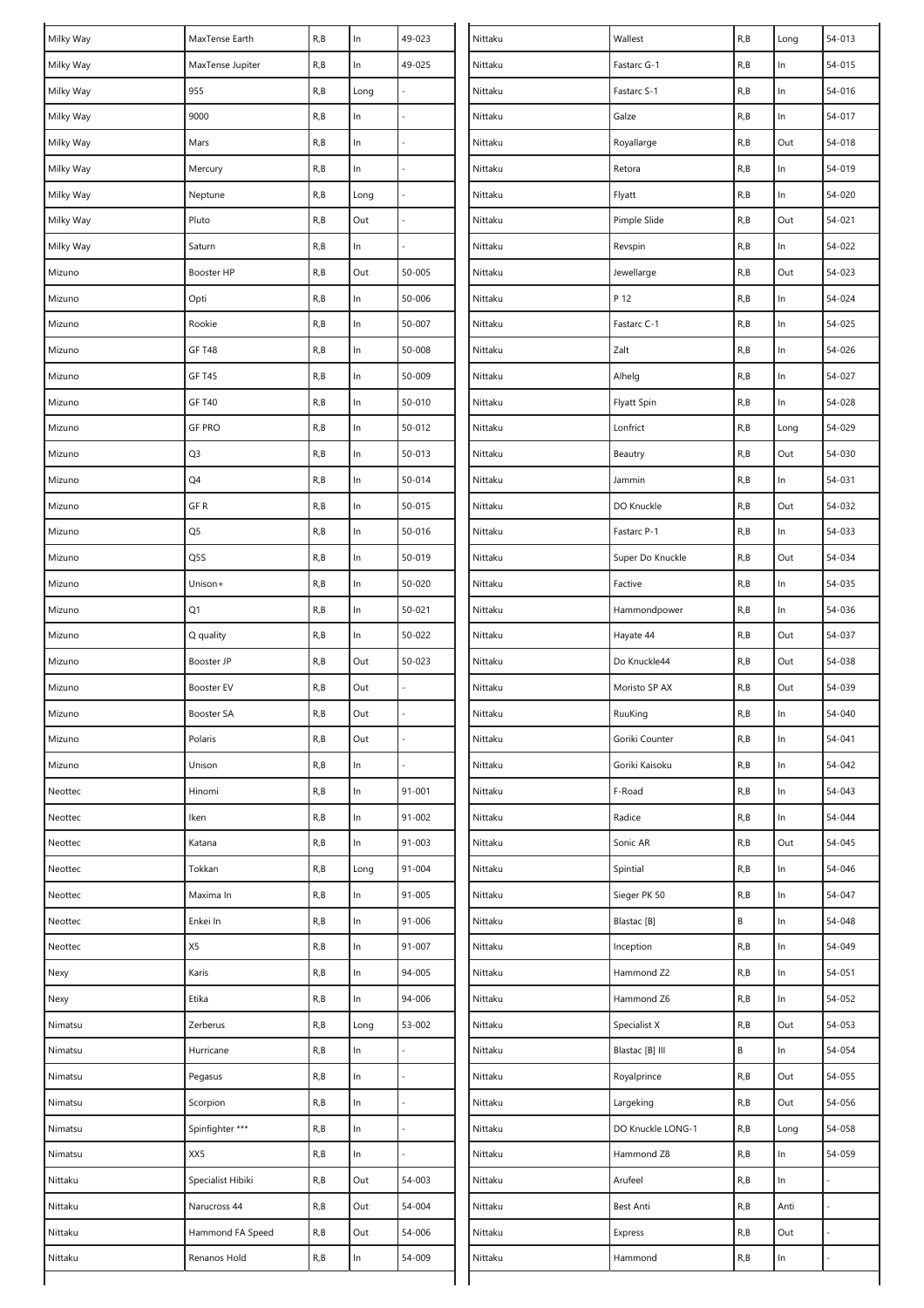| Nittaku | Hammond FA         | R, B | Out   |         | Palio         | WP1013       | R, B | Out   |            |
|---------|--------------------|------|-------|---------|---------------|--------------|------|-------|------------|
| Nittaku | Hammond Pro a      | R, B | In    |         | Period Making | Firedrake    | R, B | In    | 170-001    |
| Nittaku | Japan Original     | R, B | $\ln$ |         | Period Making | Zebra        | R, B | Long  | 170-004    |
| Nittaku | Magic Carbon       | R, B | $\ln$ |         | Pimplepark    | Wobbler      | R, B | Long  | 163-001    |
| Nittaku | Micro              | R, B | $\ln$ |         | Pimplepark    | Cluster      | R, B | Long  | 163-002    |
| Nittaku | Moristo 2000       | R, B | $\ln$ |         | Pimplepark    | Epos         | R, B | In    | 163-003    |
| Nittaku | Moristo 44         | R, B | Out   |         | Pimplepark    | Tenaxx       | R, B | Anti  | 163-004    |
| Nittaku | Moristo DF         | R, B | ln    |         | Pimplepark    | Bloxx        | R, B | $\ln$ | 163-005    |
| Nittaku | Moristo LP         | R, B | Long  |         | Pimplepark    | Bumper       | R, B | Out   | 163-006    |
| Nittaku | Moristo LP One     | R, B | Long  |         | Pinyi         | Fengcui      | R, B | In    | 210-001    |
| Nittaku | Moristo SP         | R, B | Out   |         | Pinyi         | Shanpi       | R, B | $\ln$ | 210-002    |
| Nittaku | Narucross EX       | R, B | ln    |         | Pongfinity    | Sensei       | R, B | $\ln$ | 207-001    |
| Nittaku | Nodias             | R, B | $\ln$ |         | Prasidha      | Titan        | R, B | $\ln$ | 58-002     |
| Nittaku | Pimplemini         | R, B | Out   |         | Prasidha      | Long 1615    | R, B | Long  | 58-003     |
| Nittaku | Pimplemini One     | R, B | Out   |         | Prasidha      | Master       | R, B | In    | 58-004     |
| Nittaku | Refoma             | R, B | In    |         | Prasidha      | 830          | R, B | In    |            |
| Nittaku | Renanos            | R, B | $\ln$ |         | Prasidha      | Action       | R, B | Out   |            |
| Nittaku | Screw              | R, B | Long  |         | Prasidha      | Frankfurt    | R, B | $\ln$ |            |
| Nittaku | Screw One          | R, B | Long  |         | Prasidha      | Long-A       | R, B | Long  |            |
| Nittaku | Specialist Chikara | R, B | Out   |         | Prasidha      | Osaka        | R, B | In    |            |
| Nittaku | Specialist One     | R, B | Out   |         | Prasidha      | Tokyo        | R,B  | In    |            |
| Nittaku | Specialist Soft    | R, B | Out   |         | Prasidha      | Twister 8338 | R, B | $\ln$ |            |
| Nittaku | Specialist Soft HS | R, B | Out   |         | Proideal      | Magician I   | R, B | Long  | 181-001    |
| Nittaku | Super Large        | R, B | Out   |         | Proideal      | Magician II  | R, B | Long  | 181-002    |
| Nozomi  | Kateru             | R, B | ln    | 148-001 | Rallys        | Redmonkey    | R, B | $\ln$ | 209-001    |
| Nozomi  | Kateru JP          | R, B | In    | 148-002 | Reactor       | Mirage       | R, B | Out   | $60 - 001$ |
| Nozomi  | Kateru world Stage | R, B | ln    | 148-003 | Reactor       | Rafale       | R, B | Out   | $60 - 002$ |
| Nozomi  | Kateru Super Nova  | R, B | ln    | 148-004 | Reactor       | Pioneer      | R, B | Out   | 60-003     |
| Palio   | Macro ERA          | R, B | $\ln$ | 55-001  | Reactor       | Corbor       | R, B | $\ln$ | $60 - 005$ |
| Palio   | Conqueror          | R, B | In    | 55-002  | Reactor       | Tornado      | R, B | In    | 60-006     |
| Palio   | Flying Dragon      | R, B | Out   | 55-003  | Reactor       | Ckylin       | R, B | $\ln$ | 60-007     |
| Palio   | Power Dragon       | R, B | Out   | 55-004  | Reactor       | Thunder      | R, B | $\ln$ | 60-008     |
| Palio   | Thor's             | R, B | $\ln$ | 55-005  | Reactor       | Tornado Pro  | R, B | ln    | 60-009     |
| Palio   | Blit'z             | R, B | ln    | 55-006  | Reactor       | Tornado Long | R, B | Long  | 60-010     |
| Palio   | The Way            | R, B | ln    | 55-007  | Rucanor       | Competition  | R, B | $\ln$ | $61 - 001$ |
| Palio   | Aeolus             | R, B | $\ln$ | 55-008  | Rucanor       | Mogi Ura     | R, B | $\ln$ |            |
| Palio   | AK47               | R, B | $\ln$ |         | Rucanor       | Orient       | R, B | $\ln$ |            |
| Palio   | Amigo              | R, B | $\ln$ |         | Rucanor       | TTB-150      | R, B | In    |            |
| Palio   | CJ8000             | R, B | ln    |         | San-Ei        | Taipan       | R, B | $\ln$ | 87-001     |
| Palio   | <b>CK531A</b>      | R, B | Long  |         | Sanwei        | Target       | R, B | $\ln$ | $62 - 001$ |
| Palio   | Drunken Dragon     | R, B | $\ln$ | L,      | Sanwei        | Gears        | R, B | $\ln$ | 62-003     |
| Palio   | Emperor Dragon     | R, B | $\ln$ |         | Sanwei        | Ghost        | R, B | Out   | $62 - 005$ |
| Palio   | Hadou              | R, B | $\ln$ |         | Sanwei        | Code         | R, B | Long  | 62-006     |
| Palio   | Hidden Dragon      | R, B | ln    |         | Sanwei        | T88 Taiji    | R, B | $\ln$ | $62 - 007$ |
| Palio   | HK1997             | R, B | $\ln$ |         | Sanwei        | T88          | R, B | $\ln$ | 62-008     |
| Palio   | Macro              | R, B | $\ln$ |         | Sanwei        | T88 - I      | R, B | $\ln$ | 62-009     |
| Palio   | Macro Pro          | R, B | $\ln$ |         | Sanwei        | T88 - II     | R, B | $\ln$ | 62-010     |
| Palio   | Wildish Dragon     | R, B | ln    |         | Sanwei        | T88 - III    | R, B | $\ln$ | 62-011     |
|         |                    |      |       |         |               |              |      |       |            |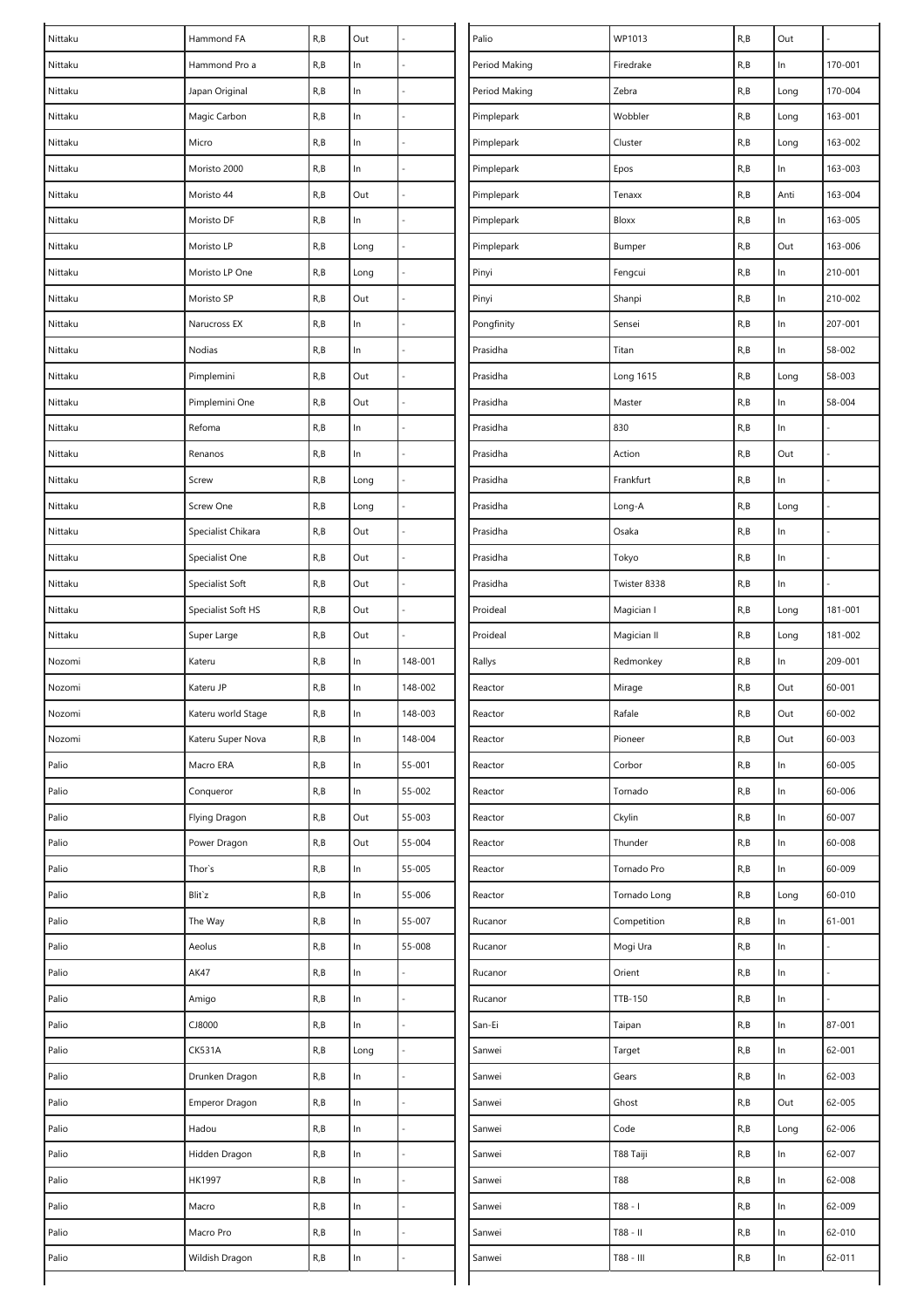| Sanwei          | Target Pro 40+         | $\mathsf{R},\mathsf{B}$ | $\ln$ | 62-015  | Spinlord   | Keiler                  | R, B | Out   | 108-014 |
|-----------------|------------------------|-------------------------|-------|---------|------------|-------------------------|------|-------|---------|
| Sanwei          | Pistol Racket          | R, B                    | $\ln$ | 62-016  | Spinlord   | Dornenglanz II          | R, B | Long  | 108-015 |
| Sanwei          | DZ Dizzy               | R, B                    | Long  | 62-017  | Spinlord   | Gipfelsturm             | R, B | Out   | 108-016 |
| Sanwei          | Gear Hyper             | R, B                    | In    | 62-020  | Spinlord   | Sandwind                | R, B | Anti  | 108-017 |
| Sanwei          | <b>Target National</b> | R, B                    | $\ln$ | 62-021  | Spinlord   | Ozelot                  | R, B | $\ln$ | 108-018 |
| Sauer & Troeger | Hellfire               | R, B                    | Long  | 130-001 | Spinlord   | Strahlkraft             | R, B | Long  | 108-019 |
| Sauer & Troeger | Secret Flow            | R, B                    | In    | 130-002 | Spinlord   | Tanuki                  | R, B | $\ln$ | 108-020 |
| Sauer & Troeger | Easy P                 | R, B                    | Long  | 130-003 | Spinlord   | Gigant                  | R, B | Anti  | 108-021 |
| Sauer & Troeger | Hass                   | R, B                    | Out   | 130-004 | Spinlord   | ORKan                   | R, B | Out   | 108-022 |
| Sauer & Troeger | Zargus                 | R, B                    | Out   | 130-005 | Spinlord   | Wyvern                  | R,B  | Out   | 108-023 |
| Sauer & Troeger | Hipster                | R, B                    | Out   | 130-006 | Spinlord   | Leviathan               | R, B | Long  | 108-024 |
| Sauer & Troeger | Schmerz                | R, B                    | Long  | 130-007 | Spinlord   | Quokka                  | R, B | Anti  | 108-025 |
| Sauer & Troeger | Super Stop             | R, B                    | Anti  | 130-008 | Spinlord   | Nashorn                 | R, B | Out   | 108-026 |
| Sauer & Troeger | Hellfire-X             | R, B                    | Long  | 130-009 | Spinlord   | Dornenglanz III         | R, B | Long  | 108-027 |
| Saviga          | Turbo                  | R, B                    | In    | 113-001 | Stag       | Peter Karlsson Training | R, B | $\ln$ | 67-002  |
| Saviga          | Fantasy                | R, B                    | Long  | 113-002 | Stag       | Championship            | R, B | $\ln$ | 67-004  |
| Saviga          | 27                     | R, B                    | Long  | 113-003 | Stag       | International           | R, B | $\ln$ | 67-005  |
| Saviga          | Se7en Swing Sync       | R, B                    | Out   | 113-004 | Stag       | Power Drive Plus        | R,B  | $\ln$ | 67-006  |
| Saviga          | Monster 77             | R, B                    | Long  | 113-005 | Stag       | Official                | R, B | $\ln$ | 67-007  |
| Saviga          | Superspeed 777         | R, B                    | In.   | 113-006 | Stag       | Peter Karlsson Gen-II   | R, B | $\ln$ | 67-008  |
| Saviga          | Super Block            | R, B                    | Out   | 113-007 | Stag       | Tec                     | R, B | In    | 67-009  |
| Saviga          | Super Long             | R, B                    | Long  | 113-008 | Stag       | Super                   | R, B | $\ln$ | 67-010  |
| Schildkröt      | Avantgarde ***         | R, B                    | ln    |         | Stag       | Power Drive             | R, B | $\ln$ | 67-011  |
| Schildkröt      | Champion *****         | R, B                    | $\ln$ |         | Stag       | All Round               | R, B | $\ln$ | 67-012  |
| Schildkröt      | Elite                  | R, B                    | In    |         | Stag       | Thunder Spin Plus       | R,B  | $\ln$ | 67-013  |
| Schildkröt      | Energy                 | R, B                    | In    |         | Stag       | Robust                  | R, B | $\ln$ | 67-014  |
| Schildkröt      | Jade                   | R, B                    | In    |         | Stag       | Star X                  | R, B | $\ln$ | 67-015  |
| Schildkröt      | Prestige               | R, B                    | In    |         | Stag       | Control                 | R, B | ln    | 67-016  |
| Schildkröt      | Spinmax                | R, B                    | $\ln$ |         | Stag       | Ninja Attack            | R, B | $\ln$ |         |
| Skitt           | Aconda                 | R, B                    | $\ln$ | 133-001 | Stag       | Ninja Fire              | R, B | $\ln$ |         |
| Skitt           | Uno                    | R, B                    | In    | 133-002 | Start Line | <b>Expert Energy</b>    | R, B | ln    | 196-001 |
| Skitt           | Aconda Power           | R, B                    | ln    | 133-003 | Starwood   | Speed                   | R, B | $\ln$ | 121-001 |
| Soulspin        | Project Sixteen        | R, B                    | $\ln$ | 166-001 | Starwood   | Spin                    | R,B  | $\ln$ | 121-002 |
| Soulspin        | Project Sixteen ST     | R, B                    | In    | 166-002 | Starwood   | Power                   | R, B | $\ln$ | 121-003 |
| Spinlab         | Vortex                 | R, B                    | Anti  | 195-001 | Starwood   | Alfa 3                  | R, B | Long  | 121-004 |
| Spinlord        | Marder                 | R, B                    | $\ln$ | 108-001 | Starwood   | Bravo                   | R, B | Out   | 121-005 |
| Spinlord        | Tiger                  | R, B                    | $\ln$ | 108-002 | Starwood   | Bravo 8                 | R, B | Out   | 121-007 |
| Spinlord        | Adler                  | R, B                    | ln    | 108-003 | Starwood   | Naruwan                 | R, B | $\ln$ | 121-008 |
| Spinlord        | Zeitgeist              | R, B                    | Long  | 108-004 | Stiga      | Boost TC                | R, B | $\ln$ | 68-002  |
| Spinlord        | Stachelfeuer           | R, B                    | Long  | 108-005 | Stiga      | Boost TS                | R, B | $\ln$ | 68-003  |
| Spinlord        | Dornenglanz            | R, B                    | Long  | 108-006 | Stiga      | Magna TC II             | R, B | $\ln$ | 68-006  |
| Spinlord        | Irbis                  | R, B                    | ln    | 108-007 | Stiga      | Magna TS II             | R, B | $\ln$ | 68-007  |
| Spinlord        | Blitzschlag            | R, B                    | Long  | 108-008 | Stiga      | Calibra LT              | R, B | $\ln$ | 68-008  |
| Spinlord        | Degu                   | R, B                    | Out   | 108-009 | Stiga      | Calibra LT Sound        | R, B | $\ln$ | 68-009  |
| Spinlord        | Feuerstich             | R, B                    | Long  | 108-010 | Stiga      | Power LT                | R, B | ln    | 68-010  |
| Spinlord        | Waran                  | R, B                    | Out   | 108-011 | Stiga      | S                       | R, B | $\ln$ | 68-011  |
| Spinlord        | Sternenfall            | R, B                    | Long  | 108-012 | Stiga      | S <sub>1</sub>          | R,B  | $\ln$ | 68-012  |
| Spinlord        | Agenda                 | R, B                    | Long  | 108-013 | Stiga      | S <sub>2</sub>          | R, B | $\ln$ | 68-013  |
|                 |                        |                         |       |         |            |                         |      |       |         |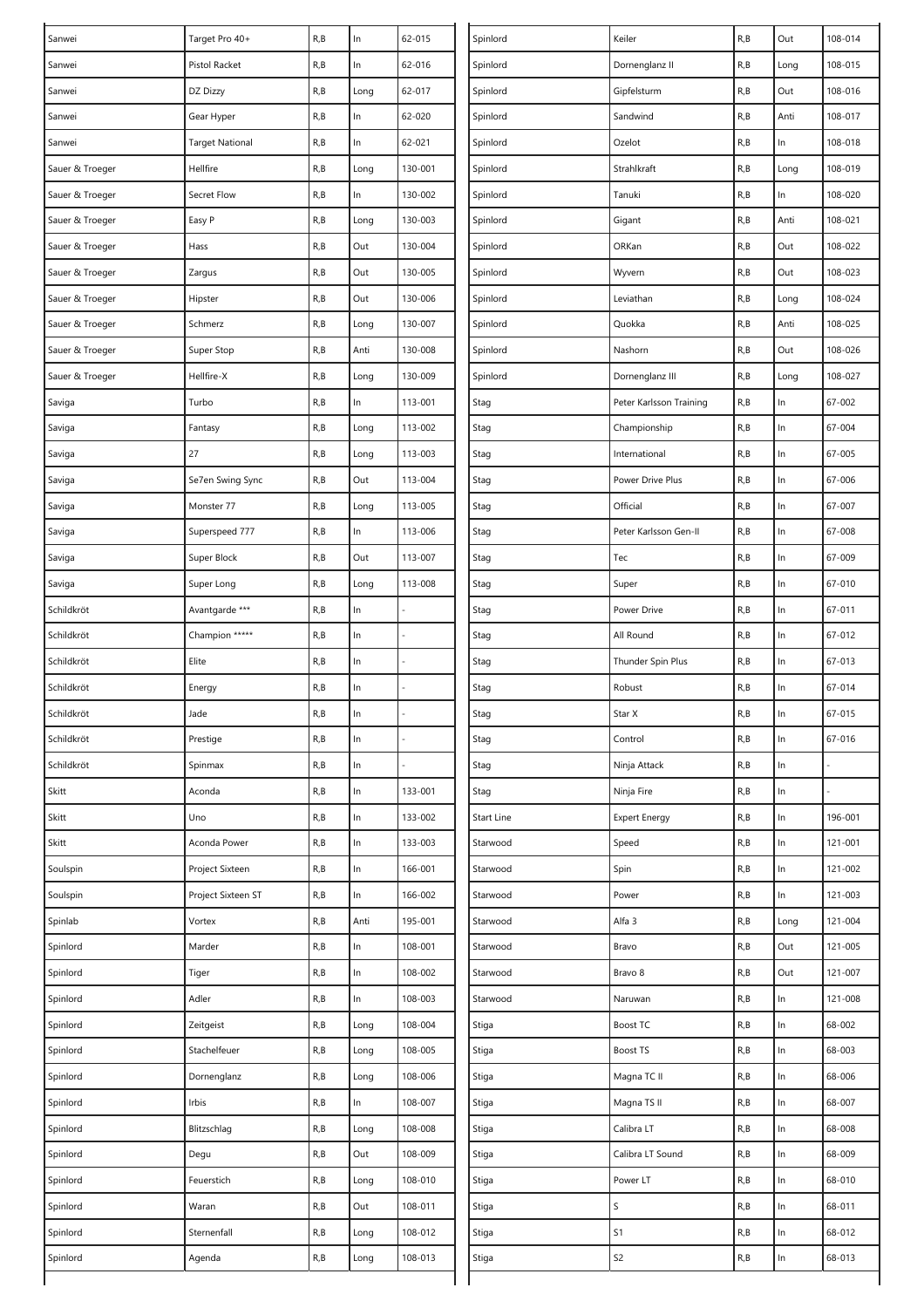| Stiga | S3                | R, B                    | In    | 68-014 | Stiga    | Clippa              | R, B | Out   |         |
|-------|-------------------|-------------------------|-------|--------|----------|---------------------|------|-------|---------|
| Stiga | S4                | R, B                    | ln    | 68-015 | Stiga    | Cobra 2000          | R, B | In    |         |
| Stiga | S5                | R, B                    | $\ln$ | 68-016 | Stiga    | Energy Absorber     | R, B | Anti  |         |
| Stiga | Calibra LT Plus   | R, B                    | $\ln$ | 68-017 | Stiga    | Evo                 | R, B | $\ln$ |         |
| Stiga | Calibra LT Spin   | R, B                    | $\ln$ | 68-018 | Stiga    | Future              | R, B | In    |         |
| Stiga | Magna TX          | R, B                    | $\ln$ | 68-019 | Stiga    | Innova              | R, B | In    |         |
| Stiga | Calibra Tour S    | R, B                    | ln    | 68-020 | Stiga    | Innova Premium      | R, B | $\ln$ |         |
| Stiga | Calibra Tour M    | R, B                    | $\ln$ | 68-021 | Stiga    | Innova Ultra Light  | R,B  | $\ln$ |         |
| Stiga | Calibra Tour H    | R, B                    | ln    | 68-022 | Stiga    | Magic               | R, B | $\ln$ |         |
| Stiga | Airoc S           | R, B                    | $\ln$ | 68-023 | Stiga    | Magna               | R, B | In    |         |
| Stiga | Airoc M           | R, B                    | $\ln$ | 68-024 | Stiga    | Mendo               | R, B | $\ln$ |         |
| Stiga | Airoc Astro S     | R, B                    | ln    | 68-025 | Stiga    | Mendo Energy        | R, B | In    |         |
| Stiga | Airoc Astro M     | R, B                    | ln    | 68-026 | Stiga    | Mendo MP            | R, B | $\ln$ |         |
| Stiga | Genesis M         | R, B                    | ln    | 68-027 | Stiga    | Neos                | R, B | $\ln$ |         |
| Stiga | Genesis S         | R, B                    | $\ln$ | 68-028 | Stiga    | Neos Sound          | R, B | $\ln$ |         |
| Stiga | Mantra S          | R, B                    | In    | 68-029 | Stiga    | Neos Tacky          | R, B | In    |         |
| Stiga | Mantra M          | R, B                    | $\ln$ | 68-030 | Stiga    | Premium             | R, B | $\ln$ |         |
| Stiga | Mantra H          | R, B                    | $\ln$ | 68-031 | Stiga    | Radical             | R, B | Out   |         |
| Stiga | Genesis II Spin S | R, B                    | ln    | 68-033 | Stiga    | Royal               | R, B | Out   |         |
| Stiga | Genesis II Spin M | R, B                    | ln    | 68-034 | Suke     | Phgntom             | R, B | In    | 188-002 |
| Stiga | Vertical 20       | R, B                    | Long  | 68-035 | Sunflex  | <b>Expert Xonox</b> | R, B | In    | 69-001  |
| Stiga | Vertical 55       | R, B                    | Long  | 68-036 | Sunflex  | Expert Zeno         | R, B | $\ln$ | 69-002  |
| Stiga | Horizontal 20     | $\mathsf{R},\mathsf{B}$ | Long  | 68-037 | Sunflex  | Anti Loop           | R, B | Anti  | 69-003  |
| Stiga | Horizontal 55     | R, B                    | Long  | 68-038 | Sunflex  | Ice Breaker         | R, B | Long  | 69-004  |
| Stiga | Magnify LB        | R, B                    | Out   | 68-039 | Sunflex  | Samurai             | R, B | $\ln$ | 69-005  |
| Stiga | Asteria S         | R, B                    | In    | 68-040 | Sunflex  | Mandarin            | R, B | In    | 69-006  |
| Stiga | Symmetry          | R, B                    | Out   | 68-041 | Sunflex  | Taipan              | R, B | In    | 69-007  |
| Stiga | Star              | R, B                    | In    | 68-042 | Sunflex  | Shogun              | R, B | In    | 69-008  |
| Stiga | Star*             | R, B                    | $\ln$ | 68-043 | Sunflex  | Mikado              | R, B | $\ln$ | 69-009  |
| Stiga | Star**            | R, B                    | ln    | 68-044 | Sunflex  | Mogul               | R, B | In    | 69-010  |
| Stiga | Star***           | R, B                    | $\ln$ | 68-045 | Sunflex  | Sun-Power           | R, B | $\ln$ | 69-011  |
| Stiga | Star****          | R, B                    | $\ln$ | 68-046 | Sunflex  | Sun-Control         | R, B | $\ln$ | 69-012  |
| Stiga | Star*****         | R, B                    | $\ln$ | 68-047 | Sunflex  | AF50                | R, B | $\ln$ | 69-013  |
| Stiga | DNA Pro S         | R, B                    | ln    | 68-048 | Sunflex  | <b>BZ60</b>         | R, B | $\ln$ | 69-014  |
| Stiga | DNA Pro M         | R, B                    | ln    | 68-049 | Sunflex  | Dr. Freeze          | R, B | Anti  | 69-015  |
| Stiga | DNA Pro H         | R, B                    | $\ln$ | 68-050 | Sunflex  | Zenith              | R, B | $\ln$ | 69-016  |
| Stiga | DNA Future M      | R, B                    | ln    | 68-051 | Sunflex  | Splinter            | R, B | Out   | 69-017  |
| Stiga | DNA Platinum S    | R, B                    | $\ln$ | 68-052 | Sunflex  | AF 50               | R, B | In    |         |
| Stiga | DNA Platinum M    | R, B                    | ln    | 68-053 | Sunflex  | BZ 60               | R, B | In    |         |
| Stiga | DNA Platinum H    | R, B                    | $\ln$ | 68-054 | Sunflex  | Mandarin            | R, B | $\ln$ |         |
| Stiga | DNA Platinum XH   | R, B                    | $\ln$ | 68-055 | Sunflex  | Mikado              | R, B | $\ln$ |         |
| Stiga | DNA Dragon Grip   | R, B                    | ln    | 68-056 | Sunflex  | Mogul               | R, B | $\ln$ |         |
| Stiga | Almana            | R, B                    | $\ln$ |        | Sunflex  | Samurai             | R, B | $\ln$ |         |
| Stiga | Almana Sound      | R, B                    | ln    |        | Sunflex  | Shogun              | R, B | $\ln$ |         |
| Stiga | Carbo             | R, B                    | $\ln$ |        | Sunflex  | Sun-Control         | R, B | $\ln$ |         |
| Stiga | Carbo MC          | R, B                    | $\ln$ |        | Sunflex  | Sun-Power           | R, B | $\ln$ |         |
| Stiga | Carbo Sound       | R, B                    | $\ln$ |        | Sunflex  | Taipan              | R, B | In    |         |
| Stiga | Chop & Drive      | R, B                    | $\ln$ |        | Sunnysix | Sunny3              | R, B | In    | 174-001 |
|       |                   |                         |       |        |          |                     |      |       |         |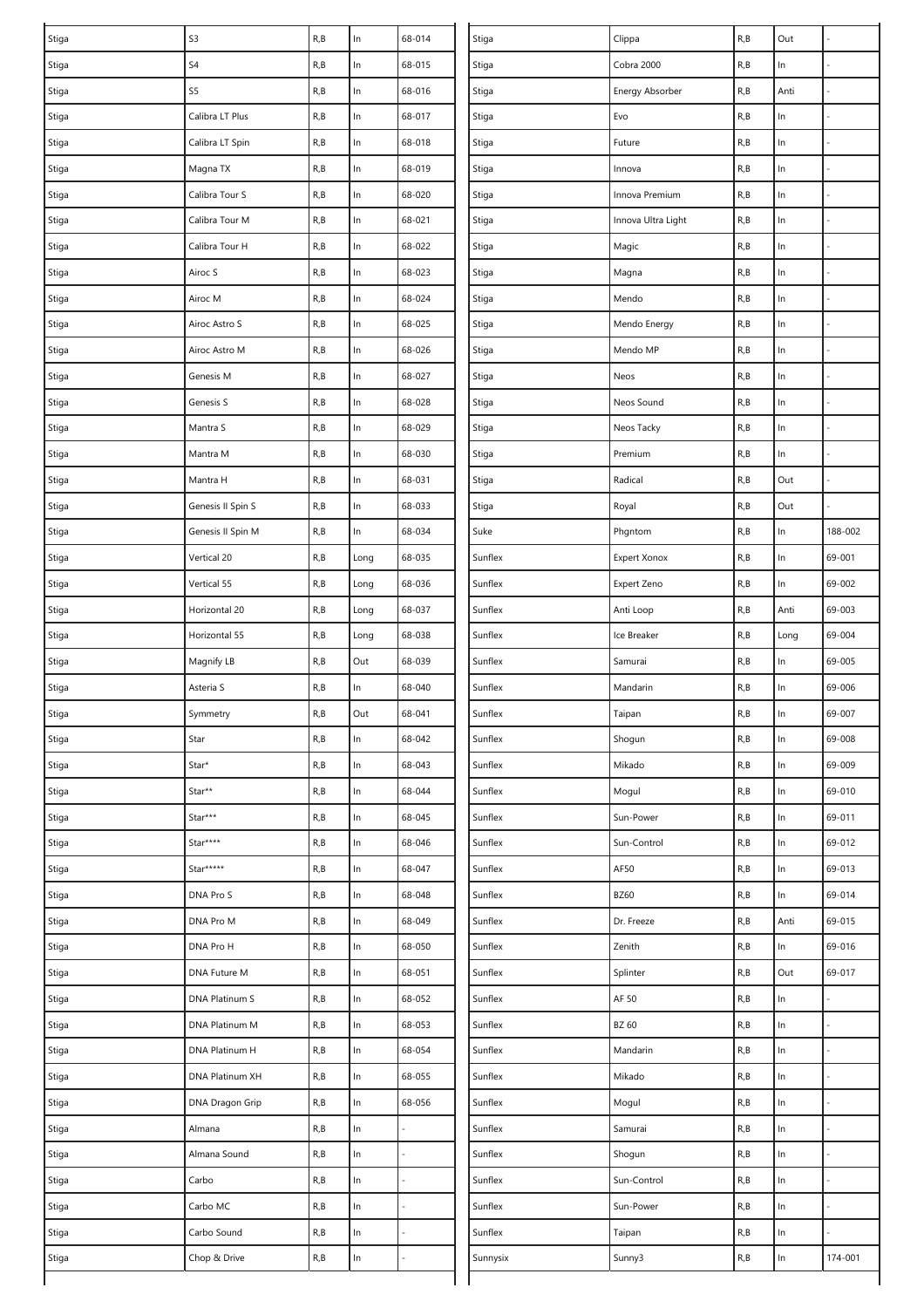| Sunnysix          | Gust             | R, B | $\ln$ | 174-002 | Tibhar | Nimbus                 | R, B | $\ln$ | 74-022 |
|-------------------|------------------|------|-------|---------|--------|------------------------|------|-------|--------|
| Sunnysix          | Sunny7           | R, B | $\ln$ | 174-003 | Tibhar | Hybrid K-1             | R, B | $\ln$ | 74-023 |
| Sword             | Break            | R, B | $\ln$ | 70-001  | Tibhar | Crazy Bull             | R, B | In    | 74-024 |
| Sword             | Maze             | R, B | $\ln$ | 70-005  | Tibhar | Evolution EL-S         | R, B | $\ln$ | 74-025 |
| Sword             | Flute            | R, B | $\ln$ | 70-007  | Tibhar | Evolution FX-S         | R, B | $\ln$ | 74-026 |
| Sword             | Paladin II       | R, B | $\ln$ | 70-008  | Tibhar | Beluga                 | R, B | $\ln$ | 74-027 |
| Sword             | Long Can         | R, B | Out   | 70-010  | Tibhar | <b>Tacky Power</b>     | R, B | $\ln$ | 74-028 |
| Sword             | Dance            | R, B | Out   | 70-012  | Tibhar | Aurus Prime            | R, B | $\ln$ | 74-029 |
| Sword             | Zeus             | R, B | ln    | 70-013  | Tibhar | Aurus Select           | R, B | $\ln$ | 74-030 |
| Sword             | Ares             | R, B | $\ln$ | 70-015  | Tibhar | Quantum X              | R, B | $\ln$ | 74-031 |
| Sword             | Venom            | R, B | Long  | 70-016  | Tibhar | Speedy Soft XD         | R, B | Out   | 74-032 |
| Sword             | Remix            | R, B | ln    | 70-018  | Tibhar | Hybrid K1 Pro          | R, B | In    | 74-033 |
| Sword             | Scylla III       | R, B | Long  | 70-019  | Tibhar | Hybrid K2              | R, B | $\ln$ | 74-034 |
| Sword             | 2000-F           | R, B | $\ln$ |         | Tibhar | Speedster              | R, B | $\ln$ | 74-035 |
| Sword             | Hero             | R, B | $\ln$ |         | Tibhar | Space                  | R, B | $\ln$ | 74-036 |
| Sword             | King             | R, B | $\ln$ |         | Tibhar | MX-K                   | R, B | $\ln$ | 74-037 |
| Sword             | RG               | R, B | $\ln$ |         | Tibhar | Speedy Soft D. TecS XD | R, B | Out   | 74-038 |
| Tagro             | Chimera          | R, B | $\ln$ | 190-001 | Tibhar | Quantum X Pro          | R, B | $\ln$ | 74-039 |
| Tagro             | Victor LB-1      | R, B | Out   | 190-002 | Tibhar | Hybrid K1 J            | R, B | $\ln$ | 74-040 |
| Tagro             | Victor LB-2      | R, B | Out   | 190-003 | Tibhar | Game                   | R, B | $\ln$ | 74-041 |
| Tecnopro          | Competition      | R, B | $\ln$ |         | Tibhar | Evolution MX-D         | R, B | ln    | 74-042 |
| Tecnopro          | Expert           | R, B | $\ln$ |         | Tibhar | Infinity MX-P          | R, B | In    | 74-043 |
| Tecnopro          | Supercom         | R, B | $\ln$ |         | Tibhar | Infinity MX-S          | R, B | $\ln$ | 74-044 |
| Tecnopro          | Tournament       | R, B | $\ln$ |         | Tibhar | Lightning              | R, B | $\ln$ | 74-045 |
| The Pimpleholics  | Jengking         | R, B | Long  | 178-001 | Tibhar | Lava                   | R, B | $\ln$ | 74-046 |
| The Pimpleholics  | Puroo            | R, B | Out   | 178-002 | Tibhar | Hybrid K3              | R, B | ln    | 74-047 |
| The Pimpleholics  | Vetcong          | R, B | Long  | 178-003 | Tibhar | Play                   | R, B | $\ln$ | 74-048 |
| The World Connect | Speed Star       | R, B | $\ln$ | 151-002 | Tibhar | Hybrid K2 Pro          | R, B | $\ln$ | 74-049 |
| The World Connect | Spin Star        | R, B | $\ln$ | 151-003 | Tibhar | Dang                   | R, B | $\ln$ |        |
| Tibhar            | Sinus            | R, B | ln    | 74-001  | Tibhar | Ellen                  | R, B | Anti  |        |
| Tibhar            | Grass Flex       | R, B | Out   | 74-002  | Tibhar | Extra Long             | R, B | Long  | L,     |
| Tibhar            | Grass Ultra      | R, B | Long  | 74-003  | Tibhar | Grass                  | R, B | Long  |        |
| Tibhar            | Genius           | R, B | ln    | 74-005  | Tibhar | Grass D. TecS          | R, B | Long  |        |
| Tibhar            | Nianmor          | R, B | $\ln$ | 74-006  | Tibhar | Learn Spin             | R, B | ln    |        |
| Tibhar            | Aurus            | R, B | $\ln$ | 74-007  | Tibhar | Legend                 | R, B | $\ln$ |        |
| Tibhar            | Grip - S         | R, B | $\ln$ | 74-008  | Tibhar | Nimbus                 | R, B | In    |        |
| Tibhar            | Genius +         | R, B | ln    | 74-009  | Tibhar | Norm                   | R, B | $\ln$ |        |
| Tibhar            | Mythik           | R, B | Long  | 74-010  | Tibhar | Phantom                | R, B | $\ln$ |        |
| Tibhar            | Evolution FX - P | R, B | In.   | 74-012  | Tibhar | Rapid                  | R, B | $\ln$ |        |
| Tibhar            | Evolution MX - P | R, B | ln    | 74-013  | Tibhar | Rapid D. TecS          | R, B | $\ln$ |        |
| Tibhar            | Grip - S Europe  | R, B | $\ln$ | 74-014  | Tibhar | Rapid Soft             | R, B | $\ln$ |        |
| Tibhar            | 1Q               | R, B | $\ln$ | 74-015  | Tibhar | Serie 2000             | R, B | $\ln$ |        |
| Tibhar            | 5Q               | R, B | $\ln$ | 74-016  | Tibhar | Speedy Soft            | R, B | Out   |        |
| Tibhar            | Evolution EL-P   | R, B | $\ln$ | 74-017  | Tibhar | Speedy Soft D. TecS    | R, B | Out   |        |
| Tibhar            | Evolution MX-S   | R, B | $\ln$ | 74-018  | Tibhar | Speedy Spin            | R, B | $\ln$ | L,     |
| Tibhar            | $5Q +$           | R, B | $\ln$ | 74-019  | Tibhar | Speedy Spin Premium    | R, B | $\ln$ |        |
| Tibhar            | Volcano +        | R, B | $\ln$ | 74-020  | Tibhar | Super Defense 40       | R, B | $\ln$ |        |
| Tibhar            | Quantum          | R, B | ln    | 74-021  | Tibhar | Vari Spin              | R, B | ln    |        |
|                   |                  |      |       |         |        |                        |      |       |        |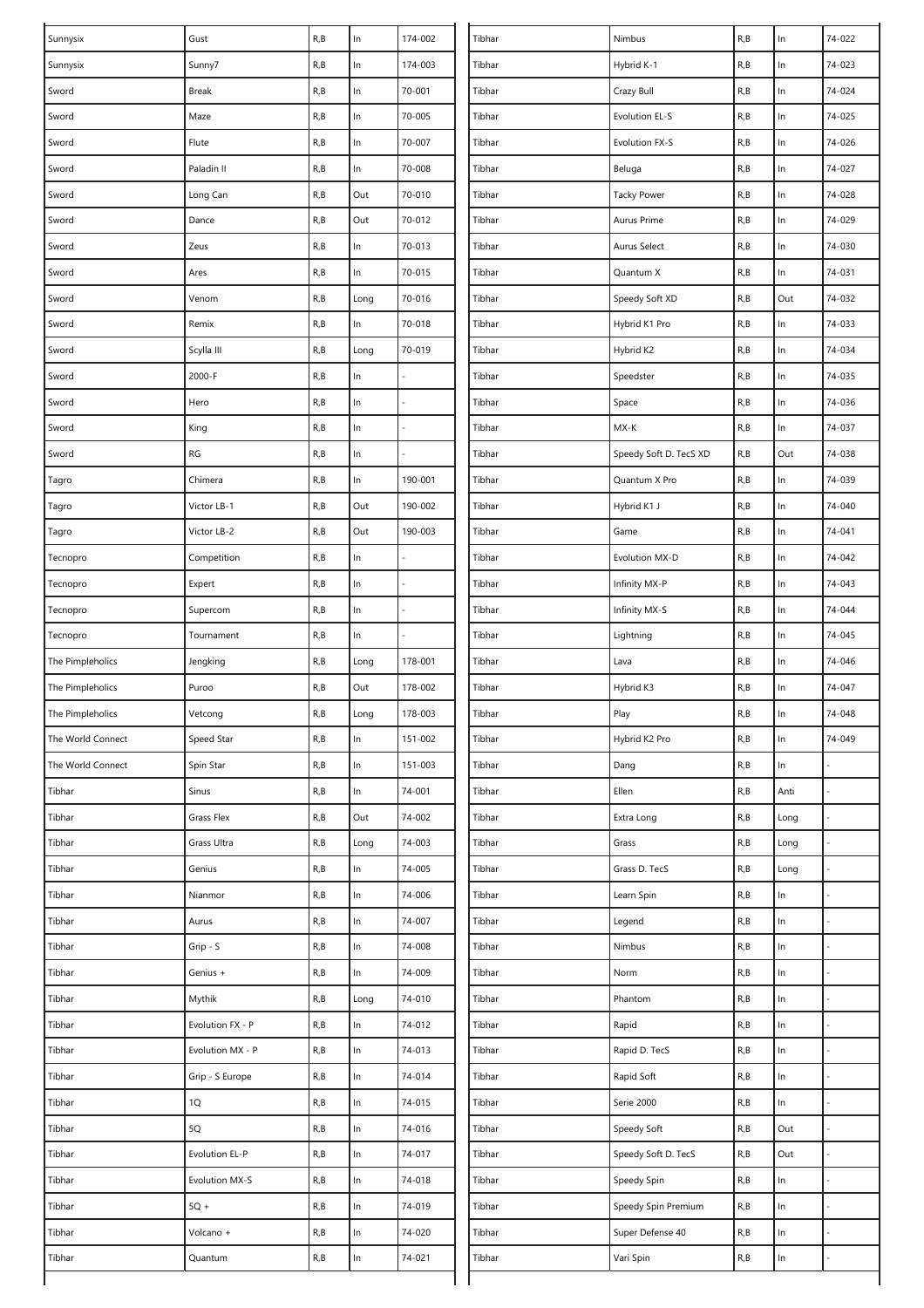| R, B<br>$\ln$<br>169-002<br>R, B<br>96-007<br>Tuttle<br>Out<br>Tcore Ace 1<br>Summer-3C<br>Tmount<br>ln<br>169-003<br>R, B<br>96-008<br>R, B<br>Tuttle<br>Tcore Ace 2<br>Autumn-3D<br>Long<br>Tmount<br>$\ln$<br>R, B<br>169-004<br>Tuttle<br>R, B<br>Out<br>96-009<br>Tmount<br>Tcore Master X<br>Winter-3E<br>$\ln$<br>R, B<br>169-005<br>Tuttle<br>R, B<br>Anti<br>96-010<br>Tmount<br>Tcore Master V<br>Prevention Arc<br>R, B<br>Anti<br>R, B<br>In<br>96-011<br>Toni Hold<br>Anti Topspin New 40<br>Tuttle<br>A 380 Sky<br>$\ln$<br><b>TSP</b><br>Curl P-H<br>R, B<br>76-001<br>Tuttle<br>R, B<br>96-012<br>Long<br>2013 Positive Energy<br>R, B<br>ln<br>76-004<br>R, B<br>$\ln$<br>96-013<br><b>TSP</b><br>Tuttle<br>2015 Good<br>Grandy<br>R, B<br>ln<br>R, B<br>$\ln$<br>96-014<br><b>TSP</b><br>76-005<br>Tuttle<br>2018 VIP<br>Agrit<br>ln<br>R, B<br><b>TSP</b><br>R, B<br>76-006<br>Tuttle<br>55A<br>$\ln$<br>96-015<br>Agrit Speed<br>$\ln$<br>$\ln$<br><b>TSP</b><br>R, B<br>76-007<br>66B<br>R, B<br>96-016<br>Rise<br>Tuttle<br>$\ln$<br>$\ln$<br><b>TSP</b><br>R, B<br>76-008<br>Tuttle<br>South Pole<br>R, B<br>96-017<br>Rise Speed<br>$\ln$<br>TSP<br>Curl P-4<br>R, B<br>76-009<br>Tuttle<br>North Pole<br>R, B<br>96-018<br>Long<br>$\ln$<br><b>TSP</b><br>R, B<br>Out<br>76-010<br>Tuttle<br>R, B<br>96-019<br>Spin Magic<br>President G20<br>$\ln$<br><b>TSP</b><br>R, B<br>76-011<br>R, B<br>$\ln$<br>85-001<br>Ventus Speed<br>V 3 Tec<br>Spin Attack X3<br>R, B<br><b>TSP</b><br>R, B<br>ln<br>76-012<br>V 3 Tec<br>$\ln$<br>85-002<br>Ventus Spin<br>Fast Control S1<br>$\ln$<br>76-013<br>$\ln$<br><b>TSP</b><br>R, B<br>V 3 Tec<br>R, B<br>85-003<br>Ventus Soft<br>Power Drive Y5<br>R, B<br>$\ln$<br>R, B<br>Out<br>TSP<br>76-014<br>Victas<br>VO > 101<br>117-001<br>Regalis Red<br>$\ln$<br>Out<br><b>TSP</b><br>R, B<br>76-015<br>Victas<br>R, B<br>117-002<br>Regalis Blue<br>VLB > 301<br>R, B<br>Out<br>76-016<br>VS > 401<br>R, B<br>$\ln$<br>117-003<br>TSP<br>Spectol Red<br>Victas<br>Out<br><b>TSP</b><br>R, B<br>Out<br>76-017<br>Victas<br>VO > 102<br>R, B<br>117-005<br>Spectol Blue<br>$\ln$<br>TSP<br>R, B<br>Out<br>76-018<br>Victas<br>V > 01<br>R, B<br>117-006<br>Spinpips Red<br>TSP<br>Out<br>R, B<br>$\ln$<br>R, B<br>76-019<br>Victas<br>$V > 01$ Limber<br>117-007<br>Spinpips Blue<br>ln<br><b>TSP</b><br>R, B<br>76-020<br>$V > 01$ Stiff<br>R, B<br>$\ln$<br>117-008<br>Gambit<br>Victas<br><b>TSP</b><br>R, B<br>ln<br>76-021<br>R, B<br>$\ln$<br>Ventus Basic<br>Victas<br>$VS > 402$ Limber<br>117-009<br>ln<br>$\ln$<br><b>TSP</b><br>R, B<br>76-022<br>Victas<br>R, B<br>Super Ventus<br>VS > 402 Double Extra<br>117-010<br>$\ln$<br>730<br>R, B<br>R, B<br>$\ln$<br>TSP<br>Victas<br>117-011<br>$V > 15$ Extra<br>Curl P-1 R<br>117-012<br><b>TSP</b><br>R, B<br>Victas<br>$V > 15$ Limber<br>R, B<br>$\ln$<br>Long<br>Curl P-2<br>$V > 15$ Stiff<br>$\ln$<br>117-013<br><b>TSP</b><br>R, B<br>Out<br>Victas<br>R, B<br><b>TSP</b><br>VO > 103<br>R, B<br>Out<br>Curl P-3<br>R, B<br>Victas<br>117-014<br>Long<br>R, B<br>Victas<br>R, B<br>$\ln$<br><b>TSP</b><br>Curl P-3a R<br>$VJ > 07$ Regular<br>117-015<br>Long<br>L.<br>$\ln$<br>Victas<br>$\ln$<br>TSP<br>Giant<br>R, B<br>VJ > 07 Limber<br>R, B<br>117-016<br>Out<br>$VJ > 07$ Stiff<br>R, B<br>$\ln$<br><b>TSP</b><br>L Catcher<br>R, B<br>Victas<br>117-017<br>$\ln$<br>TSP<br>R, B<br>Out<br>VJC > 07 Sticky Extra<br>R, B<br>117-018<br>Milli Tall II<br>Victas<br>V > 11<br>$\ln$<br><b>TSP</b><br>Spectol<br>R, B<br>Out<br>Victas<br>R, B<br>117-019<br>$\ln$<br>ln<br>Victas<br>V > 03<br>117-020<br>TSP<br>Summit<br>R, B<br>R, B<br><b>TSP</b><br>Victas<br>Super Spinpips<br>R, B<br>Out<br>Ventus Regular<br>R, B<br>$\ln$<br>117-024<br><b>TSP</b><br>Tarbit<br>R, B<br>ln<br>Victas<br>Ventus Limber<br>R, B<br>$\ln$<br>117-025<br>$T - Rex$<br>ln<br>$\ln$<br><b>TSP</b><br>R, B<br>Ventus Stiff<br>R, B<br>117-026<br>Victas<br>$\ln$<br>R, B<br>$\ln$<br><b>TSP</b><br>Triple<br>R, B<br>Victas<br>Ventus Extra<br>117-027<br>Out<br>Victas<br>$\ln$<br>117-028<br>TSP<br>R, B<br><b>TRIPLE Regular</b><br>R, B<br>Tyranno<br>UQ<br>$\ln$<br>$\ln$<br><b>TSP</b><br>R, B<br>Victas<br><b>TRIPLE Extra</b><br>R, B<br>117-029<br>ln<br>$\ln$<br>TSP<br>X's<br>R, B<br>Victas<br>TRIPLE Double Extra<br>R, B<br>117-030<br>$\ln$<br>$\ln$<br><b>TSP</b><br>$X's F-1$<br>R, B<br>Victas<br>X's Regular<br>R, B<br>117-031<br>Tuttle<br>R, B<br>ln<br>96-001<br>Victas<br>R, B<br>Out<br>Beijing<br>Spectol S1<br>117-032<br>$\ln$<br>96-002<br>R, B<br>Tuttle<br>World No. 1<br>R, B<br>Victas<br>Spectol S2<br>Out<br>117-033<br>LV<br>ln<br>R, B<br>Tuttle<br>R, B<br>96-004<br>Victas<br>Spectol S3<br>Out<br>117-034<br>888<br>R, B<br>ln<br>96-005<br>R, B<br>Out<br>117-035<br>Tuttle<br>Victas<br>Spinpips D1 | Tibhar | Vari Spin D. TecS | R, B | In | Tuttle | Spring-3B | R, B | $\ln$ | 96-006 |
|----------------------------------------------------------------------------------------------------------------------------------------------------------------------------------------------------------------------------------------------------------------------------------------------------------------------------------------------------------------------------------------------------------------------------------------------------------------------------------------------------------------------------------------------------------------------------------------------------------------------------------------------------------------------------------------------------------------------------------------------------------------------------------------------------------------------------------------------------------------------------------------------------------------------------------------------------------------------------------------------------------------------------------------------------------------------------------------------------------------------------------------------------------------------------------------------------------------------------------------------------------------------------------------------------------------------------------------------------------------------------------------------------------------------------------------------------------------------------------------------------------------------------------------------------------------------------------------------------------------------------------------------------------------------------------------------------------------------------------------------------------------------------------------------------------------------------------------------------------------------------------------------------------------------------------------------------------------------------------------------------------------------------------------------------------------------------------------------------------------------------------------------------------------------------------------------------------------------------------------------------------------------------------------------------------------------------------------------------------------------------------------------------------------------------------------------------------------------------------------------------------------------------------------------------------------------------------------------------------------------------------------------------------------------------------------------------------------------------------------------------------------------------------------------------------------------------------------------------------------------------------------------------------------------------------------------------------------------------------------------------------------------------------------------------------------------------------------------------------------------------------------------------------------------------------------------------------------------------------------------------------------------------------------------------------------------------------------------------------------------------------------------------------------------------------------------------------------------------------------------------------------------------------------------------------------------------------------------------------------------------------------------------------------------------------------------------------------------------------------------------------------------------------------------------------------------------------------------------------------------------------------------------------------------------------------------------------------------------------------------------------------------------------------------------------------------------------------------------------------------------------------------------------------------------------------------------------------------------------------------------------------------------------------------------------------------------------------------------------------------------------------------------------------------------------------------------------------------------------------------------------------------------------------------------------------------------------------------------------------------------------------------------------------------------------------------------------------------------------------------------------------------------------------------------------------------------------------------------------------------|--------|-------------------|------|----|--------|-----------|------|-------|--------|
|                                                                                                                                                                                                                                                                                                                                                                                                                                                                                                                                                                                                                                                                                                                                                                                                                                                                                                                                                                                                                                                                                                                                                                                                                                                                                                                                                                                                                                                                                                                                                                                                                                                                                                                                                                                                                                                                                                                                                                                                                                                                                                                                                                                                                                                                                                                                                                                                                                                                                                                                                                                                                                                                                                                                                                                                                                                                                                                                                                                                                                                                                                                                                                                                                                                                                                                                                                                                                                                                                                                                                                                                                                                                                                                                                                                                                                                                                                                                                                                                                                                                                                                                                                                                                                                                                                                                                                                                                                                                                                                                                                                                                                                                                                                                                                                                                                                                      |        |                   |      |    |        |           |      |       |        |
|                                                                                                                                                                                                                                                                                                                                                                                                                                                                                                                                                                                                                                                                                                                                                                                                                                                                                                                                                                                                                                                                                                                                                                                                                                                                                                                                                                                                                                                                                                                                                                                                                                                                                                                                                                                                                                                                                                                                                                                                                                                                                                                                                                                                                                                                                                                                                                                                                                                                                                                                                                                                                                                                                                                                                                                                                                                                                                                                                                                                                                                                                                                                                                                                                                                                                                                                                                                                                                                                                                                                                                                                                                                                                                                                                                                                                                                                                                                                                                                                                                                                                                                                                                                                                                                                                                                                                                                                                                                                                                                                                                                                                                                                                                                                                                                                                                                                      |        |                   |      |    |        |           |      |       |        |
|                                                                                                                                                                                                                                                                                                                                                                                                                                                                                                                                                                                                                                                                                                                                                                                                                                                                                                                                                                                                                                                                                                                                                                                                                                                                                                                                                                                                                                                                                                                                                                                                                                                                                                                                                                                                                                                                                                                                                                                                                                                                                                                                                                                                                                                                                                                                                                                                                                                                                                                                                                                                                                                                                                                                                                                                                                                                                                                                                                                                                                                                                                                                                                                                                                                                                                                                                                                                                                                                                                                                                                                                                                                                                                                                                                                                                                                                                                                                                                                                                                                                                                                                                                                                                                                                                                                                                                                                                                                                                                                                                                                                                                                                                                                                                                                                                                                                      |        |                   |      |    |        |           |      |       |        |
|                                                                                                                                                                                                                                                                                                                                                                                                                                                                                                                                                                                                                                                                                                                                                                                                                                                                                                                                                                                                                                                                                                                                                                                                                                                                                                                                                                                                                                                                                                                                                                                                                                                                                                                                                                                                                                                                                                                                                                                                                                                                                                                                                                                                                                                                                                                                                                                                                                                                                                                                                                                                                                                                                                                                                                                                                                                                                                                                                                                                                                                                                                                                                                                                                                                                                                                                                                                                                                                                                                                                                                                                                                                                                                                                                                                                                                                                                                                                                                                                                                                                                                                                                                                                                                                                                                                                                                                                                                                                                                                                                                                                                                                                                                                                                                                                                                                                      |        |                   |      |    |        |           |      |       |        |
|                                                                                                                                                                                                                                                                                                                                                                                                                                                                                                                                                                                                                                                                                                                                                                                                                                                                                                                                                                                                                                                                                                                                                                                                                                                                                                                                                                                                                                                                                                                                                                                                                                                                                                                                                                                                                                                                                                                                                                                                                                                                                                                                                                                                                                                                                                                                                                                                                                                                                                                                                                                                                                                                                                                                                                                                                                                                                                                                                                                                                                                                                                                                                                                                                                                                                                                                                                                                                                                                                                                                                                                                                                                                                                                                                                                                                                                                                                                                                                                                                                                                                                                                                                                                                                                                                                                                                                                                                                                                                                                                                                                                                                                                                                                                                                                                                                                                      |        |                   |      |    |        |           |      |       |        |
|                                                                                                                                                                                                                                                                                                                                                                                                                                                                                                                                                                                                                                                                                                                                                                                                                                                                                                                                                                                                                                                                                                                                                                                                                                                                                                                                                                                                                                                                                                                                                                                                                                                                                                                                                                                                                                                                                                                                                                                                                                                                                                                                                                                                                                                                                                                                                                                                                                                                                                                                                                                                                                                                                                                                                                                                                                                                                                                                                                                                                                                                                                                                                                                                                                                                                                                                                                                                                                                                                                                                                                                                                                                                                                                                                                                                                                                                                                                                                                                                                                                                                                                                                                                                                                                                                                                                                                                                                                                                                                                                                                                                                                                                                                                                                                                                                                                                      |        |                   |      |    |        |           |      |       |        |
|                                                                                                                                                                                                                                                                                                                                                                                                                                                                                                                                                                                                                                                                                                                                                                                                                                                                                                                                                                                                                                                                                                                                                                                                                                                                                                                                                                                                                                                                                                                                                                                                                                                                                                                                                                                                                                                                                                                                                                                                                                                                                                                                                                                                                                                                                                                                                                                                                                                                                                                                                                                                                                                                                                                                                                                                                                                                                                                                                                                                                                                                                                                                                                                                                                                                                                                                                                                                                                                                                                                                                                                                                                                                                                                                                                                                                                                                                                                                                                                                                                                                                                                                                                                                                                                                                                                                                                                                                                                                                                                                                                                                                                                                                                                                                                                                                                                                      |        |                   |      |    |        |           |      |       |        |
|                                                                                                                                                                                                                                                                                                                                                                                                                                                                                                                                                                                                                                                                                                                                                                                                                                                                                                                                                                                                                                                                                                                                                                                                                                                                                                                                                                                                                                                                                                                                                                                                                                                                                                                                                                                                                                                                                                                                                                                                                                                                                                                                                                                                                                                                                                                                                                                                                                                                                                                                                                                                                                                                                                                                                                                                                                                                                                                                                                                                                                                                                                                                                                                                                                                                                                                                                                                                                                                                                                                                                                                                                                                                                                                                                                                                                                                                                                                                                                                                                                                                                                                                                                                                                                                                                                                                                                                                                                                                                                                                                                                                                                                                                                                                                                                                                                                                      |        |                   |      |    |        |           |      |       |        |
|                                                                                                                                                                                                                                                                                                                                                                                                                                                                                                                                                                                                                                                                                                                                                                                                                                                                                                                                                                                                                                                                                                                                                                                                                                                                                                                                                                                                                                                                                                                                                                                                                                                                                                                                                                                                                                                                                                                                                                                                                                                                                                                                                                                                                                                                                                                                                                                                                                                                                                                                                                                                                                                                                                                                                                                                                                                                                                                                                                                                                                                                                                                                                                                                                                                                                                                                                                                                                                                                                                                                                                                                                                                                                                                                                                                                                                                                                                                                                                                                                                                                                                                                                                                                                                                                                                                                                                                                                                                                                                                                                                                                                                                                                                                                                                                                                                                                      |        |                   |      |    |        |           |      |       |        |
|                                                                                                                                                                                                                                                                                                                                                                                                                                                                                                                                                                                                                                                                                                                                                                                                                                                                                                                                                                                                                                                                                                                                                                                                                                                                                                                                                                                                                                                                                                                                                                                                                                                                                                                                                                                                                                                                                                                                                                                                                                                                                                                                                                                                                                                                                                                                                                                                                                                                                                                                                                                                                                                                                                                                                                                                                                                                                                                                                                                                                                                                                                                                                                                                                                                                                                                                                                                                                                                                                                                                                                                                                                                                                                                                                                                                                                                                                                                                                                                                                                                                                                                                                                                                                                                                                                                                                                                                                                                                                                                                                                                                                                                                                                                                                                                                                                                                      |        |                   |      |    |        |           |      |       |        |
|                                                                                                                                                                                                                                                                                                                                                                                                                                                                                                                                                                                                                                                                                                                                                                                                                                                                                                                                                                                                                                                                                                                                                                                                                                                                                                                                                                                                                                                                                                                                                                                                                                                                                                                                                                                                                                                                                                                                                                                                                                                                                                                                                                                                                                                                                                                                                                                                                                                                                                                                                                                                                                                                                                                                                                                                                                                                                                                                                                                                                                                                                                                                                                                                                                                                                                                                                                                                                                                                                                                                                                                                                                                                                                                                                                                                                                                                                                                                                                                                                                                                                                                                                                                                                                                                                                                                                                                                                                                                                                                                                                                                                                                                                                                                                                                                                                                                      |        |                   |      |    |        |           |      |       |        |
|                                                                                                                                                                                                                                                                                                                                                                                                                                                                                                                                                                                                                                                                                                                                                                                                                                                                                                                                                                                                                                                                                                                                                                                                                                                                                                                                                                                                                                                                                                                                                                                                                                                                                                                                                                                                                                                                                                                                                                                                                                                                                                                                                                                                                                                                                                                                                                                                                                                                                                                                                                                                                                                                                                                                                                                                                                                                                                                                                                                                                                                                                                                                                                                                                                                                                                                                                                                                                                                                                                                                                                                                                                                                                                                                                                                                                                                                                                                                                                                                                                                                                                                                                                                                                                                                                                                                                                                                                                                                                                                                                                                                                                                                                                                                                                                                                                                                      |        |                   |      |    |        |           |      |       |        |
|                                                                                                                                                                                                                                                                                                                                                                                                                                                                                                                                                                                                                                                                                                                                                                                                                                                                                                                                                                                                                                                                                                                                                                                                                                                                                                                                                                                                                                                                                                                                                                                                                                                                                                                                                                                                                                                                                                                                                                                                                                                                                                                                                                                                                                                                                                                                                                                                                                                                                                                                                                                                                                                                                                                                                                                                                                                                                                                                                                                                                                                                                                                                                                                                                                                                                                                                                                                                                                                                                                                                                                                                                                                                                                                                                                                                                                                                                                                                                                                                                                                                                                                                                                                                                                                                                                                                                                                                                                                                                                                                                                                                                                                                                                                                                                                                                                                                      |        |                   |      |    |        |           |      |       |        |
|                                                                                                                                                                                                                                                                                                                                                                                                                                                                                                                                                                                                                                                                                                                                                                                                                                                                                                                                                                                                                                                                                                                                                                                                                                                                                                                                                                                                                                                                                                                                                                                                                                                                                                                                                                                                                                                                                                                                                                                                                                                                                                                                                                                                                                                                                                                                                                                                                                                                                                                                                                                                                                                                                                                                                                                                                                                                                                                                                                                                                                                                                                                                                                                                                                                                                                                                                                                                                                                                                                                                                                                                                                                                                                                                                                                                                                                                                                                                                                                                                                                                                                                                                                                                                                                                                                                                                                                                                                                                                                                                                                                                                                                                                                                                                                                                                                                                      |        |                   |      |    |        |           |      |       |        |
|                                                                                                                                                                                                                                                                                                                                                                                                                                                                                                                                                                                                                                                                                                                                                                                                                                                                                                                                                                                                                                                                                                                                                                                                                                                                                                                                                                                                                                                                                                                                                                                                                                                                                                                                                                                                                                                                                                                                                                                                                                                                                                                                                                                                                                                                                                                                                                                                                                                                                                                                                                                                                                                                                                                                                                                                                                                                                                                                                                                                                                                                                                                                                                                                                                                                                                                                                                                                                                                                                                                                                                                                                                                                                                                                                                                                                                                                                                                                                                                                                                                                                                                                                                                                                                                                                                                                                                                                                                                                                                                                                                                                                                                                                                                                                                                                                                                                      |        |                   |      |    |        |           |      |       |        |
|                                                                                                                                                                                                                                                                                                                                                                                                                                                                                                                                                                                                                                                                                                                                                                                                                                                                                                                                                                                                                                                                                                                                                                                                                                                                                                                                                                                                                                                                                                                                                                                                                                                                                                                                                                                                                                                                                                                                                                                                                                                                                                                                                                                                                                                                                                                                                                                                                                                                                                                                                                                                                                                                                                                                                                                                                                                                                                                                                                                                                                                                                                                                                                                                                                                                                                                                                                                                                                                                                                                                                                                                                                                                                                                                                                                                                                                                                                                                                                                                                                                                                                                                                                                                                                                                                                                                                                                                                                                                                                                                                                                                                                                                                                                                                                                                                                                                      |        |                   |      |    |        |           |      |       |        |
|                                                                                                                                                                                                                                                                                                                                                                                                                                                                                                                                                                                                                                                                                                                                                                                                                                                                                                                                                                                                                                                                                                                                                                                                                                                                                                                                                                                                                                                                                                                                                                                                                                                                                                                                                                                                                                                                                                                                                                                                                                                                                                                                                                                                                                                                                                                                                                                                                                                                                                                                                                                                                                                                                                                                                                                                                                                                                                                                                                                                                                                                                                                                                                                                                                                                                                                                                                                                                                                                                                                                                                                                                                                                                                                                                                                                                                                                                                                                                                                                                                                                                                                                                                                                                                                                                                                                                                                                                                                                                                                                                                                                                                                                                                                                                                                                                                                                      |        |                   |      |    |        |           |      |       |        |
|                                                                                                                                                                                                                                                                                                                                                                                                                                                                                                                                                                                                                                                                                                                                                                                                                                                                                                                                                                                                                                                                                                                                                                                                                                                                                                                                                                                                                                                                                                                                                                                                                                                                                                                                                                                                                                                                                                                                                                                                                                                                                                                                                                                                                                                                                                                                                                                                                                                                                                                                                                                                                                                                                                                                                                                                                                                                                                                                                                                                                                                                                                                                                                                                                                                                                                                                                                                                                                                                                                                                                                                                                                                                                                                                                                                                                                                                                                                                                                                                                                                                                                                                                                                                                                                                                                                                                                                                                                                                                                                                                                                                                                                                                                                                                                                                                                                                      |        |                   |      |    |        |           |      |       |        |
|                                                                                                                                                                                                                                                                                                                                                                                                                                                                                                                                                                                                                                                                                                                                                                                                                                                                                                                                                                                                                                                                                                                                                                                                                                                                                                                                                                                                                                                                                                                                                                                                                                                                                                                                                                                                                                                                                                                                                                                                                                                                                                                                                                                                                                                                                                                                                                                                                                                                                                                                                                                                                                                                                                                                                                                                                                                                                                                                                                                                                                                                                                                                                                                                                                                                                                                                                                                                                                                                                                                                                                                                                                                                                                                                                                                                                                                                                                                                                                                                                                                                                                                                                                                                                                                                                                                                                                                                                                                                                                                                                                                                                                                                                                                                                                                                                                                                      |        |                   |      |    |        |           |      |       |        |
|                                                                                                                                                                                                                                                                                                                                                                                                                                                                                                                                                                                                                                                                                                                                                                                                                                                                                                                                                                                                                                                                                                                                                                                                                                                                                                                                                                                                                                                                                                                                                                                                                                                                                                                                                                                                                                                                                                                                                                                                                                                                                                                                                                                                                                                                                                                                                                                                                                                                                                                                                                                                                                                                                                                                                                                                                                                                                                                                                                                                                                                                                                                                                                                                                                                                                                                                                                                                                                                                                                                                                                                                                                                                                                                                                                                                                                                                                                                                                                                                                                                                                                                                                                                                                                                                                                                                                                                                                                                                                                                                                                                                                                                                                                                                                                                                                                                                      |        |                   |      |    |        |           |      |       |        |
|                                                                                                                                                                                                                                                                                                                                                                                                                                                                                                                                                                                                                                                                                                                                                                                                                                                                                                                                                                                                                                                                                                                                                                                                                                                                                                                                                                                                                                                                                                                                                                                                                                                                                                                                                                                                                                                                                                                                                                                                                                                                                                                                                                                                                                                                                                                                                                                                                                                                                                                                                                                                                                                                                                                                                                                                                                                                                                                                                                                                                                                                                                                                                                                                                                                                                                                                                                                                                                                                                                                                                                                                                                                                                                                                                                                                                                                                                                                                                                                                                                                                                                                                                                                                                                                                                                                                                                                                                                                                                                                                                                                                                                                                                                                                                                                                                                                                      |        |                   |      |    |        |           |      |       |        |
|                                                                                                                                                                                                                                                                                                                                                                                                                                                                                                                                                                                                                                                                                                                                                                                                                                                                                                                                                                                                                                                                                                                                                                                                                                                                                                                                                                                                                                                                                                                                                                                                                                                                                                                                                                                                                                                                                                                                                                                                                                                                                                                                                                                                                                                                                                                                                                                                                                                                                                                                                                                                                                                                                                                                                                                                                                                                                                                                                                                                                                                                                                                                                                                                                                                                                                                                                                                                                                                                                                                                                                                                                                                                                                                                                                                                                                                                                                                                                                                                                                                                                                                                                                                                                                                                                                                                                                                                                                                                                                                                                                                                                                                                                                                                                                                                                                                                      |        |                   |      |    |        |           |      |       |        |
|                                                                                                                                                                                                                                                                                                                                                                                                                                                                                                                                                                                                                                                                                                                                                                                                                                                                                                                                                                                                                                                                                                                                                                                                                                                                                                                                                                                                                                                                                                                                                                                                                                                                                                                                                                                                                                                                                                                                                                                                                                                                                                                                                                                                                                                                                                                                                                                                                                                                                                                                                                                                                                                                                                                                                                                                                                                                                                                                                                                                                                                                                                                                                                                                                                                                                                                                                                                                                                                                                                                                                                                                                                                                                                                                                                                                                                                                                                                                                                                                                                                                                                                                                                                                                                                                                                                                                                                                                                                                                                                                                                                                                                                                                                                                                                                                                                                                      |        |                   |      |    |        |           |      |       |        |
|                                                                                                                                                                                                                                                                                                                                                                                                                                                                                                                                                                                                                                                                                                                                                                                                                                                                                                                                                                                                                                                                                                                                                                                                                                                                                                                                                                                                                                                                                                                                                                                                                                                                                                                                                                                                                                                                                                                                                                                                                                                                                                                                                                                                                                                                                                                                                                                                                                                                                                                                                                                                                                                                                                                                                                                                                                                                                                                                                                                                                                                                                                                                                                                                                                                                                                                                                                                                                                                                                                                                                                                                                                                                                                                                                                                                                                                                                                                                                                                                                                                                                                                                                                                                                                                                                                                                                                                                                                                                                                                                                                                                                                                                                                                                                                                                                                                                      |        |                   |      |    |        |           |      |       |        |
|                                                                                                                                                                                                                                                                                                                                                                                                                                                                                                                                                                                                                                                                                                                                                                                                                                                                                                                                                                                                                                                                                                                                                                                                                                                                                                                                                                                                                                                                                                                                                                                                                                                                                                                                                                                                                                                                                                                                                                                                                                                                                                                                                                                                                                                                                                                                                                                                                                                                                                                                                                                                                                                                                                                                                                                                                                                                                                                                                                                                                                                                                                                                                                                                                                                                                                                                                                                                                                                                                                                                                                                                                                                                                                                                                                                                                                                                                                                                                                                                                                                                                                                                                                                                                                                                                                                                                                                                                                                                                                                                                                                                                                                                                                                                                                                                                                                                      |        |                   |      |    |        |           |      |       |        |
|                                                                                                                                                                                                                                                                                                                                                                                                                                                                                                                                                                                                                                                                                                                                                                                                                                                                                                                                                                                                                                                                                                                                                                                                                                                                                                                                                                                                                                                                                                                                                                                                                                                                                                                                                                                                                                                                                                                                                                                                                                                                                                                                                                                                                                                                                                                                                                                                                                                                                                                                                                                                                                                                                                                                                                                                                                                                                                                                                                                                                                                                                                                                                                                                                                                                                                                                                                                                                                                                                                                                                                                                                                                                                                                                                                                                                                                                                                                                                                                                                                                                                                                                                                                                                                                                                                                                                                                                                                                                                                                                                                                                                                                                                                                                                                                                                                                                      |        |                   |      |    |        |           |      |       |        |
|                                                                                                                                                                                                                                                                                                                                                                                                                                                                                                                                                                                                                                                                                                                                                                                                                                                                                                                                                                                                                                                                                                                                                                                                                                                                                                                                                                                                                                                                                                                                                                                                                                                                                                                                                                                                                                                                                                                                                                                                                                                                                                                                                                                                                                                                                                                                                                                                                                                                                                                                                                                                                                                                                                                                                                                                                                                                                                                                                                                                                                                                                                                                                                                                                                                                                                                                                                                                                                                                                                                                                                                                                                                                                                                                                                                                                                                                                                                                                                                                                                                                                                                                                                                                                                                                                                                                                                                                                                                                                                                                                                                                                                                                                                                                                                                                                                                                      |        |                   |      |    |        |           |      |       |        |
|                                                                                                                                                                                                                                                                                                                                                                                                                                                                                                                                                                                                                                                                                                                                                                                                                                                                                                                                                                                                                                                                                                                                                                                                                                                                                                                                                                                                                                                                                                                                                                                                                                                                                                                                                                                                                                                                                                                                                                                                                                                                                                                                                                                                                                                                                                                                                                                                                                                                                                                                                                                                                                                                                                                                                                                                                                                                                                                                                                                                                                                                                                                                                                                                                                                                                                                                                                                                                                                                                                                                                                                                                                                                                                                                                                                                                                                                                                                                                                                                                                                                                                                                                                                                                                                                                                                                                                                                                                                                                                                                                                                                                                                                                                                                                                                                                                                                      |        |                   |      |    |        |           |      |       |        |
|                                                                                                                                                                                                                                                                                                                                                                                                                                                                                                                                                                                                                                                                                                                                                                                                                                                                                                                                                                                                                                                                                                                                                                                                                                                                                                                                                                                                                                                                                                                                                                                                                                                                                                                                                                                                                                                                                                                                                                                                                                                                                                                                                                                                                                                                                                                                                                                                                                                                                                                                                                                                                                                                                                                                                                                                                                                                                                                                                                                                                                                                                                                                                                                                                                                                                                                                                                                                                                                                                                                                                                                                                                                                                                                                                                                                                                                                                                                                                                                                                                                                                                                                                                                                                                                                                                                                                                                                                                                                                                                                                                                                                                                                                                                                                                                                                                                                      |        |                   |      |    |        |           |      |       |        |
|                                                                                                                                                                                                                                                                                                                                                                                                                                                                                                                                                                                                                                                                                                                                                                                                                                                                                                                                                                                                                                                                                                                                                                                                                                                                                                                                                                                                                                                                                                                                                                                                                                                                                                                                                                                                                                                                                                                                                                                                                                                                                                                                                                                                                                                                                                                                                                                                                                                                                                                                                                                                                                                                                                                                                                                                                                                                                                                                                                                                                                                                                                                                                                                                                                                                                                                                                                                                                                                                                                                                                                                                                                                                                                                                                                                                                                                                                                                                                                                                                                                                                                                                                                                                                                                                                                                                                                                                                                                                                                                                                                                                                                                                                                                                                                                                                                                                      |        |                   |      |    |        |           |      |       |        |
|                                                                                                                                                                                                                                                                                                                                                                                                                                                                                                                                                                                                                                                                                                                                                                                                                                                                                                                                                                                                                                                                                                                                                                                                                                                                                                                                                                                                                                                                                                                                                                                                                                                                                                                                                                                                                                                                                                                                                                                                                                                                                                                                                                                                                                                                                                                                                                                                                                                                                                                                                                                                                                                                                                                                                                                                                                                                                                                                                                                                                                                                                                                                                                                                                                                                                                                                                                                                                                                                                                                                                                                                                                                                                                                                                                                                                                                                                                                                                                                                                                                                                                                                                                                                                                                                                                                                                                                                                                                                                                                                                                                                                                                                                                                                                                                                                                                                      |        |                   |      |    |        |           |      |       |        |
|                                                                                                                                                                                                                                                                                                                                                                                                                                                                                                                                                                                                                                                                                                                                                                                                                                                                                                                                                                                                                                                                                                                                                                                                                                                                                                                                                                                                                                                                                                                                                                                                                                                                                                                                                                                                                                                                                                                                                                                                                                                                                                                                                                                                                                                                                                                                                                                                                                                                                                                                                                                                                                                                                                                                                                                                                                                                                                                                                                                                                                                                                                                                                                                                                                                                                                                                                                                                                                                                                                                                                                                                                                                                                                                                                                                                                                                                                                                                                                                                                                                                                                                                                                                                                                                                                                                                                                                                                                                                                                                                                                                                                                                                                                                                                                                                                                                                      |        |                   |      |    |        |           |      |       |        |
|                                                                                                                                                                                                                                                                                                                                                                                                                                                                                                                                                                                                                                                                                                                                                                                                                                                                                                                                                                                                                                                                                                                                                                                                                                                                                                                                                                                                                                                                                                                                                                                                                                                                                                                                                                                                                                                                                                                                                                                                                                                                                                                                                                                                                                                                                                                                                                                                                                                                                                                                                                                                                                                                                                                                                                                                                                                                                                                                                                                                                                                                                                                                                                                                                                                                                                                                                                                                                                                                                                                                                                                                                                                                                                                                                                                                                                                                                                                                                                                                                                                                                                                                                                                                                                                                                                                                                                                                                                                                                                                                                                                                                                                                                                                                                                                                                                                                      |        |                   |      |    |        |           |      |       |        |
|                                                                                                                                                                                                                                                                                                                                                                                                                                                                                                                                                                                                                                                                                                                                                                                                                                                                                                                                                                                                                                                                                                                                                                                                                                                                                                                                                                                                                                                                                                                                                                                                                                                                                                                                                                                                                                                                                                                                                                                                                                                                                                                                                                                                                                                                                                                                                                                                                                                                                                                                                                                                                                                                                                                                                                                                                                                                                                                                                                                                                                                                                                                                                                                                                                                                                                                                                                                                                                                                                                                                                                                                                                                                                                                                                                                                                                                                                                                                                                                                                                                                                                                                                                                                                                                                                                                                                                                                                                                                                                                                                                                                                                                                                                                                                                                                                                                                      |        |                   |      |    |        |           |      |       |        |
|                                                                                                                                                                                                                                                                                                                                                                                                                                                                                                                                                                                                                                                                                                                                                                                                                                                                                                                                                                                                                                                                                                                                                                                                                                                                                                                                                                                                                                                                                                                                                                                                                                                                                                                                                                                                                                                                                                                                                                                                                                                                                                                                                                                                                                                                                                                                                                                                                                                                                                                                                                                                                                                                                                                                                                                                                                                                                                                                                                                                                                                                                                                                                                                                                                                                                                                                                                                                                                                                                                                                                                                                                                                                                                                                                                                                                                                                                                                                                                                                                                                                                                                                                                                                                                                                                                                                                                                                                                                                                                                                                                                                                                                                                                                                                                                                                                                                      |        |                   |      |    |        |           |      |       |        |
|                                                                                                                                                                                                                                                                                                                                                                                                                                                                                                                                                                                                                                                                                                                                                                                                                                                                                                                                                                                                                                                                                                                                                                                                                                                                                                                                                                                                                                                                                                                                                                                                                                                                                                                                                                                                                                                                                                                                                                                                                                                                                                                                                                                                                                                                                                                                                                                                                                                                                                                                                                                                                                                                                                                                                                                                                                                                                                                                                                                                                                                                                                                                                                                                                                                                                                                                                                                                                                                                                                                                                                                                                                                                                                                                                                                                                                                                                                                                                                                                                                                                                                                                                                                                                                                                                                                                                                                                                                                                                                                                                                                                                                                                                                                                                                                                                                                                      |        |                   |      |    |        |           |      |       |        |
|                                                                                                                                                                                                                                                                                                                                                                                                                                                                                                                                                                                                                                                                                                                                                                                                                                                                                                                                                                                                                                                                                                                                                                                                                                                                                                                                                                                                                                                                                                                                                                                                                                                                                                                                                                                                                                                                                                                                                                                                                                                                                                                                                                                                                                                                                                                                                                                                                                                                                                                                                                                                                                                                                                                                                                                                                                                                                                                                                                                                                                                                                                                                                                                                                                                                                                                                                                                                                                                                                                                                                                                                                                                                                                                                                                                                                                                                                                                                                                                                                                                                                                                                                                                                                                                                                                                                                                                                                                                                                                                                                                                                                                                                                                                                                                                                                                                                      |        |                   |      |    |        |           |      |       |        |
|                                                                                                                                                                                                                                                                                                                                                                                                                                                                                                                                                                                                                                                                                                                                                                                                                                                                                                                                                                                                                                                                                                                                                                                                                                                                                                                                                                                                                                                                                                                                                                                                                                                                                                                                                                                                                                                                                                                                                                                                                                                                                                                                                                                                                                                                                                                                                                                                                                                                                                                                                                                                                                                                                                                                                                                                                                                                                                                                                                                                                                                                                                                                                                                                                                                                                                                                                                                                                                                                                                                                                                                                                                                                                                                                                                                                                                                                                                                                                                                                                                                                                                                                                                                                                                                                                                                                                                                                                                                                                                                                                                                                                                                                                                                                                                                                                                                                      |        |                   |      |    |        |           |      |       |        |
|                                                                                                                                                                                                                                                                                                                                                                                                                                                                                                                                                                                                                                                                                                                                                                                                                                                                                                                                                                                                                                                                                                                                                                                                                                                                                                                                                                                                                                                                                                                                                                                                                                                                                                                                                                                                                                                                                                                                                                                                                                                                                                                                                                                                                                                                                                                                                                                                                                                                                                                                                                                                                                                                                                                                                                                                                                                                                                                                                                                                                                                                                                                                                                                                                                                                                                                                                                                                                                                                                                                                                                                                                                                                                                                                                                                                                                                                                                                                                                                                                                                                                                                                                                                                                                                                                                                                                                                                                                                                                                                                                                                                                                                                                                                                                                                                                                                                      |        |                   |      |    |        |           |      |       |        |
|                                                                                                                                                                                                                                                                                                                                                                                                                                                                                                                                                                                                                                                                                                                                                                                                                                                                                                                                                                                                                                                                                                                                                                                                                                                                                                                                                                                                                                                                                                                                                                                                                                                                                                                                                                                                                                                                                                                                                                                                                                                                                                                                                                                                                                                                                                                                                                                                                                                                                                                                                                                                                                                                                                                                                                                                                                                                                                                                                                                                                                                                                                                                                                                                                                                                                                                                                                                                                                                                                                                                                                                                                                                                                                                                                                                                                                                                                                                                                                                                                                                                                                                                                                                                                                                                                                                                                                                                                                                                                                                                                                                                                                                                                                                                                                                                                                                                      |        |                   |      |    |        |           |      |       |        |
|                                                                                                                                                                                                                                                                                                                                                                                                                                                                                                                                                                                                                                                                                                                                                                                                                                                                                                                                                                                                                                                                                                                                                                                                                                                                                                                                                                                                                                                                                                                                                                                                                                                                                                                                                                                                                                                                                                                                                                                                                                                                                                                                                                                                                                                                                                                                                                                                                                                                                                                                                                                                                                                                                                                                                                                                                                                                                                                                                                                                                                                                                                                                                                                                                                                                                                                                                                                                                                                                                                                                                                                                                                                                                                                                                                                                                                                                                                                                                                                                                                                                                                                                                                                                                                                                                                                                                                                                                                                                                                                                                                                                                                                                                                                                                                                                                                                                      |        |                   |      |    |        |           |      |       |        |
|                                                                                                                                                                                                                                                                                                                                                                                                                                                                                                                                                                                                                                                                                                                                                                                                                                                                                                                                                                                                                                                                                                                                                                                                                                                                                                                                                                                                                                                                                                                                                                                                                                                                                                                                                                                                                                                                                                                                                                                                                                                                                                                                                                                                                                                                                                                                                                                                                                                                                                                                                                                                                                                                                                                                                                                                                                                                                                                                                                                                                                                                                                                                                                                                                                                                                                                                                                                                                                                                                                                                                                                                                                                                                                                                                                                                                                                                                                                                                                                                                                                                                                                                                                                                                                                                                                                                                                                                                                                                                                                                                                                                                                                                                                                                                                                                                                                                      |        |                   |      |    |        |           |      |       |        |
|                                                                                                                                                                                                                                                                                                                                                                                                                                                                                                                                                                                                                                                                                                                                                                                                                                                                                                                                                                                                                                                                                                                                                                                                                                                                                                                                                                                                                                                                                                                                                                                                                                                                                                                                                                                                                                                                                                                                                                                                                                                                                                                                                                                                                                                                                                                                                                                                                                                                                                                                                                                                                                                                                                                                                                                                                                                                                                                                                                                                                                                                                                                                                                                                                                                                                                                                                                                                                                                                                                                                                                                                                                                                                                                                                                                                                                                                                                                                                                                                                                                                                                                                                                                                                                                                                                                                                                                                                                                                                                                                                                                                                                                                                                                                                                                                                                                                      |        |                   |      |    |        |           |      |       |        |
|                                                                                                                                                                                                                                                                                                                                                                                                                                                                                                                                                                                                                                                                                                                                                                                                                                                                                                                                                                                                                                                                                                                                                                                                                                                                                                                                                                                                                                                                                                                                                                                                                                                                                                                                                                                                                                                                                                                                                                                                                                                                                                                                                                                                                                                                                                                                                                                                                                                                                                                                                                                                                                                                                                                                                                                                                                                                                                                                                                                                                                                                                                                                                                                                                                                                                                                                                                                                                                                                                                                                                                                                                                                                                                                                                                                                                                                                                                                                                                                                                                                                                                                                                                                                                                                                                                                                                                                                                                                                                                                                                                                                                                                                                                                                                                                                                                                                      |        |                   |      |    |        |           |      |       |        |
|                                                                                                                                                                                                                                                                                                                                                                                                                                                                                                                                                                                                                                                                                                                                                                                                                                                                                                                                                                                                                                                                                                                                                                                                                                                                                                                                                                                                                                                                                                                                                                                                                                                                                                                                                                                                                                                                                                                                                                                                                                                                                                                                                                                                                                                                                                                                                                                                                                                                                                                                                                                                                                                                                                                                                                                                                                                                                                                                                                                                                                                                                                                                                                                                                                                                                                                                                                                                                                                                                                                                                                                                                                                                                                                                                                                                                                                                                                                                                                                                                                                                                                                                                                                                                                                                                                                                                                                                                                                                                                                                                                                                                                                                                                                                                                                                                                                                      |        |                   |      |    |        |           |      |       |        |
|                                                                                                                                                                                                                                                                                                                                                                                                                                                                                                                                                                                                                                                                                                                                                                                                                                                                                                                                                                                                                                                                                                                                                                                                                                                                                                                                                                                                                                                                                                                                                                                                                                                                                                                                                                                                                                                                                                                                                                                                                                                                                                                                                                                                                                                                                                                                                                                                                                                                                                                                                                                                                                                                                                                                                                                                                                                                                                                                                                                                                                                                                                                                                                                                                                                                                                                                                                                                                                                                                                                                                                                                                                                                                                                                                                                                                                                                                                                                                                                                                                                                                                                                                                                                                                                                                                                                                                                                                                                                                                                                                                                                                                                                                                                                                                                                                                                                      |        |                   |      |    |        |           |      |       |        |
|                                                                                                                                                                                                                                                                                                                                                                                                                                                                                                                                                                                                                                                                                                                                                                                                                                                                                                                                                                                                                                                                                                                                                                                                                                                                                                                                                                                                                                                                                                                                                                                                                                                                                                                                                                                                                                                                                                                                                                                                                                                                                                                                                                                                                                                                                                                                                                                                                                                                                                                                                                                                                                                                                                                                                                                                                                                                                                                                                                                                                                                                                                                                                                                                                                                                                                                                                                                                                                                                                                                                                                                                                                                                                                                                                                                                                                                                                                                                                                                                                                                                                                                                                                                                                                                                                                                                                                                                                                                                                                                                                                                                                                                                                                                                                                                                                                                                      |        |                   |      |    |        |           |      |       |        |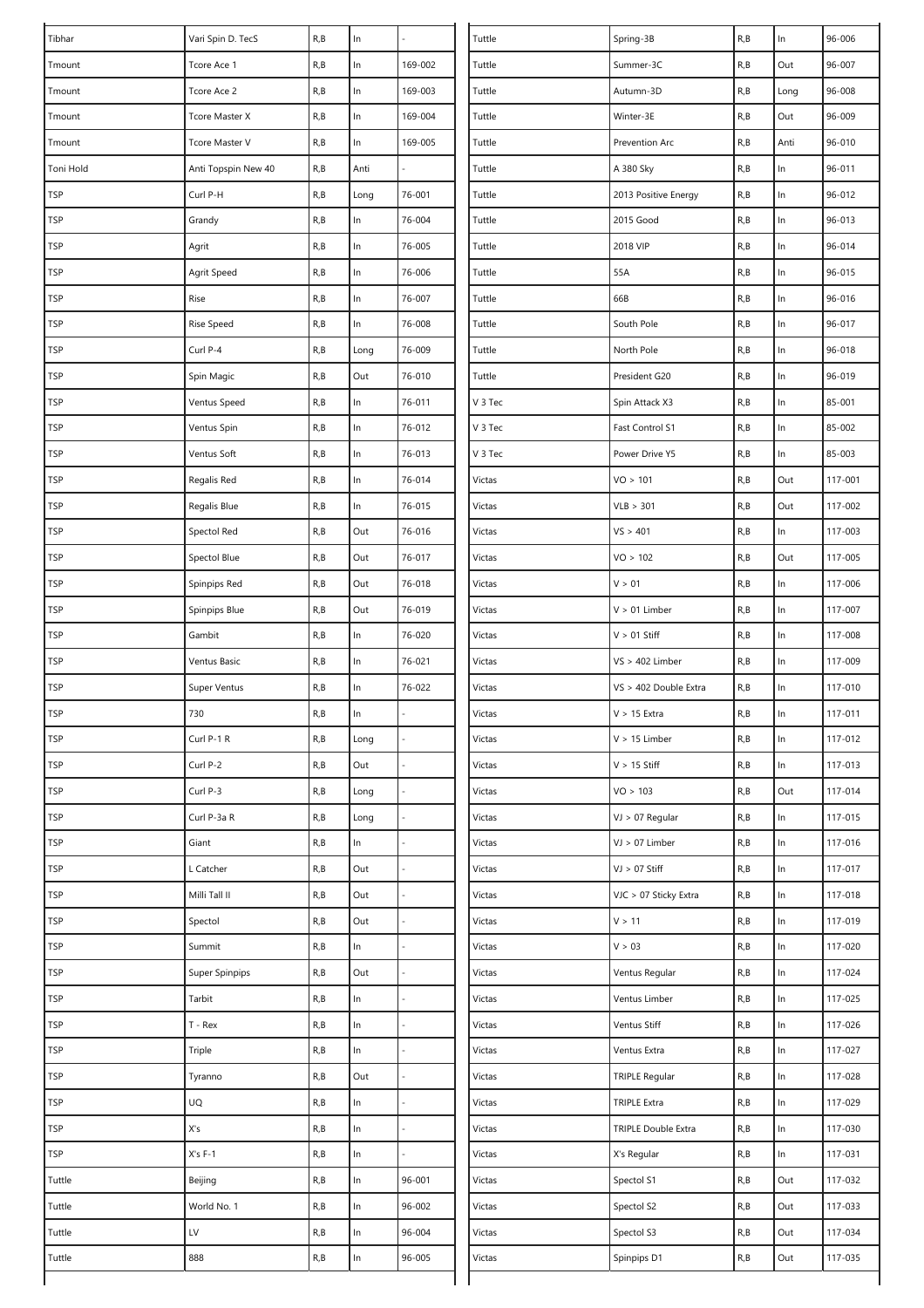| Victas  | Spinpips D2              | R, B                    | Out   | 117-036 | Xiom     | Musa II               | R, B | In    | 79-032     |
|---------|--------------------------|-------------------------|-------|---------|----------|-----------------------|------|-------|------------|
| Victas  | Spinpips D3              | R, B                    | Out   | 117-037 | Xiom     | Vega Japan            | R, B | $\ln$ | 79-033     |
| Victas  | Curl P1V                 | R, B                    | Long  | 117-038 | Xiom     | Sigma II Pro          | R, B | $\ln$ | 79-034     |
| Victas  | Curl P2V                 | R, B                    | Out   | 117-039 | Xiom     | Omega V Tour          | R, B | $\ln$ | 79-035     |
| Victas  | Curl P3V                 | R, B                    | Long  | 117-040 | Xiom     | Omega V Pro           | R,B  | $\ln$ | 79-036     |
| Victas  | Curl P3 Alpha V          | R, B                    | Long  | 117-041 | Xiom     | Vega SPO              | R, B | Out   | 79-037     |
| Victas  | Curl P4V                 | R, B                    | Long  | 117-042 | Xiom     | MUV° Prospin          | R, B | $\ln$ | 79-038     |
| Victas  | Curl P5V                 | R, B                    | Long  | 117-043 | Xiom     | MUV° Eurospin         | R, B | $\ln$ | 79-039     |
| Victas  | Giant-V                  | R, B                    | In    | 117-044 | Xiom     | MUV° Hyspin           | R, B | $\ln$ | 79-040     |
| Victas  | V Large L1               | R, B                    | Out   | 117-045 | Xiom     | MUV° Vspin            | R, B | $\ln$ | 79-041     |
| Victas  | V Large L2               | $\mathsf{R},\mathsf{B}$ | Out   | 117-046 | Xiom     | Omega V Asia          | R, B | In    | 79-042     |
| Victas  | V Large L3               | R, B                    | Out   | 117-047 | Xiom     | Omega V Europe        | R, B | $\ln$ | 79-043     |
| Victas  | $V > 15$ Sticky          | R, B                    | In    | 117-048 | Xiom     | Musa III              | R, B | In    | 79-045     |
| Vollo   | Impulse***               | R, B                    | $\ln$ | 187-001 | Xiom     | Vega LPO              | R, B | Long  | 79-046     |
| Winney  | T7                       | R, B                    | ln    | 176-001 | Xiom     | Vega DEF              | R, B | In    | 79-047     |
| Winney  | N7                       | R, B                    | ln    | 176-002 | Xiom     | Omega IIx             | R, B | In    | 79-048     |
| Winney  | C <sub>5</sub>           | R, B                    | Long  | 176-005 | Xiom     | Musa III China        | R, B | $\ln$ | 79-049     |
| Winning | Mad X                    | R, B                    | In    | 78-001  | Xiom     | Vega Europe DF        | R, B | In    | 79-050     |
| Winning | NP Long                  | R, B                    | Long  | 78-002  | Xiom     | Vega Asia DF          | R, B | $\ln$ | 79-051     |
| Winning | NP-Grass                 | R, B                    | Long  | 78-003  | Xiom     | Omega V Elite         | R,B  | $\ln$ | 79-054     |
| Winning | G-Wave                   | R, B                    | ln    | 78-004  | Xiom     | Vega Intro            | R, B | $\ln$ | 79-055     |
| Winning | Friendship 729 Super TSS | R, B                    | $\ln$ |         | Xiom     | Omega VII Pro         | R, B | $\ln$ | 79-056     |
| Winning | King Power Komann        | R, B                    | $\ln$ |         | Xiom     | Omega VII Europe      | R, B | In    | 79-057     |
| Winning | $NP - 1$                 | R, B                    | Out   |         | Xiom     | Omega VII Asia        | R, B | $\ln$ | 79-058     |
| Winning | $NP - 2$                 | R, B                    | Out   |         | Xiom     | Omega VII Tour        | R, B | In    | 79-059     |
| Winning | $NP - 6$                 | R, B                    | Out   |         | Xiom     | Vega Tour             | R,B  | $\ln$ | 79-060     |
| Winning | $NP - 8$                 | R, B                    | Out   |         | Xiom     | Oza                   | R, B | In    | 79-061     |
| Xiom    | Zeta                     | R, B                    | $\ln$ | 79-002  | Xiom     | Omega VII Hyper       | R, B | In    | 79-062     |
| Xiom    | Omega IV                 | R, B                    | ln    | 79-003  | Xiom     | Vega X                | R, B | $\ln$ | 79-063     |
| Xiom    | Sigma III                | R, B                    | ln    | 79-007  | Xiom     | Omega VII China Guang | R, B | $\ln$ | 79-064     |
| Xiom    | Vega Europe              | R, B                    | $\ln$ | 79-008  | Xiom     | Omega VII China Ying  | R, B | $\ln$ | 79-065     |
| Xiom    | Vega Asia                | R, B                    | ln    | 79-009  | Xiom     | Sigma IV              | R, B | $\ln$ | 79-066     |
| Xiom    | Zava 1                   | R, B                    | Out   | 79-011  | Xiom     | Sigma V               | R, B | $\ln$ | 79-067     |
| Xiom    | Vega Pro                 | R, B                    | ln    | 79-012  | Xiom     | Zeta China            | R,B  | $\ln$ | 79-068     |
| Xiom    | Vega Elite               | R, B                    | $\ln$ | 79-013  | Xiom     | Omega II              | R, B | $\ln$ |            |
| Xiom    | Tau I                    | R, B                    | $\ln$ | 79-014  | Xiom     | Omega III             | R, B | $\ln$ |            |
| Xiom    | Tau II                   | R, B                    | $\ln$ | 79-015  | Xiom     | Yanus - DF            | R, B | $\ln$ |            |
| Xiom    | Omega IV Pro             | R, B                    | ln    | 79-017  | Xushaofa | 999 LSZ               | R, B | $\ln$ | $81 - 001$ |
| Xiom    | Omega IV Asia            | R, B                    | ln    | 79-018  | Xushaofa | 999 ZCD               | R, B | $\ln$ | 81-002     |
| Xiom    | Omega IV Europe          | R, B                    | $\ln$ | 79-019  | Yaping   | 139                   | R, B | $\ln$ |            |
| Xiom    | Omega IV Elite           | R, B                    | ln    | 79-020  | Yasaka   | Pryde 30              | R, B | In    | 83-002     |
| Xiom    | Vega China VH            | R, B                    | $\ln$ | 79-023  | Yasaka   | Xtend LB              | R, B | Out   | 83-003     |
| Xiom    | Vega China VM            | R, B                    | ln    | 79-024  | Yasaka   | Rakza 7               | R, B | $\ln$ | 83-007     |
| Xiom    | Zava II                  | R, B                    | Out   | 79-025  | Yasaka   | Rakza 9               | R, B | $\ln$ | 83-008     |
| Xiom    | Omega II                 | R, B                    | ln    | 79-028  | Yasaka   | Rakza 7 Soft          | R, B | $\ln$ | 83-009     |
| Xiom    | Omega III                | R, B                    | $\ln$ | 79-029  | Yasaka   | Mark V HPS            | R, B | $\ln$ | 83-011     |
| Xiom    | Sigma II Europe          | R, B                    | $\ln$ | 79-030  | Yasaka   | Mark V HPS Soft       | R, B | $\ln$ | 83-012     |
| Xiom    | Musa I                   | R, B                    | In    | 79-031  | Yasaka   | Rakza PO              | R, B | Out   | 83-013     |
|         |                          |                         |       |         |          |                       |      |       |            |